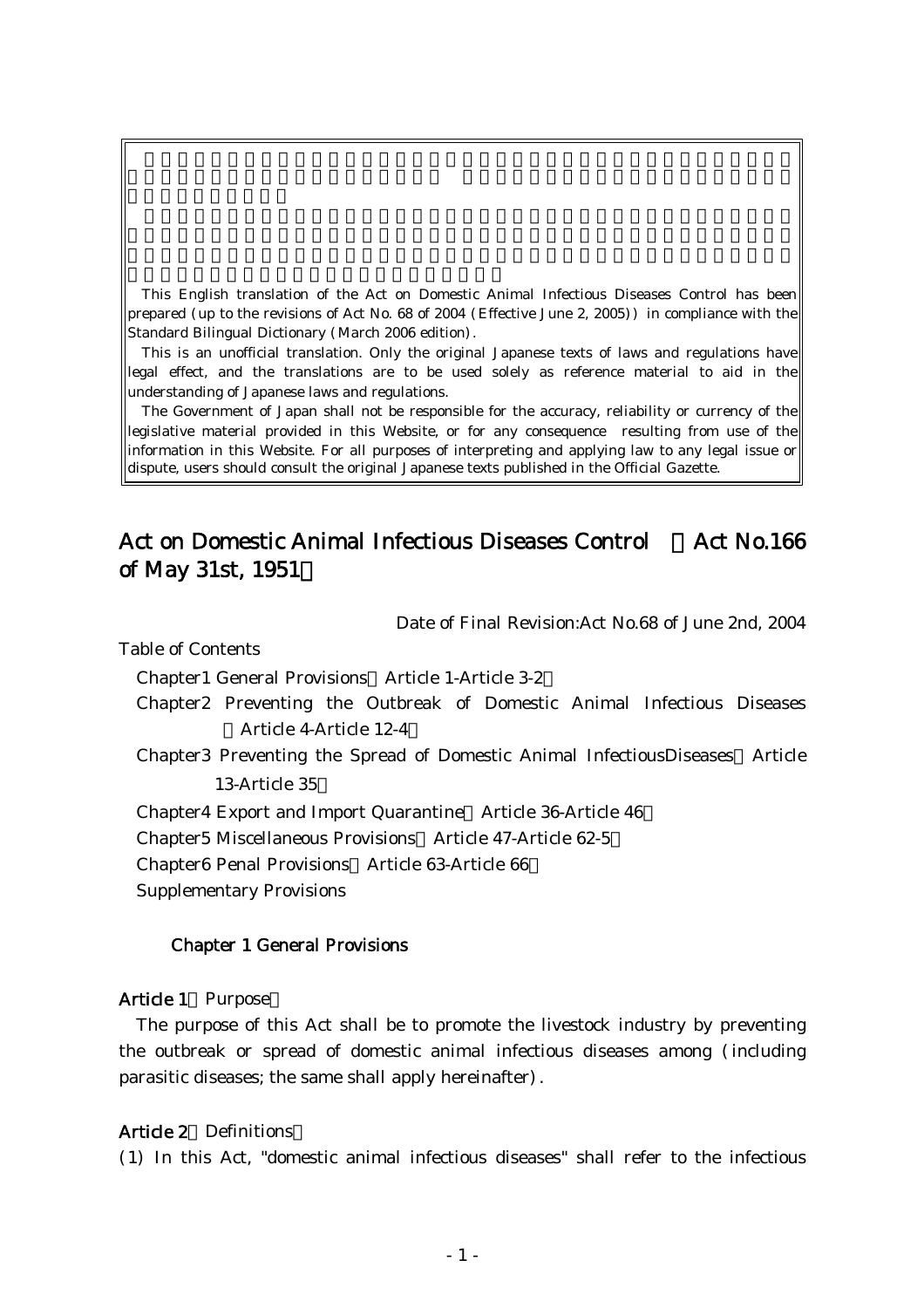diseases listed in the left-hand column of the following Table as pertaining to the domestic animals listed in the corresponding row of the right-hand column, and other domestic animals specified for each infectious disease by Cabinet Order.

| Type of infectious disease                                           | Species of domestic animal         |
|----------------------------------------------------------------------|------------------------------------|
| (1)<br>Rinderpest                                                    | Cattle, sheep, goats, pigs         |
| Contagious bovine pleuropneumonia<br>(2)                             | Cattle                             |
| Foot-and-mouth disease<br>(3)                                        | Cattle, sheep, goats, pigs         |
| (4)<br>Infectious encephalitis                                       | Cattle, horses, sheep, goats, pigs |
| Rabies<br>(5)                                                        | Cattle, horses, sheep, goats, pigs |
| Vesicular stomatitis<br>(6)                                          | Cattle, horses, pigs               |
| <b>Rift Valley fever</b><br>(7)                                      | Cattle, sheep, goats               |
| Anthrax<br>(8)                                                       | Cattle, horses, sheep, goats, pigs |
| Hemorrhagic septicemia<br>(9)                                        | Cattle, sheep, goats, pigs         |
| <b>Brucellosis</b><br>(10)                                           | Cattle, sheep, goats, pigs         |
| Tuberculosis<br>(11)                                                 | Cattle, goats                      |
| Johne's disease<br>(12)                                              | Cattle, sheep, goats               |
| (13) Piroplasmosis (limited to that caused Cattle, horses            |                                    |
| by pathogens prescribed by Ordinance of the                          |                                    |
| Ministry of Agriculture, Forestry and                                |                                    |
| Fisheries; the same shall apply hereinafter)                         |                                    |
| (14) Anaplasmosis (limited to that caused Cattle                     |                                    |
| by pathogens prescribed by Ordinance of the                          |                                    |
| Ministry of Agriculture, Forestry and                                |                                    |
| Fisheries; the same shall apply hereinafter)                         |                                    |
| (15)<br>Transmissible spongiform Cattle, sheep, goats                |                                    |
| encephalopathy                                                       |                                    |
| Glanders<br>(16)                                                     | horses                             |
| Equine infectious anemia<br>(17)                                     | horses                             |
| African horse sickness<br>(18)                                       | horses                             |
| (19)<br>Classical swine fever                                        | pigs                               |
| African swine fever<br>(20)                                          | pigs                               |
| Swine vesicular disease<br>(21)                                      | pigs                               |
| Fowl cholera<br>(22)                                                 | Chickens, ducks, quails            |
| Highly pathogenic avian influenza<br>(23)                            | Chickens, ducks, quails            |
| Newcastle disease<br>(24)                                            | Chickens, ducks, quails            |
| Avian salmonellosis (limited to that Chickens, ducks, quails<br>(25) |                                    |
| caused by pathogens prescribed by                                    |                                    |
| Ordinance of the Ministry of Agriculture,                            |                                    |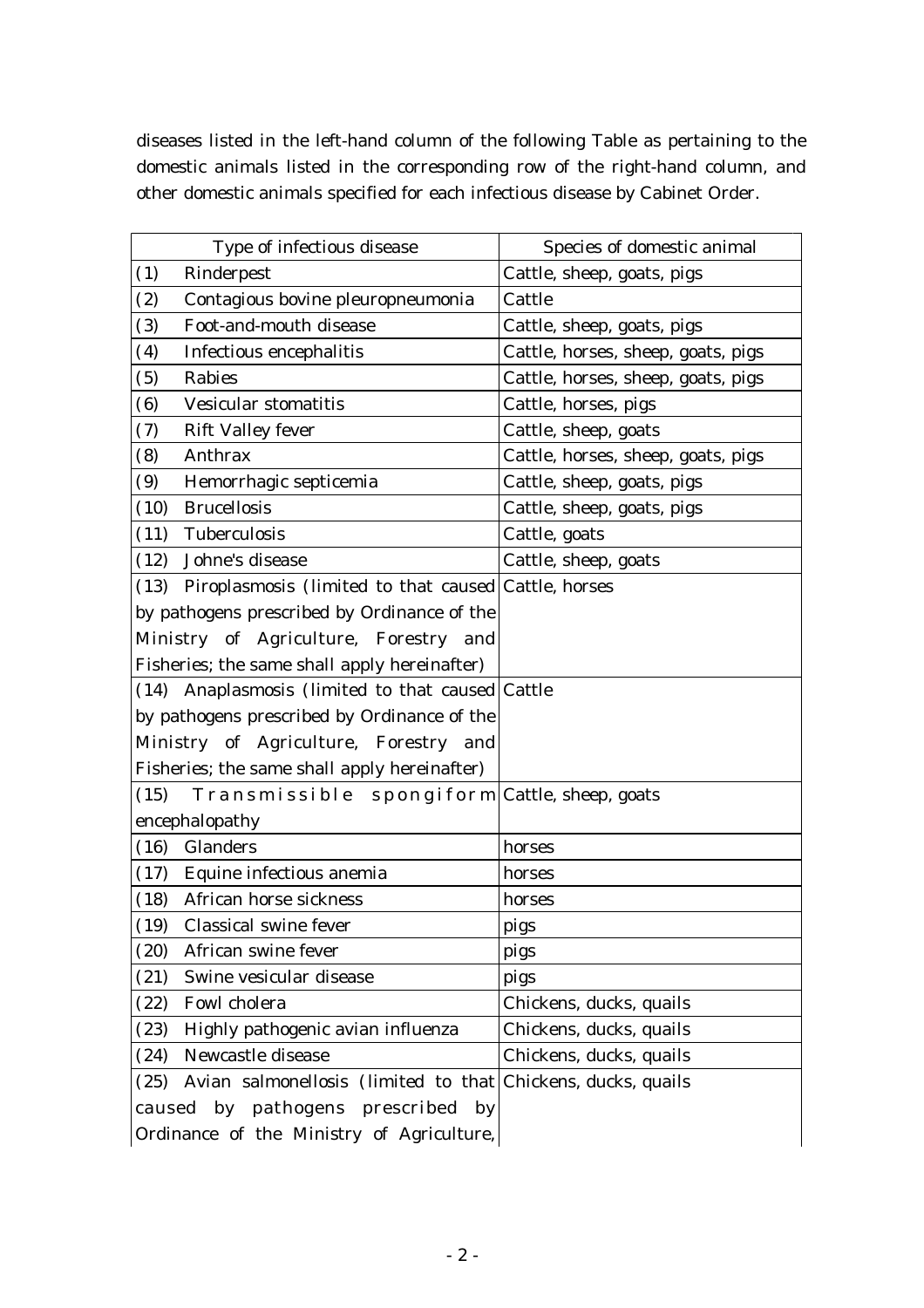| <b>Forestry and Fisheries</b> ; the same shall apply |           |
|------------------------------------------------------|-----------|
| hereinafter)                                         |           |
| $(26)$ Foul brood                                    | Honeybees |

- (2) In this Act, "affected animals" shall mean domestic animals that have contracted a domestic animal infectious disease (excluding foulbrood), and "suspected affected animals" shall mean domestic animals that are suspected of being affected animals or are likely to become affected animals because they have come into contact or are suspected of having come into contact with the pathogens of rinderpest, contagious bovine pleuropneumonia, foot-and-mouth disease, rabies, glanders or African swine fever.
- (3) The Minister of Agriculture, Forestry and Fisheries must, when intending to propose the enactment, amendment or abolition of the Cabinet Orders in paragraph 1, first consult the opinion of the Council of Food, Agriculture and Rural Area Policies.

## Article 3 Application to Managers

Provisions concerning owners of domestic animals, objects or facilities in this Act (excluding the provisions of Article 56 and Articles 58 through 60 shall apply ) equally to persons other than owners who manage said domestic animals, objects or facilities (excluding forwarding agents who are entrusted with the transportation of said domestic animals, objects or facilities by means of railways, tramways, automobiles, ships or aircraft), when such persons exist.

## Article 3-2 Specific Domestic Animal Infectious Disease Quarantine Guidelines

- ( )1 The Minister of Agriculture, Forestry and Fisheries shall prepare and publicly announce guidelines for the comprehensive implementation of inspection, disinfection, restriction of movement of domestic animals, etc., and other measures that become necessary with respect to domestic animal infectious diseases prescribed by Ordinance of the Ministry of Agriculture, Forestry and Fisheries as diseases for which measures must be taken particularly comprehensively to prevent the outbreak or spread thereof, in accordance with said domestic animal infectious diseases (hereafter in this Article referred to as "Specific Domestic Animal Infectious Disease Quarantine Guidelines").
- (2) Prefectural governors and mayors of municipalities shall take measures to prevent the outbreak or spread of domestic animal infectious diseases under the provisions of this Act, based on the Specific Domestic Animal Infectious Disease Quarantine Guidelines.
- ( )3 The Minister of Agriculture, Forestry and Fisheries must, when intending to prepare, amend or abolish Specific Domestic Animal Infectious Disease Quarantine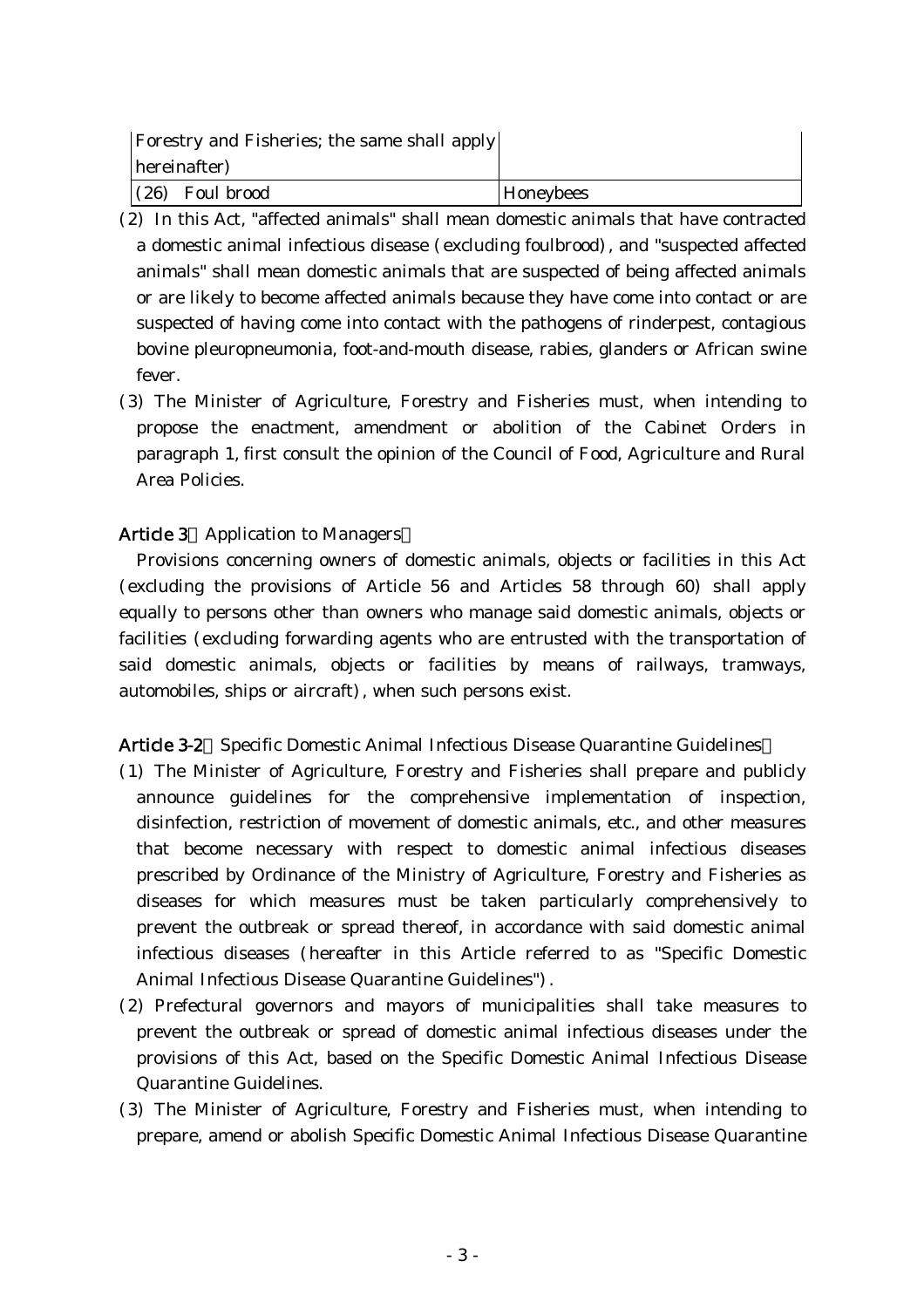Guidelines, first consult the opinion of the Council of Food, Agriculture and Rural Area Policies.

## Chapter 2 Preventing The Outbreak Of Domestic Animal Infectious Diseases

Article 4 Obligation to Notify Concerning Infectious Diseases

- ( )1 On discovering that a domestic animal has contracted or is suspected of having contracted an infectious disease other than domestic animal infectious diseases (limited to those prescribed by Ordinance of the Ministry of Agriculture, Forestry and Fisheries; hereinafter referred to as "notifiable infectious diseases"), the veterinarian who diagnosed said domestic animal or conducted post-mortem inspection of its carcass must notify the prefectural governor who has jurisdiction over the locality of said domestic animal or its carcass to that effect without delay, in accordance with procedures prescribed by Ordinance of the Ministry of Agriculture, Forestry and Fisheries.
- (2) The Minister of Agriculture, Forestry and Fisheries must, when intending to enact, amend or abolish Ordinances of the Ministry of Agriculture, Forestry and Fisheries specifying the infectious diseases in the preceding paragraph, first consult the opinion of the Minister of Health, Labour and Welfare from the perspective of public hygiene, and must also consult the opinion of the Council of Food, Agriculture and Rural Area Policies.
- (3) The provisions of paragraph 1 shall not apply when it is discovered that a domestic animal has contracted or is suspected of having contracted a notifiable infectious disease in the course of inspection under the provisions of Article 40 or Article 45, or to other cases prescribed by Ordinance of the Ministry of Agriculture, Forestry and Fisheries.
- (4) Prefectural governors must, on receiving notification under the provisions of paragraph 1, notify the mayors of municipalities who have jurisdiction over the locality of such domestic animals or their carcasses to that effect, and also report to the Minister of Agriculture, Forestry and Fisheries, in accordance with procedures prescribed by Ordinance of the Ministry of Agriculture, Forestry and Fisheries.

## Article 4-2 Obligation to Notify Concerning New Diseases

( )1 On discovering that a domestic animal has contracted or is suspected of having contracted a disease whose pathological condition or outcome of treatment is clearly different from those of a previously known domestic animal infectious disease (hereinafter referred to as "new disease"), the veterinarian who diagnosed said domestic animal or conducted post-mortem inspection of its carcass must notify the prefectural governor who has jurisdiction over the locality of said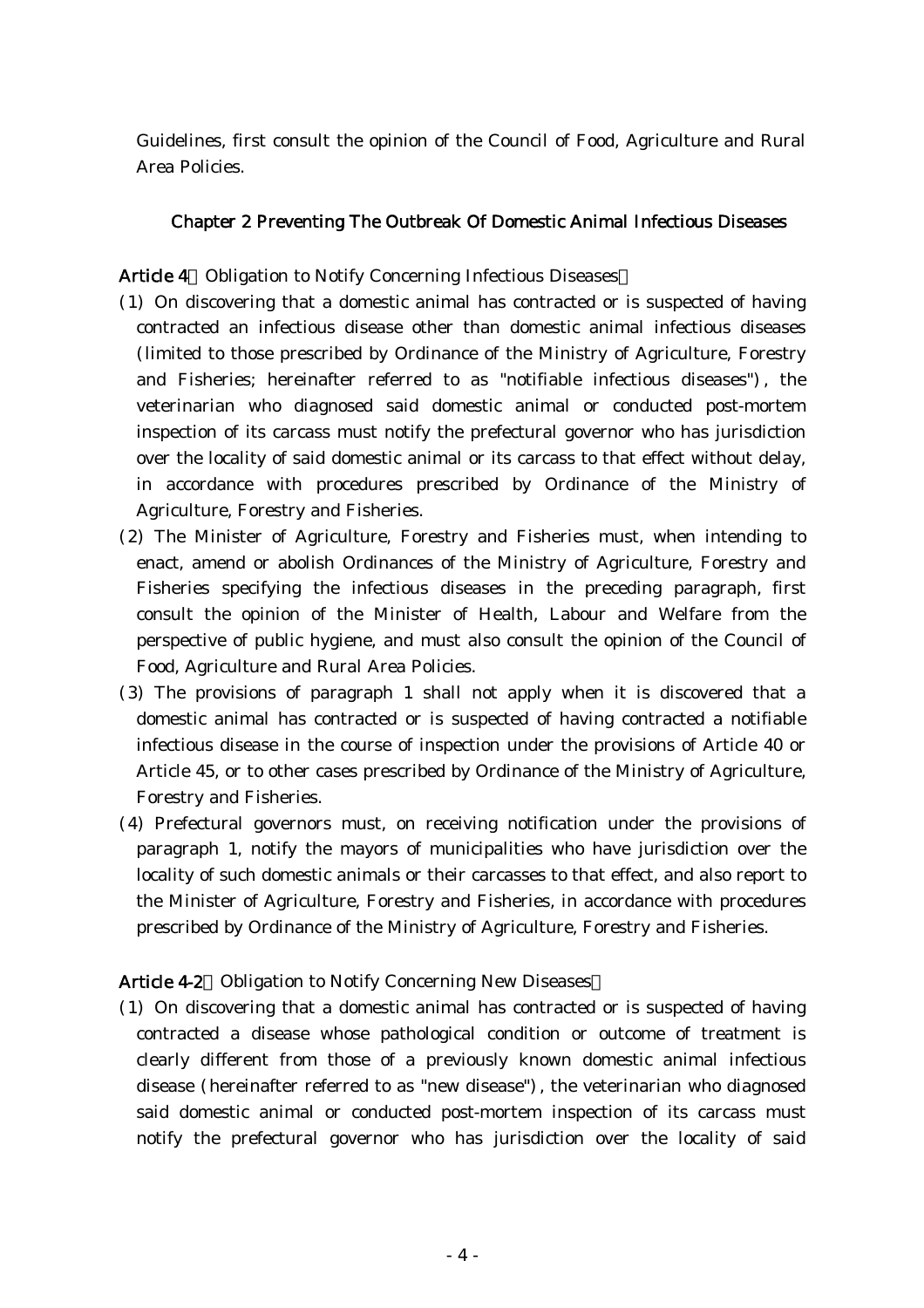domestic animal or its carcass to that effect without delay, in accordance with procedures prescribed by Ordinance of the Ministry of Agriculture, Forestry and Fisheries.

- $(2)$  The provisions of the preceding paragraph shall not apply when it is discovered that a domestic animal has contracted or is suspected of having contracted a new disease in the course of inspection under the provisions of Article 40 or Article 45, or to other cases prescribed by Ordinance of the Ministry of Agriculture, Forestry and Fisheries.
- (3) Prefectural governors shall, on receiving notification under the provisions of paragraph 1, order the owner of the domestic animal or its carcass pertaining to said notification to have said domestic animal or its carcass undergo inspection by a prefectural animal health inspector.
- $(4)$  If it is proved, from the inspection in the preceding paragraph, that the disease which said domestic animal has contracted or is suspected of having contracted is a new disease and is a domestic animal infectious disease, and when deeming it necessary to prevent the outbreak of said disease, the prefectural governor must report to the Minister of Agriculture, Forestry and Fisheries to that effect, and must also notify the mayor of the municipality who has jurisdiction over the locality of said domestic animal or its carcass, in accordance with procedures prescribed by Ordinance of the Ministry of Agriculture, Forestry and Fisheries.
- (5) In cases in the preceding paragraph, the prefectural governor shall order the owner of said domestic animal or its carcass to have said domestic animal or its carcass undergo inspection by a prefectural animal health inspector, in order to ascertain the status of the outbreak of the domestic animal infectious disease in said paragraph and to investigate the pathogens and cause of said disease.
- (6) Orders under the provisions of the preceding paragraph shall be issued by making public notice of the matters listed below not later than 3 days before the date of implementation thereof, in accordance with procedures prescribed by Ordinance of the Ministry of Agriculture, Forestry and Fisheries.
	- (i) The purpose of implementation
	- (ii) The area subject to implementation
	- (iii) The species and scope of domestic animals or their carcasses subject to implementation
	- (iv) The date of implementation
	- $(v)$  The method of inspection
- (7) The Minister of Agriculture, Forestry and Fisheries must, on receiving a report under the provisions of paragraph 4, make efforts to conduct experimental research, gather information and carry out other action necessary to prevent the outbreak of the domestic animal infectious disease in said paragraph.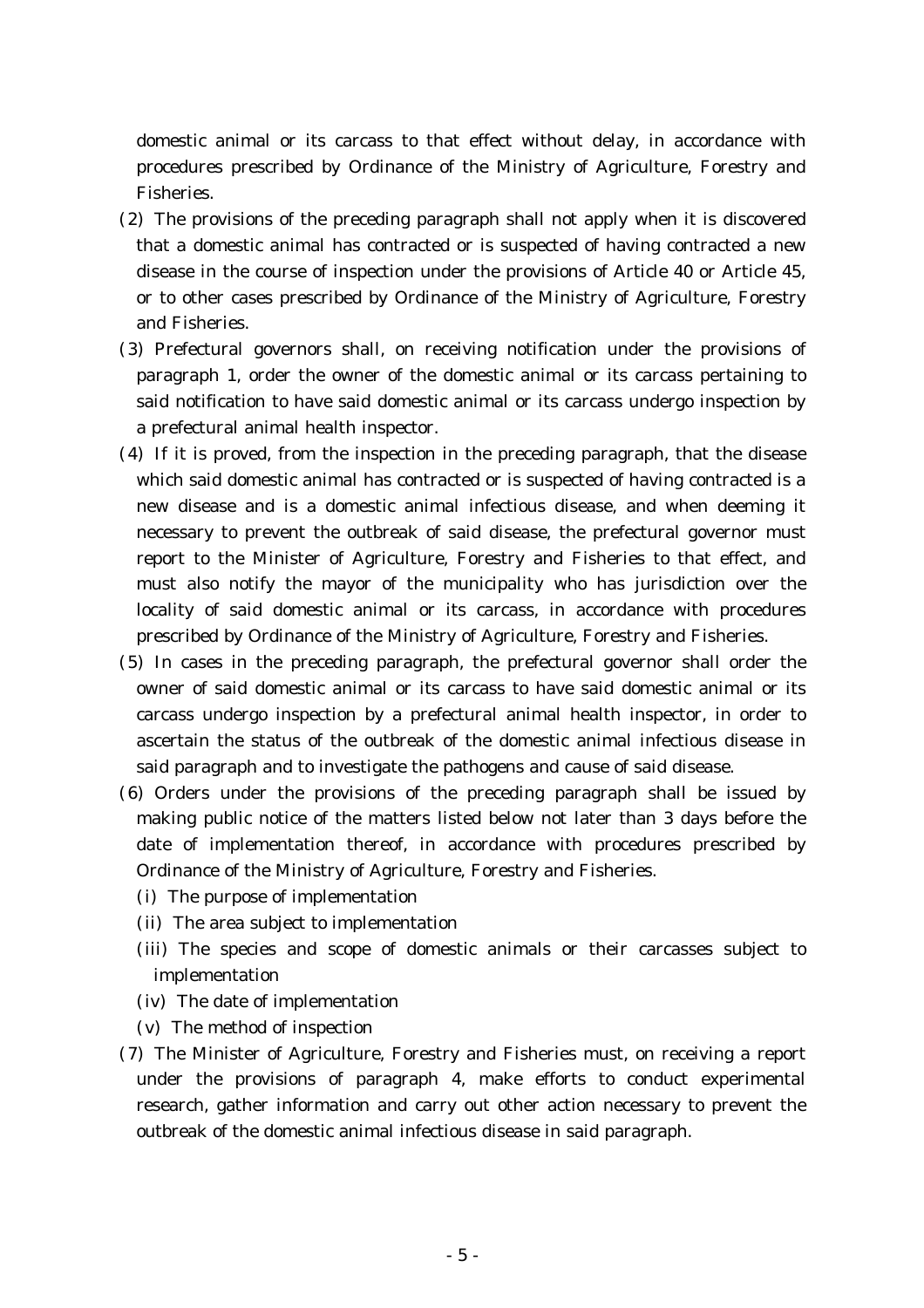Article 5 Inspection to Ascertain the Status of Outbreaks of Monitored Infectious Diseases

- ( )1 Prefectural governors may, in the manner prescribed by Ordinance of the Ministry of Agriculture, Forestry and Fisheries, order the owners of domestic animals or their carcasses to have said domestic animals or their carcasses undergo inspection by prefectural animal health inspectors to ascertain the status and progress of outbreaks (referred to as "status of outbreaks, etc." in paragraph 4 below) of domestic animal infectious diseases or notifiable infectious diseases (hereinafter referred to collectively as "monitored infectious diseases") when necessary for preventing or predicting such outbreaks.
- (2) Orders under the provisions of the preceding paragraph shall be issued by making public notice of the matters listed below not later than 10 days before the date of implementation thereof, in accordance with procedures prescribed by Ordinance of the Ministry of Agriculture, Forestry and Fisheries, provided, however, that this period may be shortened to 3 days in the event of an emergency.
	- (i) The purpose of implementation
	- (ii) The area subject to implementation
	- (iii) The species and scope of domestic animals or their carcasses subject to implementation
	- (iv) The date of implementation
	- $(v)$  The method of inspection
- ( )3 Prefectural governors must report the results of the inspection in paragraph 1 to the Minister of Agriculture, Forestry and Fisheries, in the manner prescribed by Ordinance of the Ministry of Agriculture, Forestry and Fisheries.
- (4) The Minister of Agriculture, Forestry and Fisheries shall provide prefectural governors with information on the status of outbreaks, etc., of monitored infectious diseases obtained from reports under the provisions of Article 4 paragraph 4, the preceding paragraph or Article 13 paragraph 4, and shall give necessary guidance on preventing the outbreak of monitored infectious diseases.
- (5) Prefectural governors shall, on receiving information or guidance under the provisions of the preceding paragraph, provide the owners of domestic animals or groups whereby they are organized with necessary advice and guidance on preventing the outbreak of monitored infectious diseases.
- (6) Prefectural governors may, when deeming it particularly necessary to ensure that the effects of measures taken by owners of domestic animals or groups whereby they are organized to prevent the outbreak of monitored infectious diseases are suitably assured, make necessary requests to the Minister of Agriculture, Forestry and Fisheries or governors of related prefectures concerning measures to be taken by the Minister of Agriculture, Forestry and Fisheries or governors of related prefectures.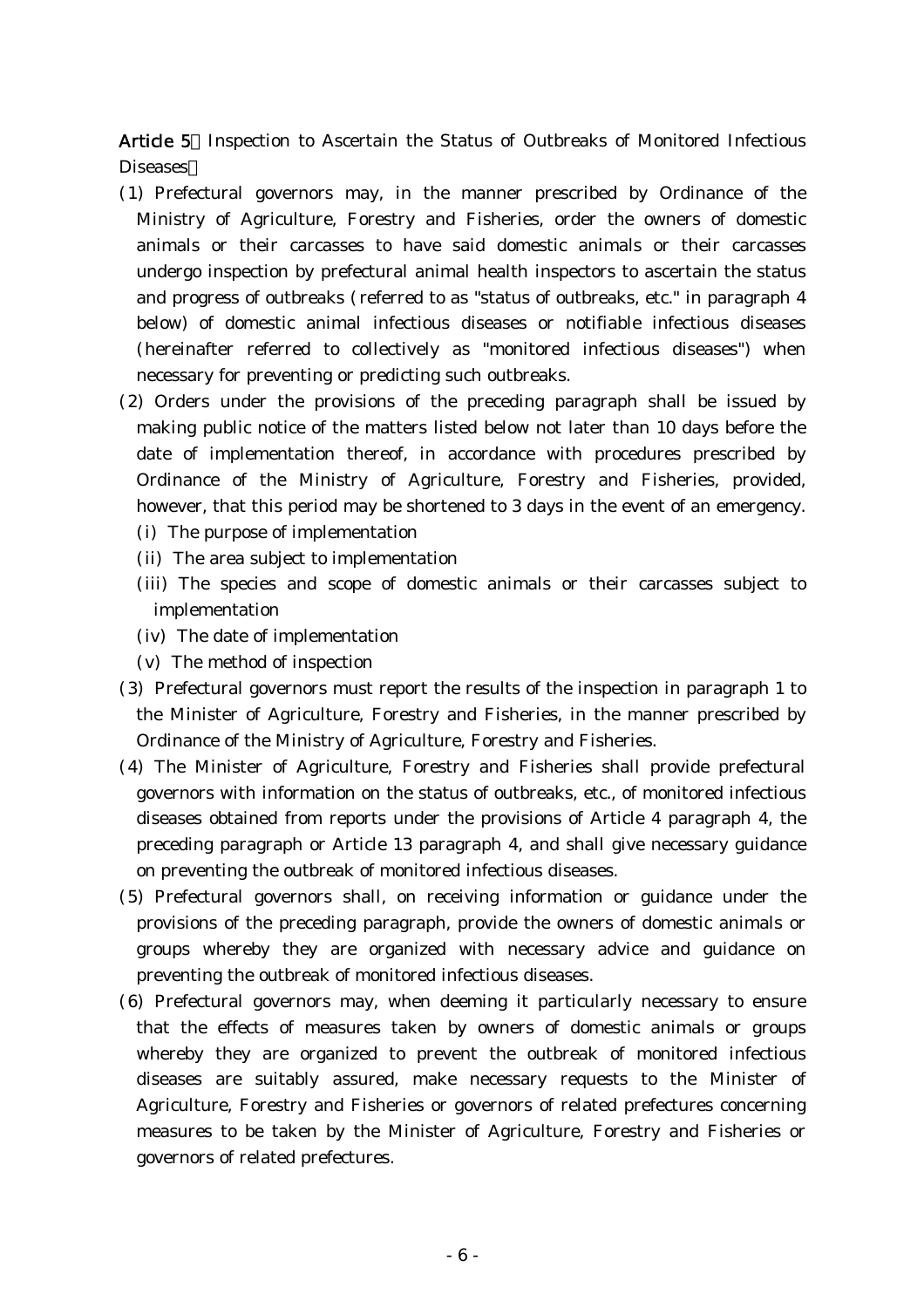#### Article 6 Injection, Dipping or Medication

- ( )1 Prefectural governors may order owners of domestic animals to have said domestic animals undergo injection, dipping or medication by a prefectural animal health inspector when necessary for preventing the outbreak of a specified disease (meaning those that have been publicly notified as objects for inspection in Article 4-2 paragraph 5; the same shall apply hereinafter) or a monitored infectious disease.
- $(2)$  The provisions of paragraph 2 of the preceding Article shall apply mutatis mutandis to orders under the provisions of the preceding paragraph. In this case, "The method of inspection" in  $(5)$  of said paragraph shall be read as "Whether injection, dipping or medication, and the method thereof".

#### Article 7 Indication of Acts of Inspection, Injection, Dipping or Medication

Prefectural governors may have prefectural animal health inspectors mark domestic animals or their carcasses that have undergone inspection under the provisions of Article 4-2 paragraph 3 or paragraph 5 or Article 5 paragraph 1 or domestic animals that have undergone injection, dipping or medication under the provisions of paragraph 1 of the preceding Article by branding, tattooing or other means of marking, in the manner prescribed by Ordinance of the Ministry of Agriculture, Forestry and Fisheries, to the effect that inspection, injection, dipping or medication has been carried out.

## Article 8 Issue of Certificates

Prefectural governors must, when requested by the owners of domestic animals or their carcasses that have undergone inspection under the provisions of Article 4-2 paragraph 3 or paragraph 5 or Article 5 paragraph 1 or domestic animals that have undergone injection, dipping or medication under the provisions of Article 6 paragraph 1, issue a certificate stating that the inspection, injection, dipping or medication has been carried out, in the manner prescribed by Ordinance of the Ministry of Agriculture, Forestry and Fisheries.

#### Article 9 Implementation of Disinfection Method

Prefectural governors may limit an area and order owners of domestic animals to implement a method of disinfection, a method of cleaning or a method of exterminating rodents, insects, etc., in the manner prescribed by Ordinance of the Ministry of Agriculture, Forestry and Fisheries, when necessary for preventing the outbreak of a specified disease or a monitored infectious disease.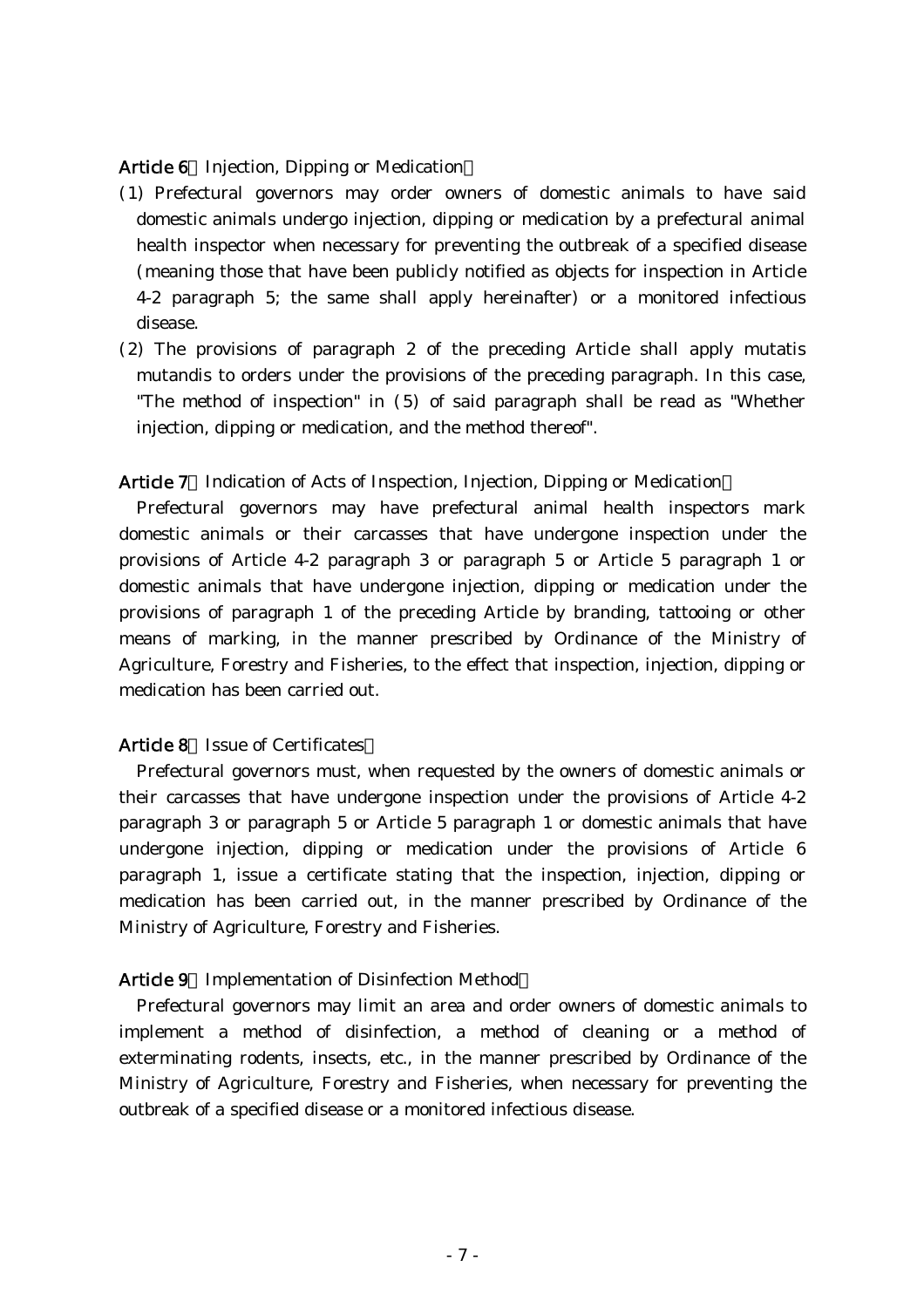## Article 10 Deleted

### Article 11 Restriction on Rendering Plants

In rendering plants, no bone, meat, hide, hair and others that are designated by the Minister of Agriculture, Forestry and Fisheries, in deeming it necessary for preventing the outbreak of a specified disease or monitored infectious disease, may be used as a raw material for manufacturing, unless said manufacturing is carried out using facilities and methods that comply with standards prescribed by Ordinance of the Ministry of Agriculture, Forestry and Fisheries.

## Article 12 Restriction on Domestic Animal Gathering Facilities

- ( )1 Promoters of events where domestic animals are gathered, such as horse races, livestock markets, livestock shows and others designated by the Minister of Agriculture, Forestry and Fisheries, must provide domestic animal veterinary clinics, isolation stations, waste pits and other facilities necessary for preventing the outbreak of a specified disease or a monitored infectious disease, in the manner prescribed by Ordinance of the Ministry of Agriculture, Forestry and Fisheries, during the period of such events.
- (2) Promoters of events that must be provided with domestic animal veterinary clinics under the provisions of the preceding paragraph may not keep, in the same location and during the period of such events, domestic animals other than those that have been diagnosed in said domestic animal veterinary clinic as not having contracted a specified disease or monitored infectious disease, provided, however, that this shall not apply when domestic animals are kept in the isolation station in the preceding paragraph.

## Article 12-2 Obligation to Report and Notify

Prefectural governors must report the status of implementation and the results of measures taken to prevent the outbreak of specified diseases or monitored infectious diseases under the provisions of this Chapter to the Minister of Agriculture, Forestry and Fisheries, and must also notify governors of related prefectures thereof, in the manner prescribed by Ordinance of the Ministry of Agriculture, Forestry and Fisheries.

## Article 12-3 Standards of Rearing Hygiene Management

( )1 The Minister of Agriculture, Forestry and Fisheries must prescribe, in Ordinances of the Ministry of Agriculture, Forestry and Fisheries, standards for domestic animals prescribed by Cabinet Order to be observed by the owners of said domestic animals with respect to methods of hygiene management pertaining to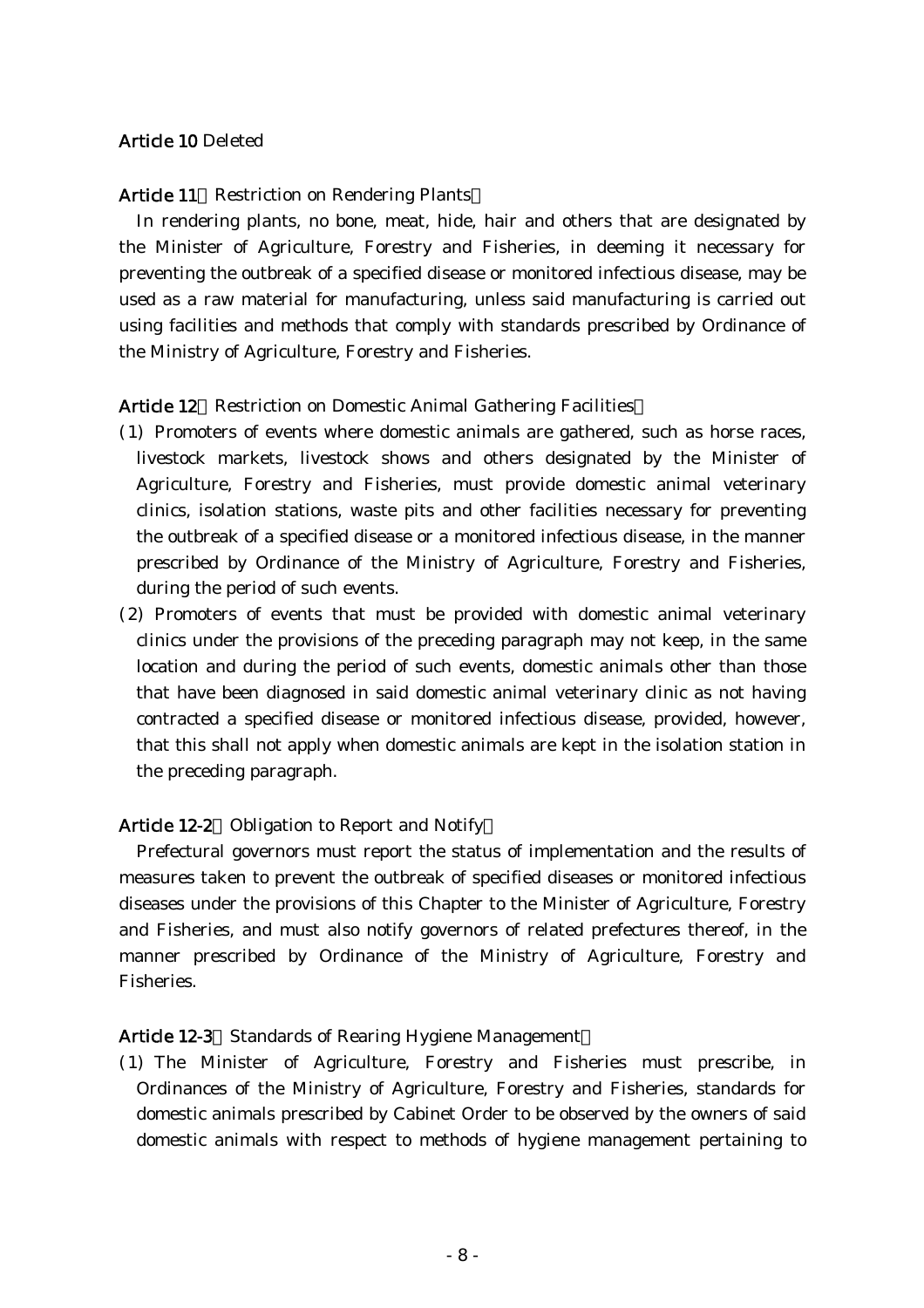the rearing of said domestic animals (hereinafter referred to as "Standards of Rearing Hygiene Management").

- (2) Owners of domestic animals for which Standards of Rearing Hygiene Management are prescribed must practice hygiene management pertaining to the rearing of said domestic animals in the manner prescribed by said Standards of Rearing Hygiene Management.
- (3) The Minister of Agriculture, Forestry and Fisheries must, when intending to establish, amend or abolish Standards of Rearing Hygiene Management, first consult the opinion of the Council of Food, Agriculture and Rural Area Policies.

## Article 12-4 Recommendations and Orders

- ( )1 Prefectural governors may, when deeming that the owner of a domestic animal has not complied with Standards of Rearing Hygiene Management, recommend that person to improve the method of hygiene management pertaining to the rearing of said domestic animal, setting a time limit.
- ( )2 Prefectural governors may, when a person who has received a recommendation under the provisions of the preceding paragraph has not complied with said recommendation, order said person to take measures pertaining to said recommendation, setting a time limit.

## Chapter 3 Preventing The Sread Of Domestic Animal Infectious Diseases

## Article 13 Obligation to Notify Concerning Affected Animals

- ( )1 When a domestic animal is discovered to have become an affected animal or a suspected affected animal, the veterinarian who diagnosed said domestic animal or conducted post-mortem inspection on its carcass (or, for domestic animals or their carcasses that have not been diagnosed or undergone post-mortem inspection by a veterinarian, the owner thereof) must notify the prefectural governor who has jurisdiction over the locality of said domestic animal or its carcass to that effect without delay, in accordance with procedures prescribed by Ordinance of the Ministry of Agriculture, Forestry and Fisheries, provided, however, that, for a domestic animal in the course of transportation by a forwarding agent by means of railway, tramway, automobile, ship or aircraft, said forwarding agent must submit the notification that should be submitted by the owner of said domestic animal, except when that person is able to submit said notification without delay.
- (2) Notification under the provisions of the preceding paragraph concerning domestic animals prescribed in the proviso to said paragraph may, when there are obstacles that hinder transportation, be made to the prefectural governor who has jurisdiction over the place of destination of the cargo in question.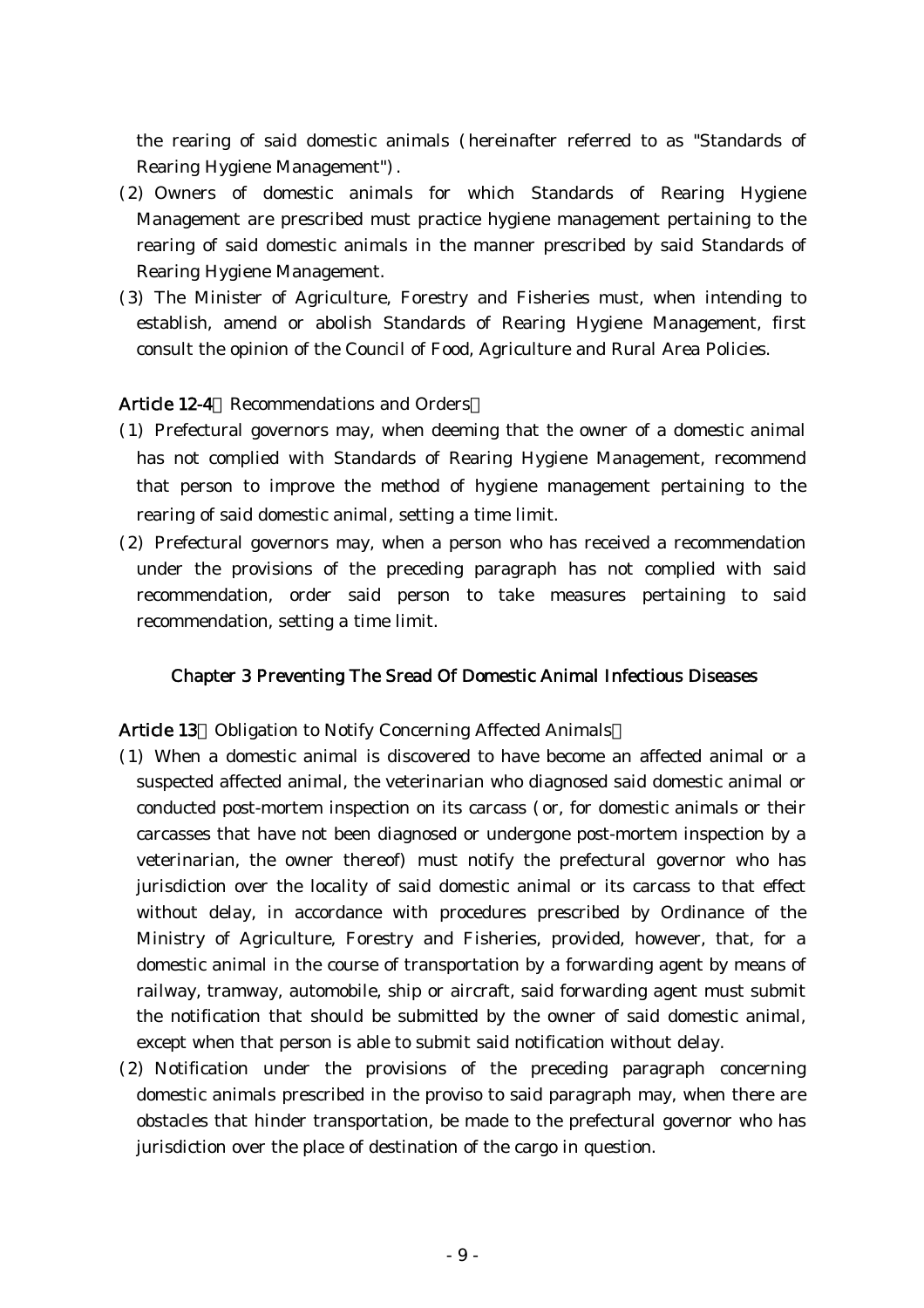- ( )3 The provisions of paragraph 1 shall not apply when it is discovered that a domestic animal is an affected animal or a suspected affected animal in the course of inspection under the provisions of Article 40 or Article 45, and in other cases prescribed by Ordinance of the Ministry of Agriculture, Forestry and Fisheries.
- (4) Prefectural governors must, on receiving notification under the provisions of paragraph 1, make public notice to that effect, notify the mayor of the municipality that has jurisdiction over the locality of said domestic animal or its carcass, mayors of neighboring municipalities and governors of related prefectures, and report to the Minister of Agriculture, Forestry and Fisheries without delay, in accordance with procedures prescribed by Ordinance of the Ministry of Agriculture, Forestry and Fisheries.
- (5) The mayor of the municipality that has jurisdiction over the locality of said domestic animal or its carcass must, on receiving notification under the provisions of the preceding paragraph, make public notice to that effect without delay, in accordance with procedures prescribed by Ordinances of the Ministry of Agriculture, Forestry and Fisheries.

## Article 14 Obligation to Isolate

- ( )1 Owners of affected animals or suspected affected animals must isolate said animals without delay, provided, however, that this shall not apply when isolation is discharged in accordance with instructions given by a prefectural animal health inspector under the provisions of the following paragraph.
- (2) Prefectural animal health inspectors must, when deeming it no longer necessary to isolate domestic animals that have been isolated under the provisions of the preceding paragraph, instruct the owners thereof that the isolation may be discharged, or, in conjunction with said instruction, instruct said owners to take measures such as tethering or restricting movement beyond a fixed area, to the extent necessary for preventing the spread of a domestic animal infectious disease.
- (3) Prefectural animal health inspectors may, when necessary for preventing the spread of a domestic animal infectious disease, instruct the owners of domestic animals that are likely to become affected animals (excluding suspected affected animals) due to being kept together with affected animals or suspected affected animals, or for any other reason, that they may not move said domestic animals outside a fixed area within a time limit not exceeding 21 days.

#### Article 15 Restriction or Blocking of Passage

Prefectural governors or mayors of municipalities may, when urgently necessary for preventing the spread of a domestic animal infectious disease, restrict or block passage between places where animals that have contracted or are suspected of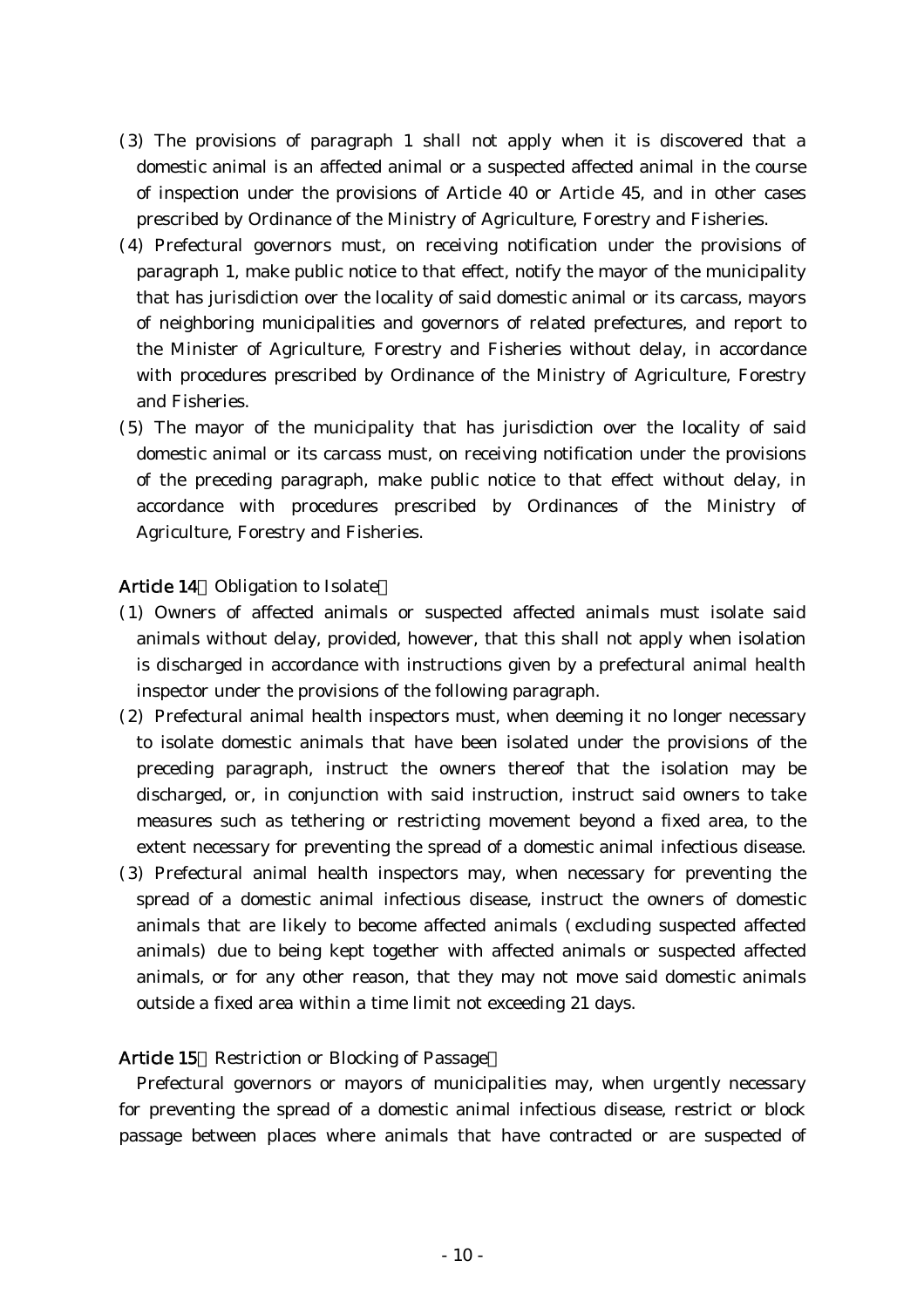having contracted rinderpest, contagious bovine pleuropneumonia, foot-and-mouth disease or African swine fever are located (including any neighboring location that is contaminated or likely to be contaminated with pathogens of said infectious disease) and other locations, specifying a time limit within a range not exceeding 72 hours, in accordance with procedures prescribed by Cabinet Order.

## Article 16 Obligation to Slaughter

- ( )1 Owners of the domestic animals listed below must immediately slaughter said domestic animals in accordance with instructions given by a prefectural animal health inspector provided, however, that this shall not apply in cases prescribed by Ordinance of the Ministry of Agriculture, Forestry and Fisheries.
	- (i) Animals that have contracted rinderpest, contagious bovine pleuropneumonia, foot-and-mouth disease or African swine fever.
	- (ii) Animals that are suspected of having contracted rinderpest, foot-and-mouth disease or African swine fever.
- $(2)$  Owners of the domestic animals in the preceding paragraph may not slaughter said domestic animals until the instructions in said paragraph are given, excluding cases in the proviso to said paragraph.
- (3) Prefectural animal health inspectors may, when urgently necessary for preventing the spread of a domestic animal infectious disease, themselves slaughter the domestic animals in said paragraph instead of giving the instructions in said paragraph, excluding cases in the proviso to paragraph 1.

## Article 17 Slaughter Disposition

- ( )1 Prefectural governors may, when necessary for preventing the spread of a domestic animal infectious disease, order owners of the domestic animals listed below to slaughter said domestic animals, setting a time limit.
	- (i) Animals that have contracted infectious encephalitis, rabies, vesicular stomatitis, Rift Valley fever, anthrax, hemorrhagic septicemia, Brucellosis, tuberculosis, Johne's disease, piroplasmosis, anaplasmosis, transmissible spongiform encephalopathy, glanders, equine infectious anemia, African horse sickness, classical swine fever, swine vesicular disease, fowl cholera, highly pathogenic avian influenza, Newcastle disease or avian salmonellosis.
	- (ii) Animals that are suspected of having contracted contagious bovine pleuropneumonia, vesicular stomatitis, Rift Valley fever, hemorrhagic septicemia, transmissible spongiform encephalopathy, glanders, African horse sickness, classical swine fever, swine vesicular disease, fowl cholera, highly pathogenic avian influenza or Newcastle disease.
- (2) When the order in the preceding paragraph cannot be made because the owner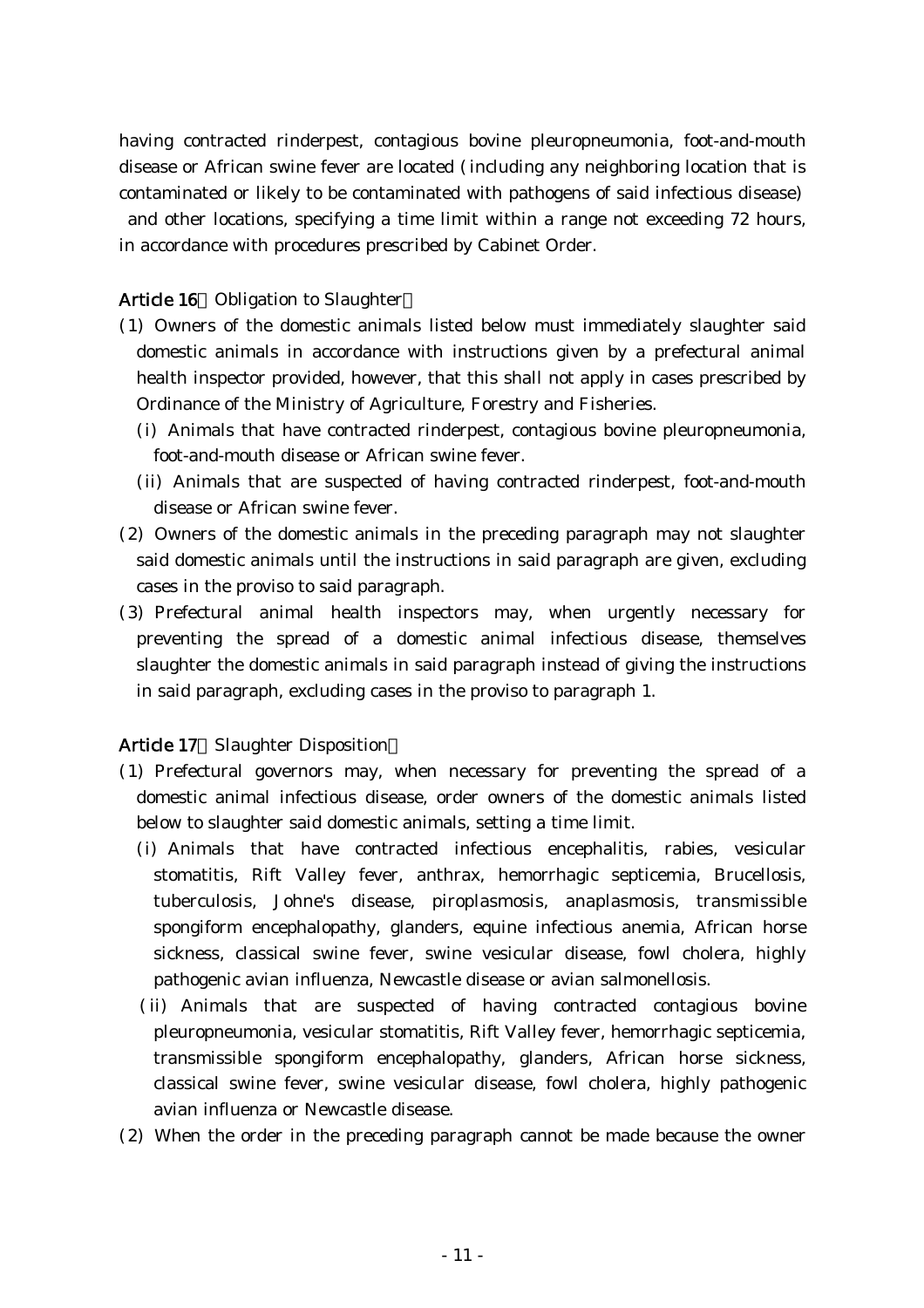of the domestic animal or the location of said owner is unknown, prefectural governors may, when urgently necessary, have a prefectural animal health inspector slaughter said domestic animal.

### Article 18 Notification of Slaughter

Owners of affected animals or suspected affected animals must, when intending to slaughter said animals, notify a prefectural animal health inspector to that effect in advance, except when slaughtering under the provisions of the preceding two Articles and in other cases prescribed by Ordinance of the Ministry of Agriculture, Forestry and Fisheries.

### Article 19 Instruction Concerning Slaughter

Prefectural animal health inspectors may, when necessary for preventing the spread of a domestic animal infectious disease, instruct the location or method of slaughter for domestic animals pertaining to the order in Article 17 or the notification in the preceding Article.

### Article 20 Disposition for Pathological Appraisal

- ( )1 Prefectural governors may have prefectural animal health inspectors conduct autopsy on the carcasses of domestic animals or slaughter suspected affected animals for autopsy when necessary for pathological appraisal.
- (2) Prefectural animal health inspectors may instruct the owners of suspected affected animals that they may not slaughter said animals, setting a time limit within a range not exceeding 7 days, when necessary for pathological appraisal.

## Article 21 Obligation to Incinerate Carcasses

- ( )1 Owners of carcasses of the affected animals or suspected affected animals listed below must incinerate or bury said carcasses without delay, in accordance with instructions given by a prefectural animal health inspector based on standards prescribed by Ordinance of the Ministry of Agriculture, Forestry and Fisheries, provided, however, that this shall not apply when the permission of the prefectural governor to utilize the same for pathological appraisal or for scientific research has been obtained, or in other cases prescribed by Cabinet Order.
	- (i) Carcasses of animals that have contracted or are suspected of having contracted rinderpest, contagious bovine pleuropneumonia, foot-and-mouth disease, rabies, vesicular stomatitis, Rift Valley fever, anthrax, hemorrhagic septicemia, transmissible spongiform encephalopathy, glanders, African horse sickness, classical swine fever, African swine fever, swine vesicular disease, fowl cholera, highly pathogenic avian influenza or Newcastle disease.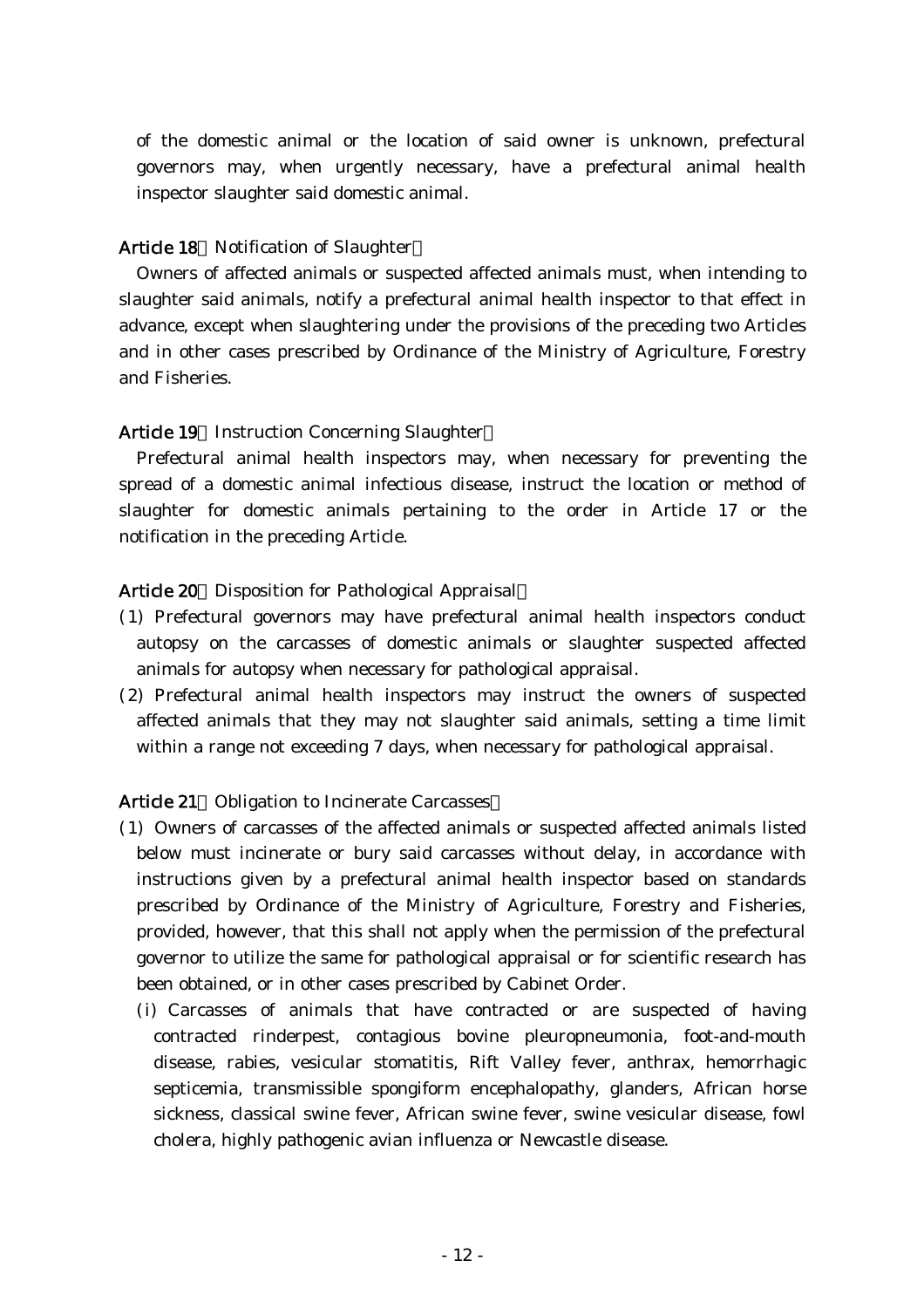- (ii) Carcasses of animals that have contracted or are suspected of having contracted infectious encephalitis, Brucellosis, tuberculosis, Johne's disease, equine infectious anemia or avian salmonellosis (excluding those slaughtered in slaughterhouses).
- (2) Carcasses in the preceding paragraph may not be incinerated or buried until the instructions in said paragraph are given, except in cases in the proviso to said paragraph.
- (3) Carcasses that must be incinerated or buried under the provisions of paragraph 1 may not be moved to another location, damaged or dismembered without the permission of a prefectural animal health inspector.
- (4) Prefectural animal health inspectors may, when urgently necessary for preventing the spread of a domestic animal infectious disease, themselves incinerate or bury the carcasses of affected animals or suspected affected animals in said paragraph instead of giving the instructions in said paragraph, excluding cases in the proviso to paragraph 1.
- (5) When applying the provisions of each of the preceding paragraphs to the owners of carcasses of animals that have contracted or are suspected of having contracted transmissible spongiform encephalopathy, "incinerate or bury" in said provisions shall be read as "incinerate", and "incinerated or buried" shall be read as "incinerated".

## Article 22 Special Exceptions to the Rendering Plant Control Act

The provisions of Article 2 paragraph 2 ( Prohibition of Processing Outside Dead Animal Handling Plants) of the Rendering Plant Control Act (Act No. 140 of 1948) shall not apply when dismembering carcasses of domestic animals for autopsy under the provisions of Article 20 paragraph 1, when incinerating or burying carcasses of domestic animals under the provisions of paragraph 1 or paragraph 4 of the preceding Article, or when dismembering carcasses of domestic animals after obtaining the permission in paragraph 3 of said Article.

## Article 23 Obligation to Incinerate Contaminated Objects

( )1 Owners of objects that are contaminated or are likely to be contaminated by pathogens of a domestic animal infectious disease (or, when said objects are in the course of transportation by a forwarding agent by means of railway, tramway, automobile, ship or aircraft, the owner or forwarding agent of said objects; the same shall apply hereafter in this Article) must incinerate, bury or disinfect said objects without delay, in accordance with instructions given by a prefectural animal health inspector based on standards prescribed by Ordinance of the Ministry of Agriculture, Forestry and Fisheries, provided, however, that objects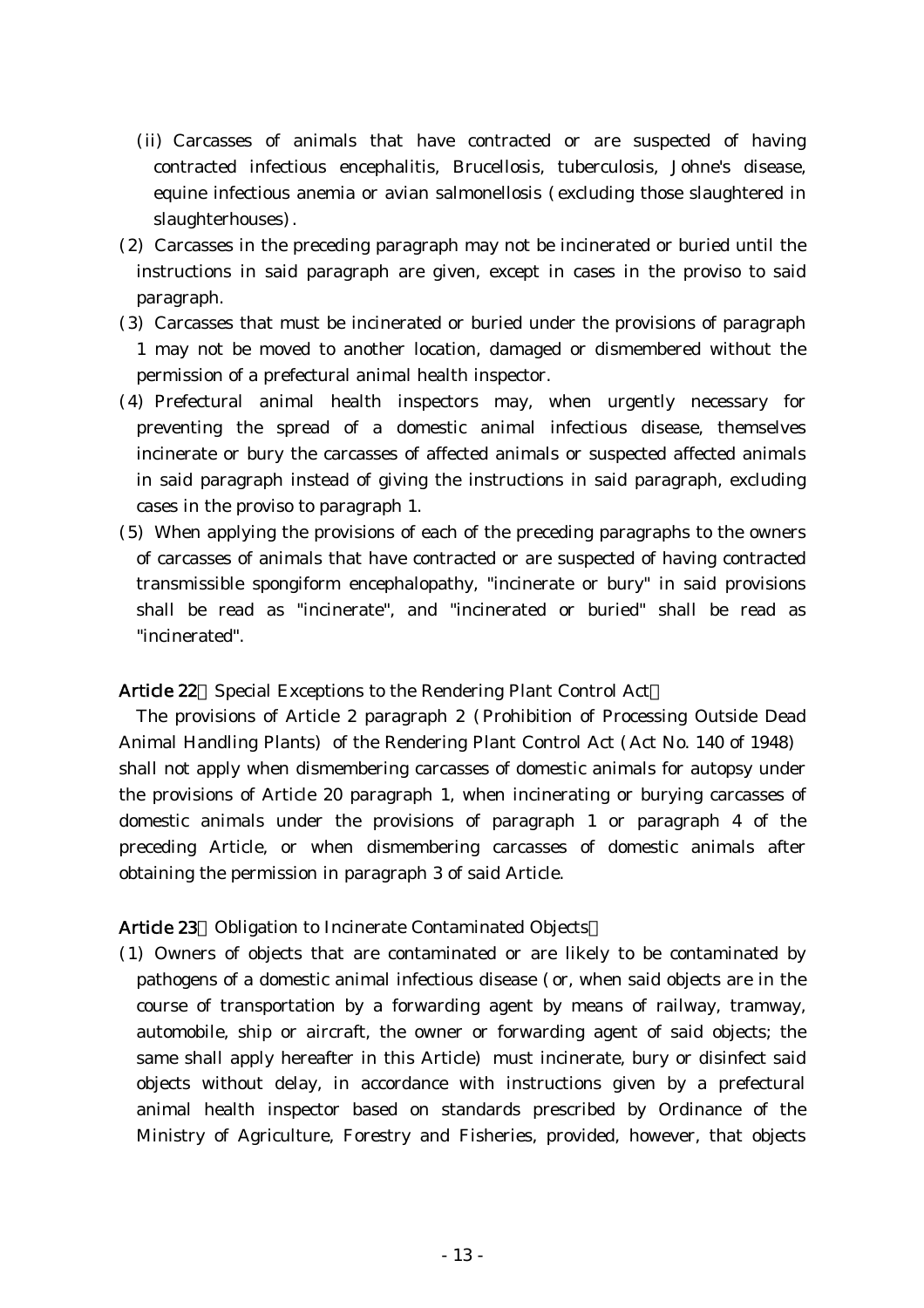that are contaminated or are likely to be contaminated by pathogens of avian salmonellosis, or other objects prescribed by Ordinance of the Ministry of Agriculture, Forestry and Fisheries, shall not be precluded from being incinerated, buried or disinfected without awaiting said instructions.

- $(2)$  Owners of objects in the preceding paragraph (excluding objects in the proviso to said paragraph) may not incinerate, bury or disinfect said objects until the instructions in said paragraph are given, and may not transfer said objects to another location, use or clean them without the permission of a prefectural animal health inspector.
- (3) Prefectural animal health inspectors may themselves incinerate, bury or disinfect the objects in paragraph 1 instead of giving the instructions in said paragraph (excluding objects in the proviso to said paragraph), when necessary for preventing the spread of a domestic animal infectious disease.
- $(4)$  When applying the provisions of the main clause of paragraph 1 and of the preceding two paragraphs to the owners of objects that are contaminated or are likely to be contaminated by pathogens of transmissible spongiform encephalopathy, "incinerate, bury or disinfect" in said provisions shall be read as "incinerate".

## Article 24 Ban on Excavation

Land in which carcasses of domestic animals or objects that are contaminated or are likely to be contaminated by pathogens of a domestic animal infectious disease have been buried under the provisions of Article 21 paragraph 1 or paragraph 4, or paragraph 1 or paragraph 3 of the preceding Article may not be excavated within the period prescribed by Ordinance of the Ministry of Agriculture, Forestry and Fisheries, provided, however, that this shall not apply when the permission of the prefectural governor has been obtained.

## Article 25 Obligation to Disinfect Animal Quarters

- ( )1 Animal quarters, ships, vehicles and other facilities of a similar nature in which affected animals or suspected affected animals or their carcasses were located must be disinfected by their owner, in accordance with instructions given by a prefectural animal health inspector based on standards prescribed by Ordinance of the Ministry of Agriculture, Forestry and Fisheries, provided, however, that facilities where animals that have contracted or are suspected of having contracted avian salmonellosis or their carcasses were located, or other facilities prescribed by Ordinance of the Ministry of Agriculture, Forestry and Fisheries, shall not be precluded from being disinfected without awaiting said instructions.
- $(2)$  Owners of the animal quarters, ships, vehicles and other facilities of a similar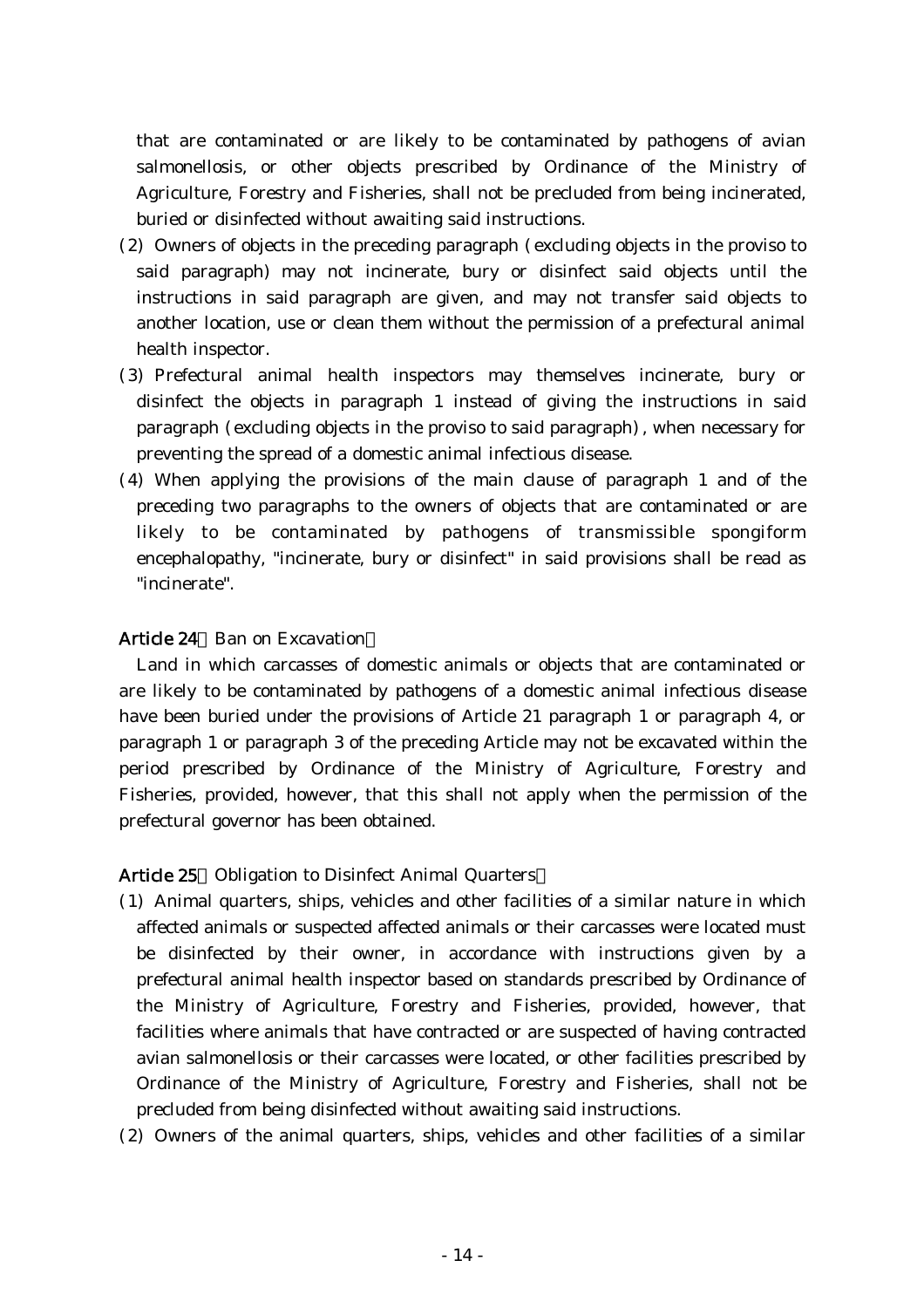nature in the preceding paragraph may not disinfect said facilities, excluding cases in the proviso to said paragraph, until instructions are given by a prefectural animal health inspector.

( )3 Prefectural animal health inspectors may themselves disinfect the facilities in paragraph 1 (excluding the facilities in the proviso to said paragraph) instead of giving the instructions in said paragraph, when necessary for preventing the spread of a domestic animal infectious disease.

### Article 26 Disinfection of Warehouses

- (1) Prefectural governors may, when necessary for preventing the spread of a domestic animal infectious disease, order the owners of warehouses, ships, vehicles and other facilities of a similar nature in which objects that are contaminated or are likely to be contaminated by pathogens of a domestic animal infectious disease have been located (excluding the facilities in the main clause of paragraph 1 of the preceding Article; the same shall apply in paragraph 3 below) to disinfect said facilities, setting a time limit.
- (2) Prefectural animal health inspectors may, when necessary for preventing the spread of a domestic animal infectious disease, instruct the method of disinfection for facilities pertaining to the order in the preceding paragraph.
- (3) When the order in paragraph 1 cannot be made because the owner of the warehouse, ship, vehicle and other facility of a similar nature in said paragraph or the location of said owner is unknown, the prefectural governor may, when urgently necessary, have a prefectural animal health inspector disinfect said facilities.

### Article 27 Special Exceptions During Ocean Navigation

When an affected animal or a suspected affected animal dies, or when objects, animal quarters or other facilities of a similar nature are contaminated or are likely to be contaminated by pathogens of a domestic animal infectious disease on a ship during ocean navigation, the owner of said animal, objects or facilities, or the captain of said ship (or, if there is a person who performs duties on behalf of the captain, that person), must carry out disinfection or take other necessary measures in the manner prescribed by Ordinance of the Ministry of Agriculture, Forestry and Fisheries, notwithstanding the provisions of Article 21, Article 23 or Article 25.

#### Article 28 Obligation for Disinfection by Persons Exposed to Pathogens

Persons who have been exposed or are likely to have been exposed to pathogens of a domestic animal infectious disease must disinfect themselves without delay.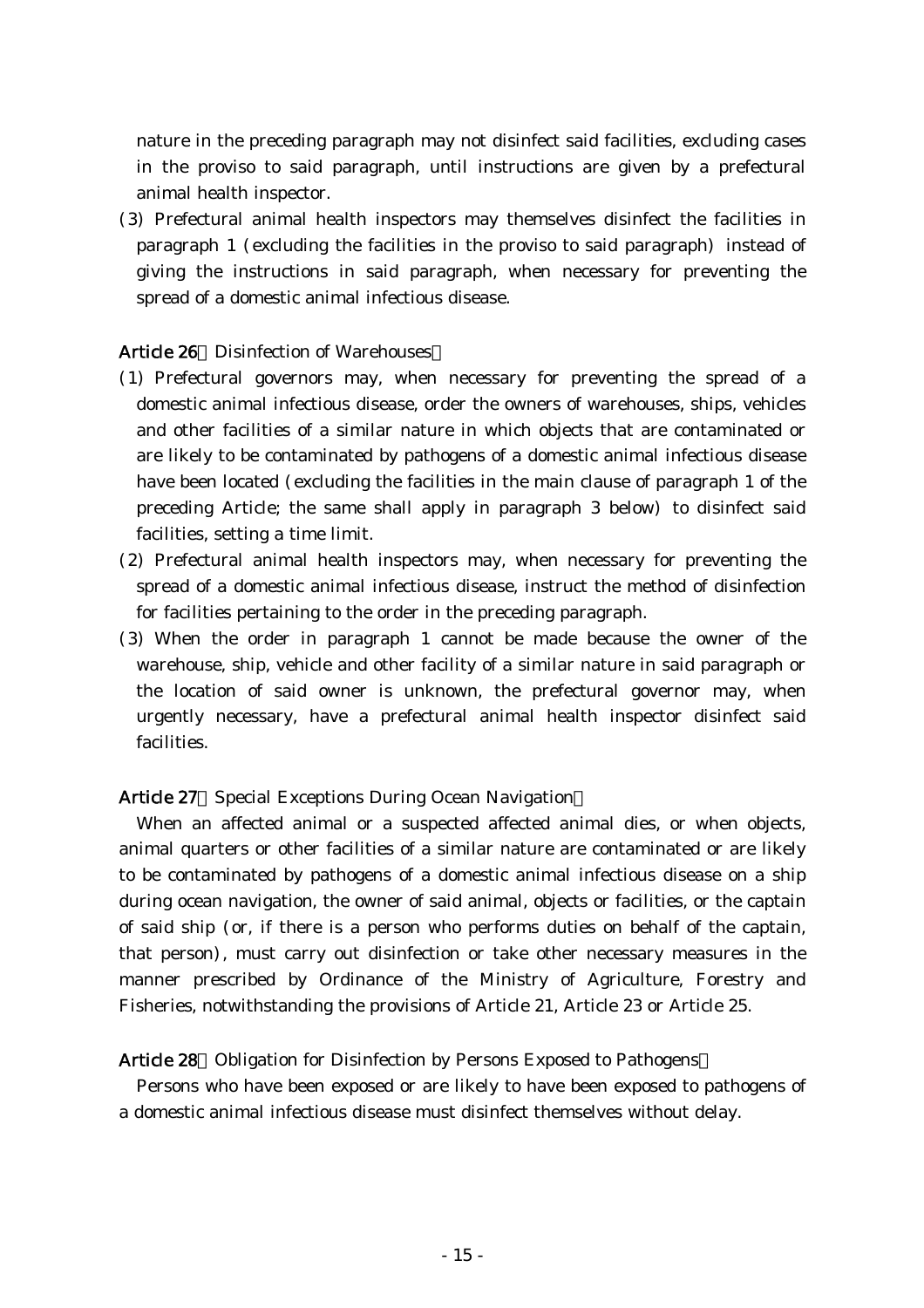#### Article 29 Indication of Affected Animals

Prefectural animal health inspectors may mark affected animals and suspected affected animals by branding, tattooing or other means of marking, in the manner prescribed by Ordinance of the Ministry of Agriculture, Forestry and Fisheries.

#### Article 30 Implementation of Disinfection Method

Prefectural governors may, when necessary for preventing the spread of a domestic animal infectious disease, order owners of domestic animals to implement a method of disinfection, a method of cleaning or a method of exterminating rodents, insects, etc., by limiting an area, in the manner prescribed by Ordinance of the Ministry of Agriculture, Forestry and Fisheries.

Article 31 Inspection, Injection, Dipping or Medication

- ( )1 Prefectural governors may, when necessary for preventing the spread of a domestic animal infectious disease, have prefectural animal health inspectors carry out inspection, injection, dipping or medication of domestic animals, in accordance with a method prescribed by Ordinance of the Ministry of Agriculture, Forestry and Fisheries.
- $(2)$  The provisions of Article 7 and Article 8 shall apply mutatis mutandis to the inspection, injection, dipping or medication in the preceding paragraph.

#### Article 32 Restriction on Movement of Domestic Animals

- ( )1 Prefectural governors may, when necessary for preventing the spread of a domestic animal infectious disease, enact by-laws to prohibit or restrict the movement within the area of their prefectures of certain species of domestic animals, their carcasses or objects that are likely to spread the pathogens of a domestic animal infectious disease, their entry into said prefecture or outward movement outside said prefecture.
- (2) The Minister of Agriculture, Forestry and Fisheries may, when necessary for preventing the spread of a domestic animal infectious disease, designate an area and prohibit or restrict the outward movement of certain species of domestic animals, their carcasses or objects that are likely to spread pathogens of a domestic animal infectious disease outside said area, in the manner prescribed by Ordinance of the Ministry of Agriculture, Forestry and Fisheries.

#### Article 33 Restriction on Events at Domestic Animal Gathering Facilities

Prefectural governors may, when necessary for preventing the spread of a domestic animal infectious disease, enact by-laws to suspend or restrict the holding of horse races, livestock markets, livestock shows and other events where domestic animals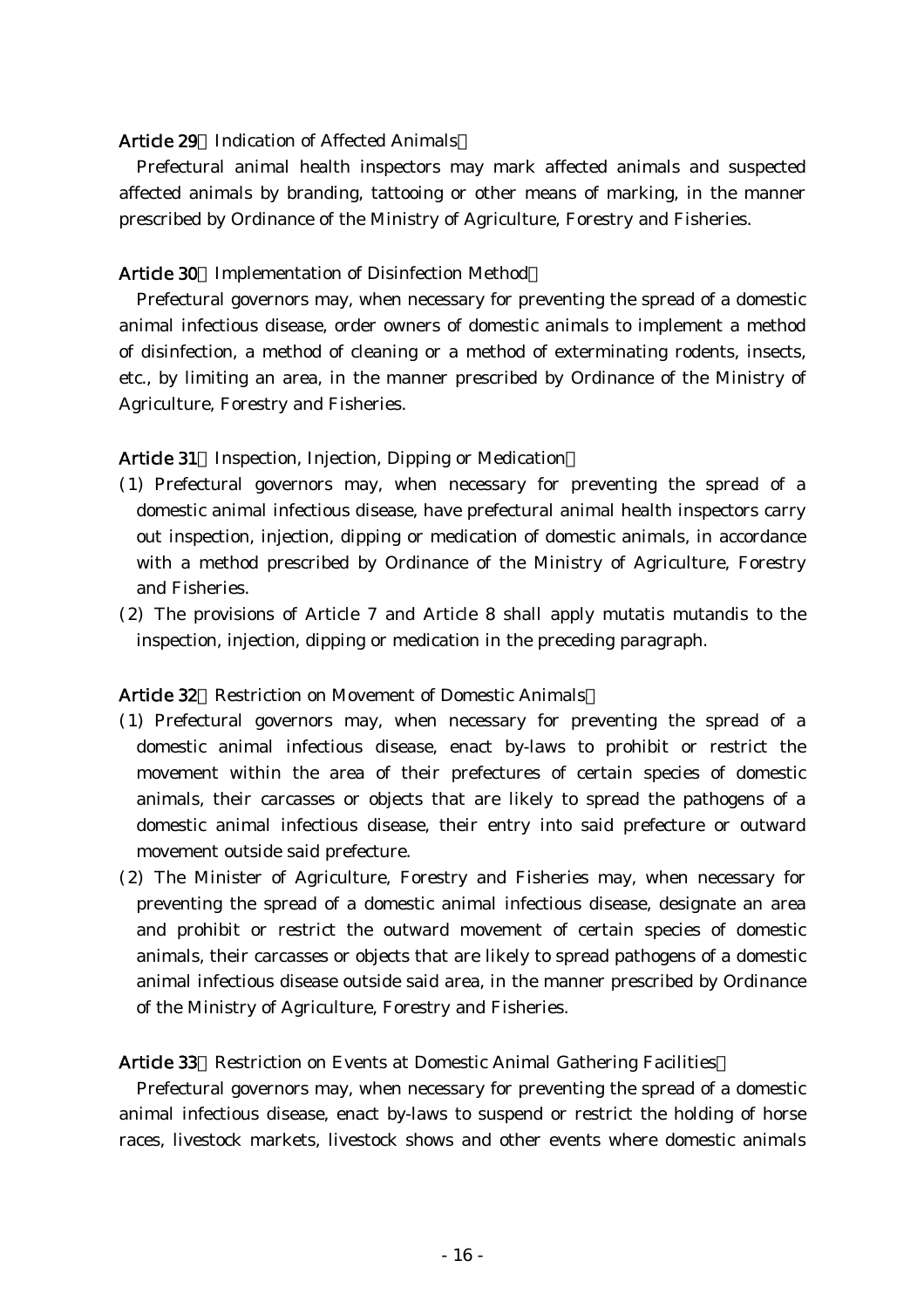are gathered, or the operations of slaughterhouses or rendering plants.

#### Article 34 Restriction on Pasture

Prefectural governors may, when necessary for preventing the spread of a domestic animal infectious disease, enact by-laws to suspend or restrict grazing, insemination, slaughtering in locations other than slaughterhouses, or hatching of eggs of certain species of domestic animal.

#### Article 35 Obligation to Report and Notify

Prefectural governors must report the status of implementation and the results of measures taken to prevent the outbreak of domestic animal infectious diseases under the provisions of this Chapter to the Minister of Agriculture, Forestry and Fisheries, and must also notify governors of related prefectures thereof, in the manner prescribed by Ordinance of the Ministry of Agriculture, Forestry and Fisheries.

### Chapter 4 Export And Import Quarantine

#### Article 36 Prohibition of Import

- ( )1 No person may import the items listed below, provided, however, that this shall not apply when the permission of the Minister of Agriculture, Forestry and Fisheries has been obtained for cases provided for use in experimental research, or other cases in which there are special circumstances.
	- (i) Items in each item of Article 37 paragraph 1 that are shipped from or via regions prescribed by Ordinance of the Ministry of Agriculture, Forestry and Fisheries and are designated by the Minister of Agriculture, Forestry and Fisheries.
	- (ii) Pathogens of domestic animal infectious diseases listed in a. or b. below.
		- (a) Pathogens of monitored infectious diseases.
		- (b) Hitherto unknown pathogens of domestic animal infectious diseases.
- (2) Imports made with the permission in the proviso to the preceding paragraph must be accompanied by a written document certifying that the permission in said paragraph has been obtained.
- ( )3 The method of import, method of management after import, and other necessary conditions may be attached to the permission in the proviso to paragraph 1.

### Article 36-2 Notification Concerning the Import of Pathogens

( )1 Persons intending to import already known pathogens of domestic animal infectious diseases that are not pathogens of a monitored infectious disease must notify the Minister of Agriculture, Forestry and Fisheries in the manner prescribed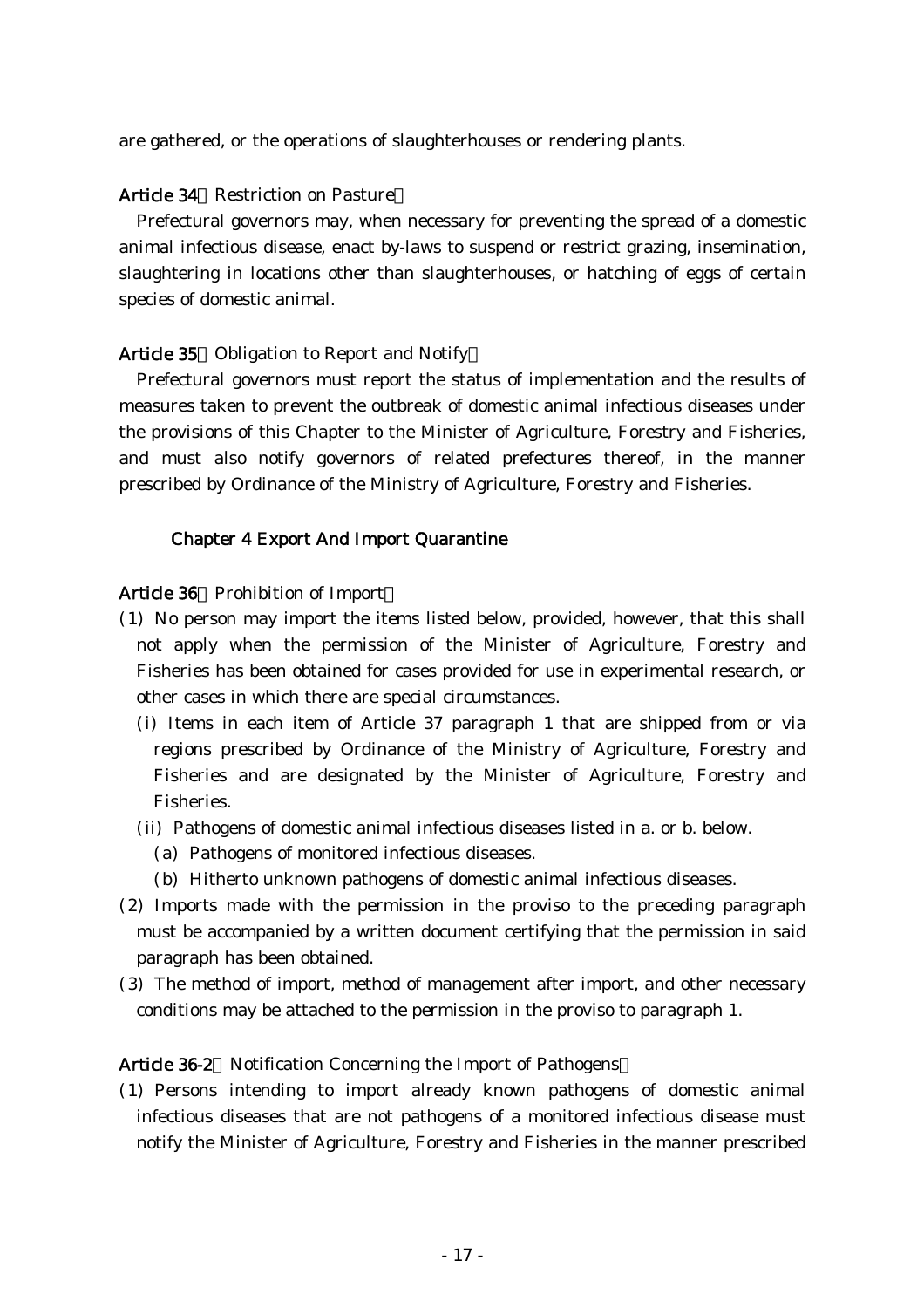by Ordinance of the Ministry of Agriculture, Forestry and Fisheries.

- (2) The Minister of Agriculture, Forestry and Fisheries shall make public notice of the pathogens of domestic animal infectious diseases for which notification must be made under the provisions of the preceding paragraph.
- (3) The provisions of paragraph 1 shall not apply when pathogens of diseases designated under the provisions of Article 62 paragraph 1 are imported with the permission in the proviso to paragraph 1 of the preceding Article, under the provisions of said paragraph as applied mutatis mutandis in Article 62 paragraph 1.

## Article 37 Attachment of Inspection Certificate for Imports

- ( )1 Items listed below that are designated by the Minister of Agriculture, Forestry and Fisheries (hereinafter referred to as "designated quarantine items") may not be imported unless they are accompanied by a certificate of quarantine inspection, or a copy thereof, issued by a government authority in the exporting country and stating that it is confirmed or believed that, as a result of quarantine inspection conducted thereby, said items are not likely to spread pathogens of a monitored infectious disease.
	- (i) Animals, their carcasses or bone, meat, egg, skin and hide, hair or others, and their containers and packaging.
	- (ii) Straw from grain (excluding those prescribed by Ordinance of the Ministry of Agriculture, Forestry and Fisheries as being supplied for uses other than feed) and forage for feed.
	- (iii) Bedding material or other similar articles that are likely to spread pathogens of a monitored infectious disease, excluding the items listed in the preceding two items.
- (2) The provisions of the preceding paragraph shall not apply in the cases listed below.
	- (i) When importing from a country that has no government authority for quarantine inspection of animals, and in other cases designated by the Minister of Agriculture, Forestry and Fisheries.
	- (ii) When, in connection with designated quarantine items imported from a country prescribed by Ordinance of the Ministry of Agriculture, Forestry and Fisheries, matters to be stated on the certificate of inspection or its copy in the preceding paragraph have been transmitted from a government authority in said country via telecommunication lines to a computer (including input-output devices) pertaining to use by the Animal Quarantine Service and recorded in a file installed in said computer.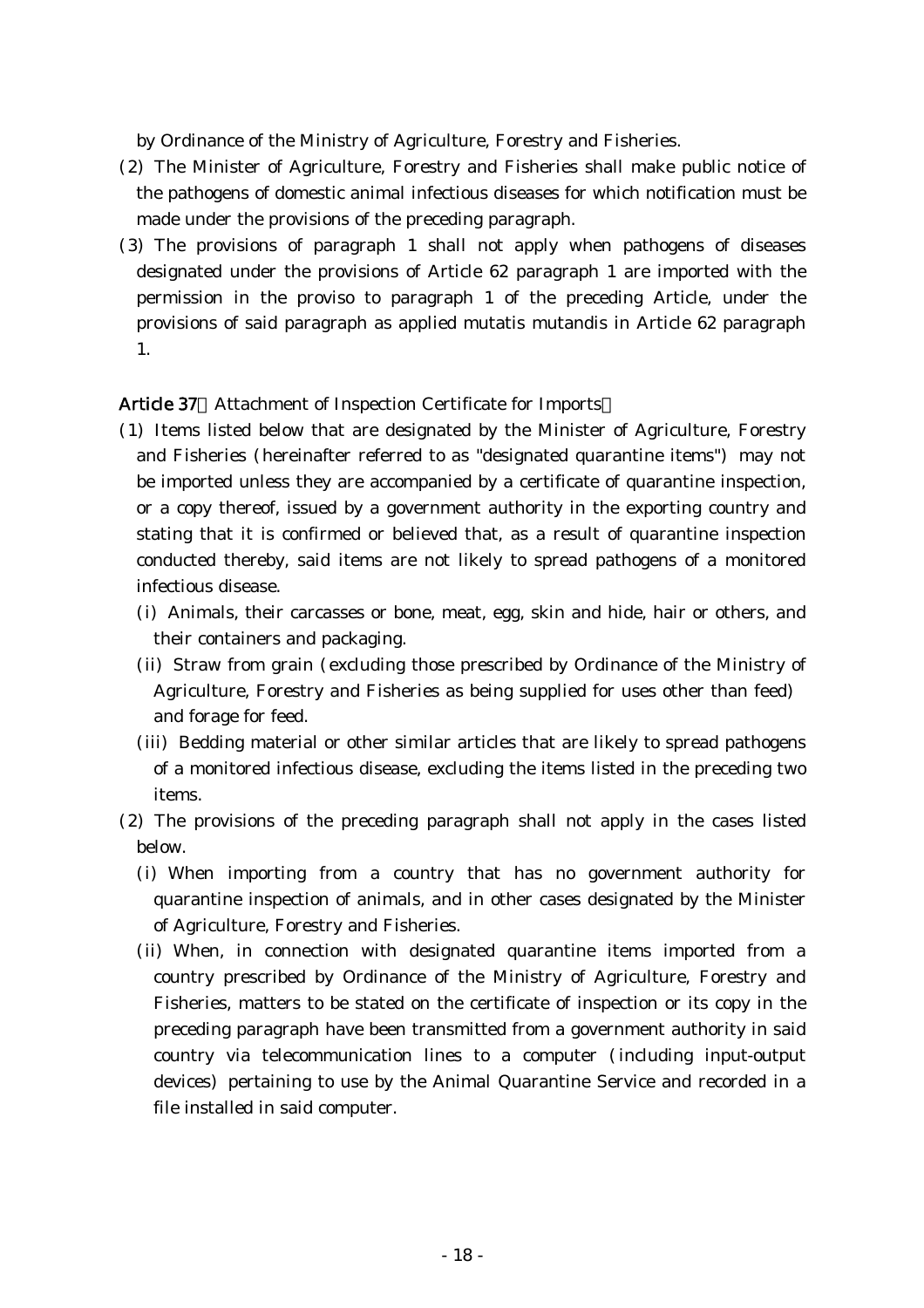### Article 38 Restriction on Place of Import

Designated quarantine items may not be imported at locations other than ports or airports designated by Ordinance of the Ministry of Agriculture, Forestry and Fisheries, provided, however, that this shall not apply to items that have been inspected under the provisions of Article 41 and for which a certificate of import quarantine has been issued under the provisions of Article 44, or to items imported as postal matter.

## Article 38-2 Notification Concerning the Import of Animals

- ( )1 Persons intending to import animals that are designated quarantine items and are designated by the Minister of Agriculture, Forestry and Fisheries must notify the Animal Quarantine Service of the species and numbers of said animals, the time and place of import and other matters prescribed by Ordinance of the Ministry of Agriculture, Forestry and Fisheries, in the manner prescribed by Ordinance of the Ministry of Agriculture, Forestry and Fisheries, provided, however, that this shall not apply when items are imported as accompanied items or postal matter and in other cases prescribed by Ordinance of the Ministry of Agriculture, Forestry and Fisheries.
- $(2)$  The Director General of the Animal Quarantine Service may, when notification has been made under the provisions of the preceding paragraph and when deeming it particularly necessary for implementing inspection smoothly under the provisions of Article 40 paragraph 1 or Article 41, instruct the person who made said notification to change the time or location of the import pertaining to said notification.

## Article 39 Quarantine Signal

- (1) Ships entering a port from other countries and laden with designated quarantine items (excluding those transported as postal matter) must hoist a quarantine signal without delay after their entry into port, in the manner prescribed by Ordinance of the Ministry of Agriculture, Forestry and Fisheries.
- $(2)$  The signal in the preceding paragraph may not be lowered until the inspection of designated quarantine items in said paragraph under the provisions of Article 41 or the unloading of said designated quarantine items has been completed, or until the ship leaves port.

## Article 40 Import Quarantine Inspection

( )1 Persons who have imported designated quarantine items must notify the Animal Quarantine Service to that effect without delay, and must have said items undergo inspection by an animal quarantine officer in their intact state, to determine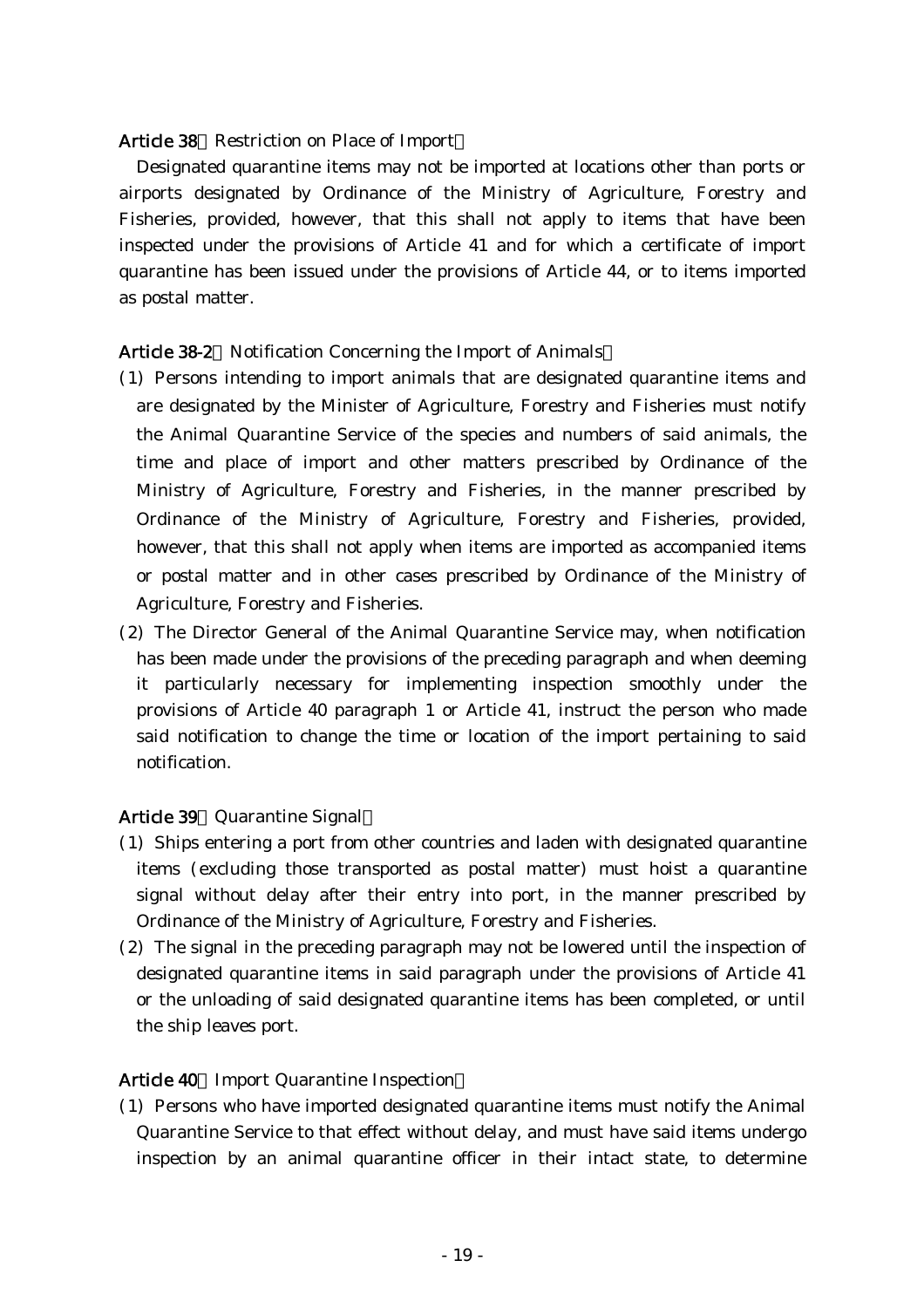whether or not they violate the provisions of Article 36 or Article 37 and whether or not they are likely to spread pathogens of a monitored infectious disease, provided, however, that this shall not apply to items that have already been inspected under the provisions of the following Article and for which a certificate of import quarantine has been issued under the provisions of Article 44, or to items imported as postal matter.

- $(2)$  Animal quarantine officers may, when items other than designated quarantine items are contaminated or are likely to be contaminated by pathogens of a monitored infectious disease, inspect said items without delay after import.
- ( )3 Inspection under the provisions of paragraph 1 shall be carried out on the premises of the Animal Quarantine Service or at a location designated by an animal quarantine officer within a port or airport designated under the provisions of Article 38, provided, however, that, when there are special circumstances, inspection may be carried out at other locations designated by the Minister of Agriculture, Forestry and Fisheries.
- (4) Animal quarantine officers may, when necessary for preventing the spread of pathogens of a monitored infectious disease, instruct the route and other methods for forwarding designated quarantine items to the location in the preceding paragraph to persons who undergo the inspection in paragraph 1.

## Article 41

Animal quarantine officers may inspect designated quarantine items or other items that are to be imported, and are contaminated or are likely to be contaminated by pathogens of a monitored infectious disease, on board a ship or aircraft in advance of said import.

## Article 42 Import as Postal Matter

- ( )1 Designated quarantine items may not be imported as postal matter other than small packages and parcels, or correspondence mail prescribed in Article 2 paragraph 3 of the Act Concerning Service of Correspondence by Private Proprietors  $(Act \ N<sub>0</sub>, 99 \ of \ 2002)$  (referred to in the following paragraph as "correspondence mail").
- (2) Persons who have received postal matter or correspondence mail containing designated quarantine items imported in violation of the provisions of the preceding paragraph must notify the Animal Quarantine Service to that effect without delay, attaching the actual item in question for inspection by an animal quarantine officer.

## Article 43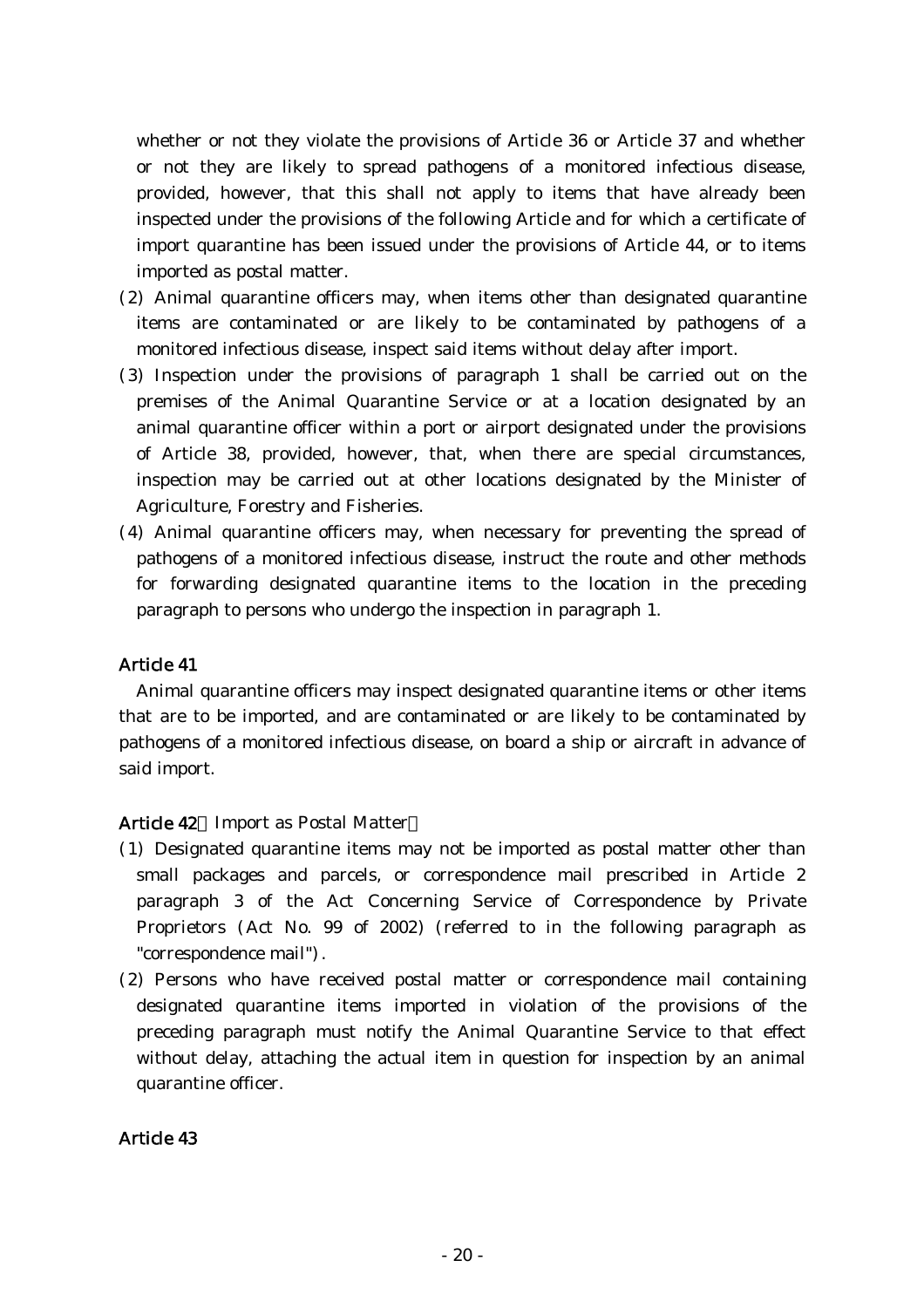- ( )1 Post offices that handle customs procedures must, on receiving a small package or parcel that contains or is suspected of containing designated quarantine items, notify the Animal Quarantine Service to that effect without delay.
- $(2)$  Animal quarantine officers shall, on receiving the notification in the preceding paragraph, inspect the small package or parcel in said paragraph.
- (3) Animal quarantine officers may, when necessary in order to conduct the inspection in the preceding paragraph, request the addressee of said postal matter to disclose its contents.
- (4) Animal quarantine officers may, when the addressee refuses the disclosure of contents in the preceding paragraph or when it is impossible to request said disclosure from the addressee, open said postal matter in the presence of a post office employee.
- (5) Persons who receive small packages or parcels that have not undergone the inspection in paragraph 2 and contain designated quarantine items must notify the Animal Quarantine Service to that effect without delay, attaching the actual item in question for inspection by an animal quarantine officer.

## Article 44 Issue of Certificates of Import Quarantine

- ( )1 Animal quarantine officers must, when deeming that a designated quarantine item is not likely to spread pathogens of a monitored infectious disease as a result of inspection under the provisions of Article 40 through the preceding Article, issue a certificate of import quarantine and mark said designated quarantine item by branding, tattooing or other means of marking, in the manner prescribed by Ordinance of the Ministry of Agriculture, Forestry and Fisheries.
- $(2)$  Animal quarantine officers must, when requested to issue a certificate of import quarantine for an item other than designated quarantine items inspected under the provisions of Article 40 paragraph 2 or Article 41, issue the same.
- (3) Animal quarantine officers may, when taking measures under the provisions of Article 46 paragraph 3, decline to issue a certificate of import quarantine, notwithstanding the provisions of the preceding two paragraphs.

## Article 45 Export Quarantine Inspection

- ( )1 Persons intending to export the items listed below must have them undergo inspection by an animal quarantine officer in advance and must also obtain a certificate of export quarantine under the provisions of paragraph 3 below.
	- (i) Animals or other items for which the government of the importing country requires, upon the import thereof, a certificate of inspection issued by the exporting country certifying whether or not they are likely to spread pathogens of a domestic animal infectious disease.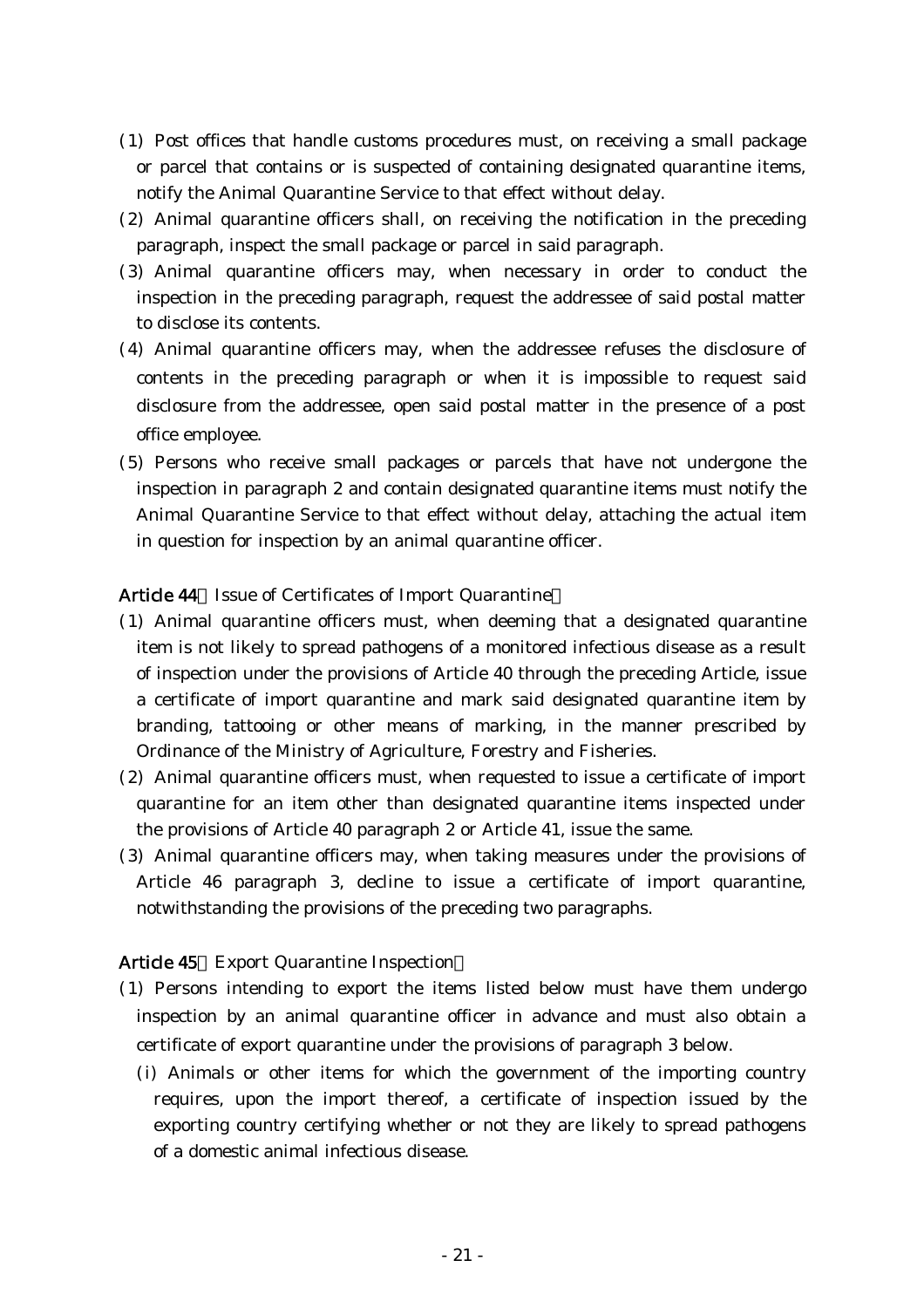- (ii) Items listed in each item of Article 37 paragraph 1 and designated by the Minister of Agriculture, Forestry and Fisheries in deeming it necessary for international animal quarantine.
- $(2)$  The provisions of Article 40 paragraph 3 shall apply mutatis mutandis to the inspection in the preceding paragraph.
- (3) Animal quarantine officers must, when deeming that an item is not likely to spread pathogens of a domestic animal infectious disease as a result of inspection under the provisions of paragraph 1, issue a certificate of export quarantine in the manner prescribed by Ordinance of the Ministry of Agriculture, Forestry and Fisheries.
- (4) Animal quarantine officers may, when necessary for international animal quarantine, re-inspect an item for which a certificate of export quarantine has been issued under the provisions of the preceding paragraph.

### Article 46 Measures Based on Quarantine Inspection

- ( )1 When applying the provisions of Article 6 paragraph 1, Article 7, Article 8, Article 14 through Article 21, Article 23 through Article 26, Article 29, Article 31 paragraph 1, and Article 7 and Article 8 as applied mutatis mutandis in paragraph 2 of said Article to cases when it is deemed that items pertaining to inspection under the provisions of Article 40 paragraph 1 or paragraph 2, Article 41, Article 42 paragraph 2, Article 43 paragraph 2 or paragraph 5, or paragraphs 1 or 4 of the preceding Article are contaminated, are likely to be contaminated or are likely to become contaminated by pathogens of a domestic animal infectious disease in the course of said inspection, "prefectural governors" or "the prefectural governor" (or, in the case of Article 15, "prefectural governors or mayors of municipalities") in said provisions shall be read as "the Director General of the Animal Quarantine Service", and "prefectural animal health inspector" shall be read as "animal quarantine officer".
- (2) The Minister of Agriculture, Forestry and Fisheries may, when an animal or other item is deemed to be contaminated or to be likely to be contaminated with pathogens of a notifiable infectious disease in the course of inspection in the preceding paragraph, order the owner thereof to isolate or disinfect said animal or item, or have an animal quarantine officer isolate, inject, dip, medicate or disinfect the same, in the manner prescribed by Ordinance of the Ministry of Agriculture, Forestry and Fisheries.
- (3) The Minister of Agriculture, Forestry and Fisheries may, when an animal pertaining to inspection in paragraph 1 is deemed to have contracted or to be suspected to have contracted a new disease in the course of said inspection, order the owner thereof to isolate or disinfect said animal or its bedding material and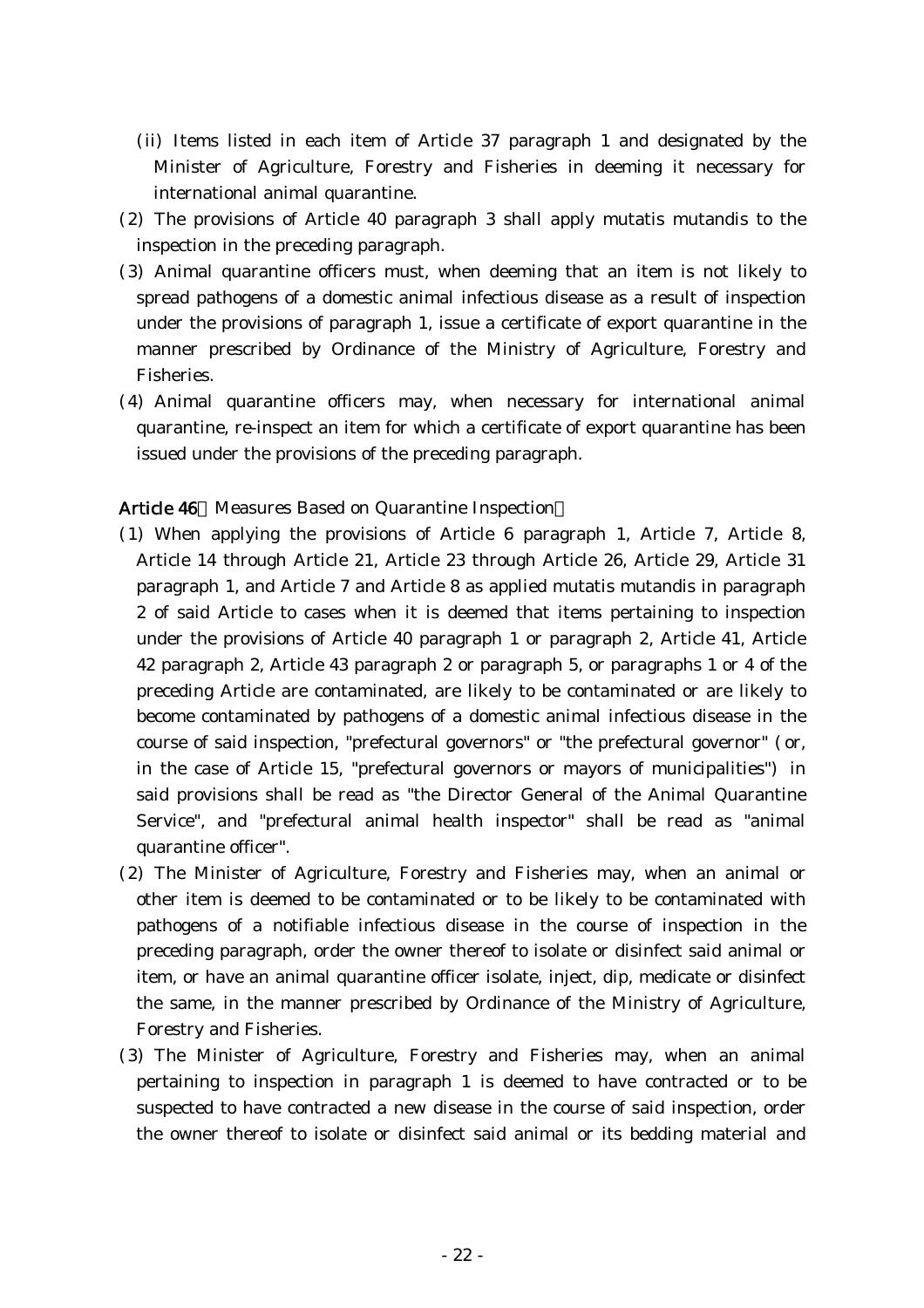other items of a similar nature, or have an animal quarantine officer isolate, inject, dip, medicate or disinfect said animal, in the manner prescribed by Ordinance of the Ministry of Agriculture, Forestry and Fisheries, provided, however, that this shall not apply when said new disease is deemed not to be a domestic animal infectious disease.

#### Chapter 5 Miscellaneous Provisions

Article 47 Instructions of the Minister of Agriculture, Forestry and Fisheries to Prefectural Governors

The Minister of Agriculture, Forestry and Fisheries may, when the outbreak or spread of a domestic animal infectious disease is likely to exert a grave influence on the livestock industry, instruct prefectural governors to carry out measures under the provisions of Article 6, Article 9, Article 17, Article 26 paragraph 1 or paragraph 3, Article 30, Article 31, Article 32 paragraph 1, Article 33 or Article 34.

#### Article 48 Cooperation by the State with Prefectures

The Minister of Agriculture, Forestry and Fisheries may, when the Minister has given the instruction in the preceding Article or is requested by a prefectural governor and deems it necessary, designate animal quarantine officers to assume the duties incumbent on prefectural animal health inspectors under the provisions of Chapter 2 or Chapter 3, under instruction from the prefectural governor.

Article 48-2 Request to Dispatch Prefectural Animal Health Inspectors

- ( )1 Prefectural governors may, when urgently necessary for preventing domestic animal infectious diseases, request that other prefectural governors dispatch prefectural animal health inspectors. In this case, the prefectural governors who are requested to dispatch prefectural animal health inspectors may not refuse said dispatch unless there is justifiable reason.
- (2) Prefectural animal health inspectors dispatched in response to a request under the provisions of the preceding paragraph may, under instruction from the prefectural governor who requested said dispatch, assume the duties incumbent upon the prefectural animal health inspectors of the prefecture in question.
- ( )3 Costs accompanying the dispatch of a prefectural animal health inspector dispatched in response to a request under the provisions of paragraph 1 shall be borne by the prefecture that receives said dispatch.
- $(4)$  In cases in the preceding paragraph, if the prefecture that receives said dispatch does not have time to pay said cost, said prefecture may request that another prefecture making said dispatch temporarily covers said cost on its behalf.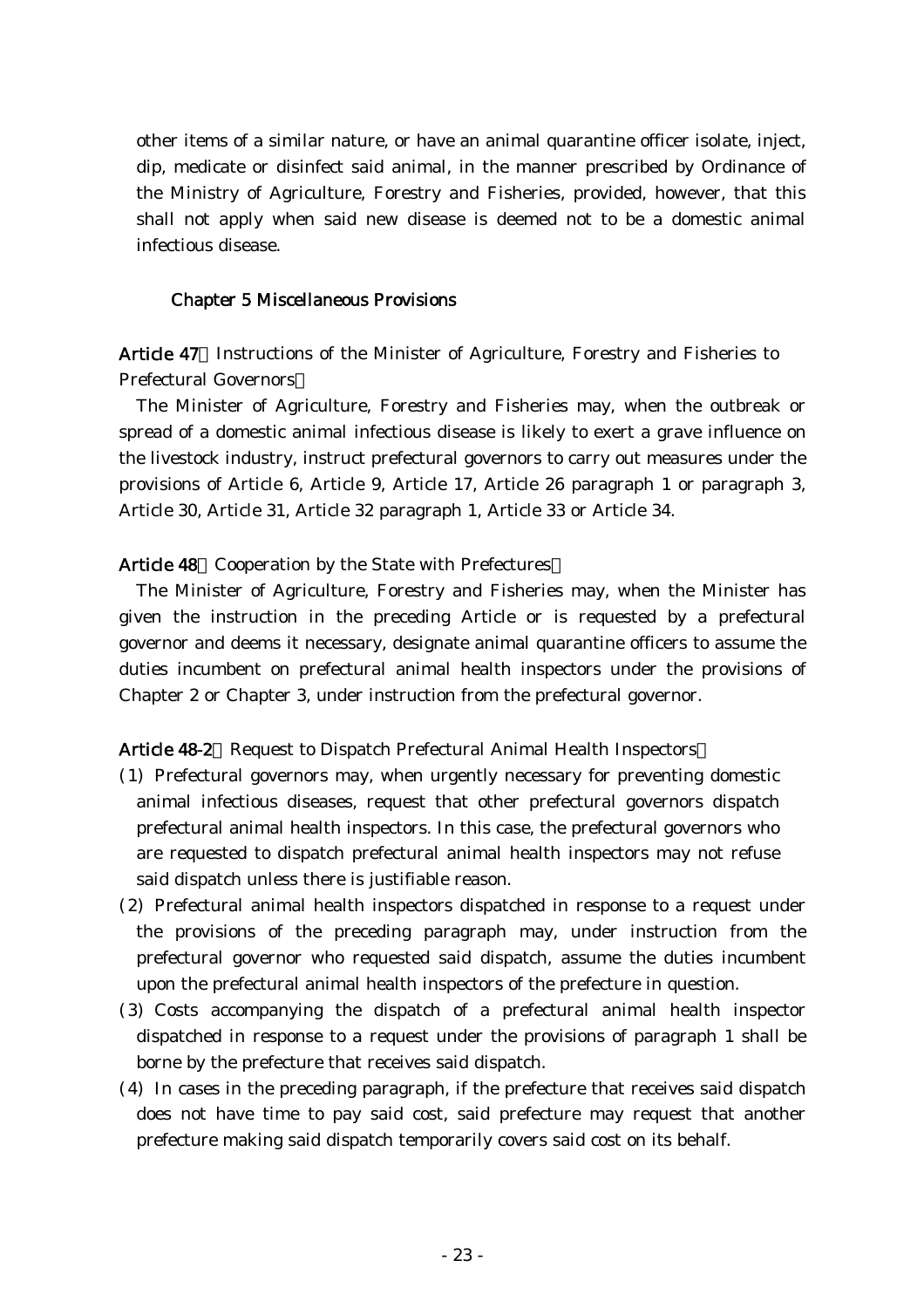#### Article 49 Transfer or Loan of Biological Preparations for Animal Use

The Minister of Agriculture, Forestry and Fisheries may, when deeming it necessary for preventing domestic animal infectious diseases, transfer biological preparations for animal use or loan instruments for preventive measures free of charge or at a lower cost than the current price to prefectures.

#### Article 50 Restriction on Use of Biological Preparations for Animal Use

Biological preparations for animal use that are designated by the Minister of Agriculture, Forestry and Fisheries may not be used without the permission of the prefectural governor.

#### Article 51 Spot Inspections

- ( )1 Animal quarantine officers or prefectural animal health inspectors may, when necessary for preventing domestic animal infectious diseases, enter racecourses, livestock markets, livestock shows and other locations where domestic animals are gathered, or animal quarters, rendering plants or dead animal handling plants, slaughterhouses, warehouses, ships, vehicles or aircraft, or other locations that are contaminated or are likely to be contaminated with pathogens of a domestic animal infectious disease, inspect animals or other items, question relevant personnel, collect samples of blood, milk and other substances from animals, or gather carcasses of animals or other items within the limit necessary for inspection.
- (2) The powers of spot inspection, questioning, collecting or gathering samples under the provisions of the preceding paragraph may not be construed as having been granted for the purpose of investigating crime.

## Article 52 Reports

The Minister of Agriculture, Forestry and Fisheries or prefectural governors may, when necessary for preventing domestic animal infectious diseases, request the owners of animals, veterinarians, the owners of pathogens of domestic animal infectious diseases, persons engaged in the manufacture, import or sale of feed, promoters of horse races, livestock markets, livestock shows or other events where domestic animals are gathered, or the owners of rendering plants, dead animal handling plants or slaughterhouses to report on necessary matters, in accordance with procedures prescribed by Ordinance of the Ministry of Agriculture, Forestry and Fisheries.

#### Article 52-2 Restriction on Entering Appeals

Appeals under the Administrative Appeal Act (Act No. 160 of 1962) cannot be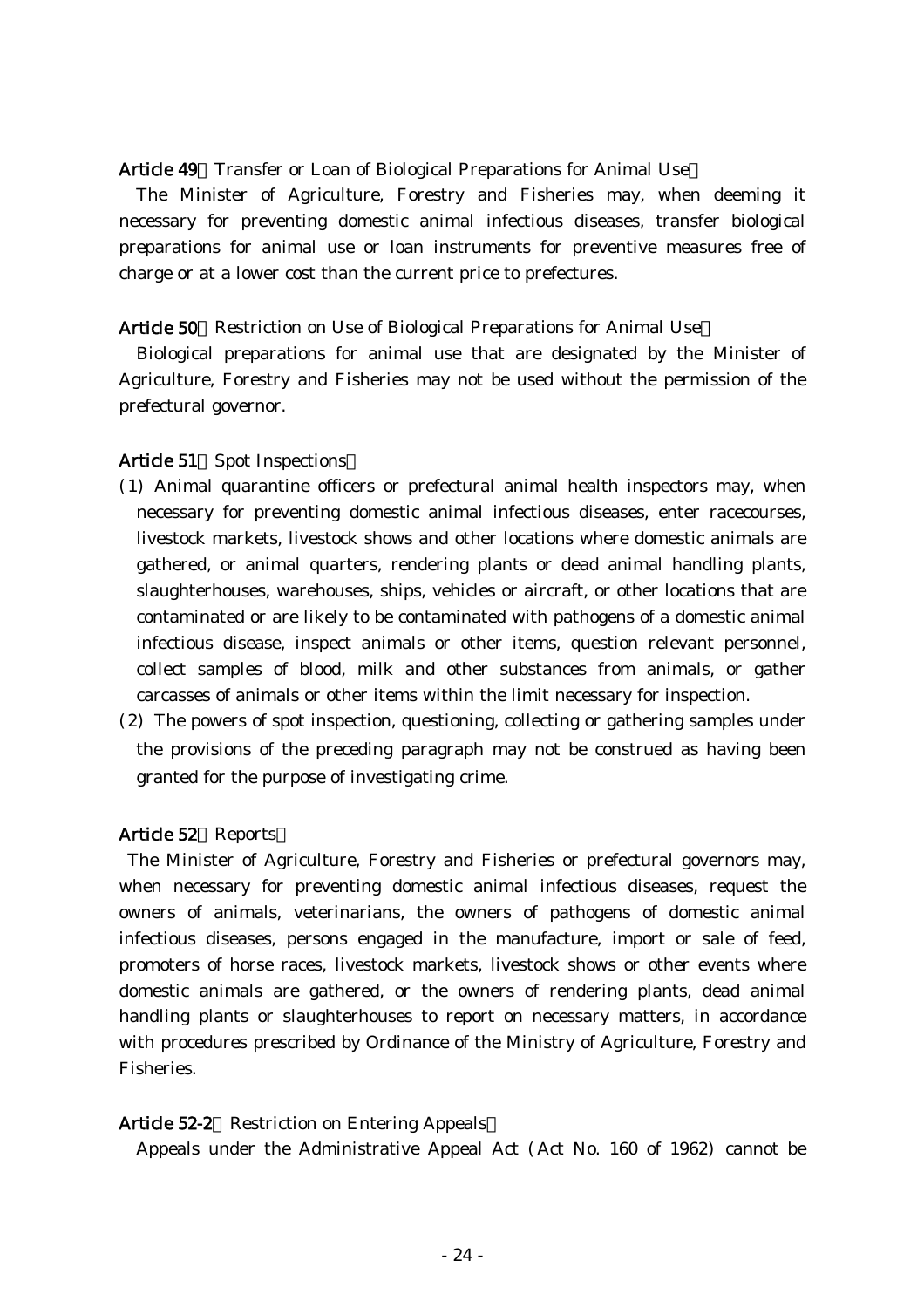entered against instructions of prefectural animal health inspectors issued under the provisions of Article 14 paragraph 3, Article 16 paragraph 1, Article 19, Article 20 paragraph 2, Article 21 paragraph 1, Article 23 paragraph 1, Article 25 paragraph 1 or Article 26 paragraph 2 (including instructions under these provisions issued by animal quarantine officers under the provisions of Article 46 paragraph 1 or Article 48) and orders of prefectural governors issued under the provisions of Article 17 paragraph 1 or Article 26 paragraph 1 (including orders under these provisions issued by the Director General of the Animal Quarantine Service under the provisions of Article  $46$  paragraph  $1$ .

## Article 53 Animal Quarantine Officers and Prefectural Animal Health Inspectors

- ( )1 Animal quarantine officers shall be assigned to the Ministry of Agriculture, Forestry and Fisheries to be engaged in affairs prescribed in this Act.
- $(2)$  Animal quarantine officers in the preceding paragraph shall be appointed from among veterinarians, provided, however, that when particularly necessary, persons other than veterinarians who have knowledge and experience concerning the prevention of domestic animal infectious diseases may also be appointed.
- ( )3 Prefectural governors shall appoint prefectural animal health inspectors from among the employees of their respective prefectures who are veterinarians, to be engaged in affairs prescribed in this Act, provided, however, that when particularly necessary, persons other than veterinarians who are employees of said prefectures and have knowledge and experience concerning the prevention of domestic animal infectious diseases may also be appointed.

## Article 54 Carrying of Identity Cards

Animal quarantine officers and prefectural animal health inspectors must, when performing duties pursuant to this Act, carry identity cards that show their status, in the manner prescribed by Ordinance of the Ministry of Agriculture, Forestry and Fisheries, and must show said card when so requested by relevant persons.

### Article 55 Uniform Regulations

The Minister of Agriculture, Forestry and Fisheries shall prescribe uniform regulations for animal quarantine officers.

#### Article 56 Validity of Dispositions with Respect to Successors

( )1 Instructions and other dispositions under the provisions of this Act or orders based on this Act shall remain in force with respect to persons who succeed to rights from the owners or custodians of domestic animals or other items that are the objects of said disposition, or who newly become custodians of said domestic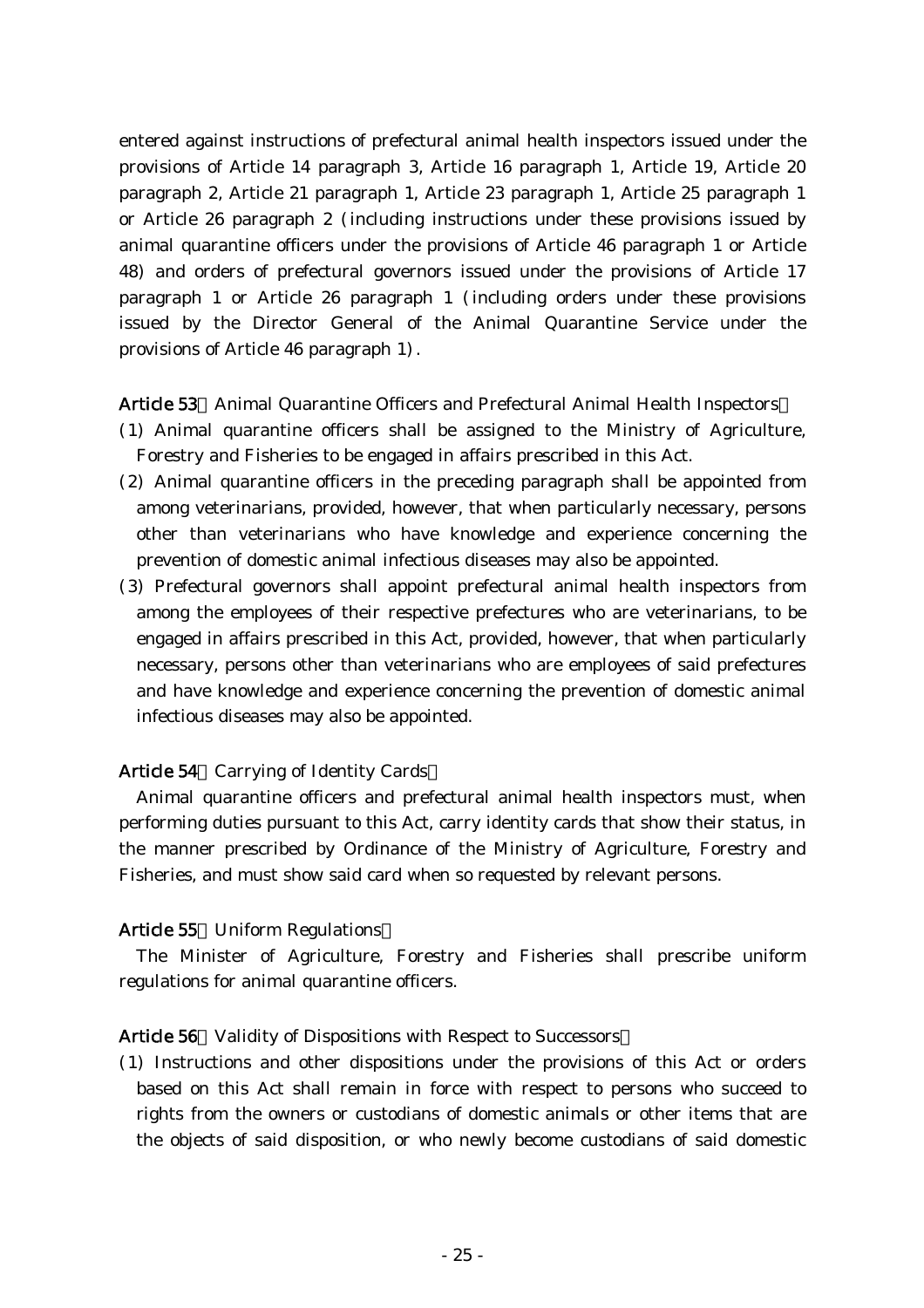animals or other items following the establishment of rights.

(2) Owners or custodians of domestic animals or other items in the preceding paragraph must, when they transfer ownership or custody of said domestic animals or other items to another person, inform that person of the fact that the disposition has been made, and of the content of said disposition.

## Article 57 Application of Provisions Concerning Special Wards

The provisions of this Act concerning municipalities or mayors of municipalities shall apply to special wards or mayors of special wards in districts where special wards exist, and to unions or the administrators of unions in districts where total unions or clerical unions exist.

## Article 58 Allowances

- $(1)$  The State shall grant to the owners of the animals or objects listed below  $($  or, in the case of domestic animals ordered to be slaughtered under the provisions of Article 17, the owners of said domestic animals at the time said order was issued). as allowances, the amounts specified in each of the following items (or, when the carcasses of said animals have use-value, the amounts obtained by deducting the appraised value of the carcasses from the amounts specified in each of said items), provided, however, that this shall not apply to persons who fail to take necessary measures to prevent the outbreak or spread of domestic animal infectious diseases, or other persons prescribed by Ordinance of the Ministry of Agriculture, Forestry and Fisheries.
	- (i) For affected animals slaughtered under the provisions of Article 16 or Article  $17$  (excluding those falling under the following item), one-third of the appraised value of said animals before they became affected animals (or, when said amount exceeds the amount prescribed by Cabinet Order for each species of domestic animal within a range not less than the transaction value deemed to be normally established when trading domestic animals that have standard attributes, the amount prescribed by said Cabinet Order).
	- (ii) For affected animals slaughtered under the provisions of Article 17 on account of contracting brucellosis, tuberculosis, Johne's disease or equine infectious anemia, four-fifths of the appraised value of said animals at the time when the order in said Article was issued (or, when said amount exceeds the amount prescribed by the Cabinet Order in the preceding item for each species of domestic animal, the amount prescribed by said Cabinet Order).
	- (iii) For suspected affected animals slaughtered under the provisions of Article 16, Article 17 or Article 20 paragraph 1, four-fifths of the appraised value of said animals before they became suspected affected animals.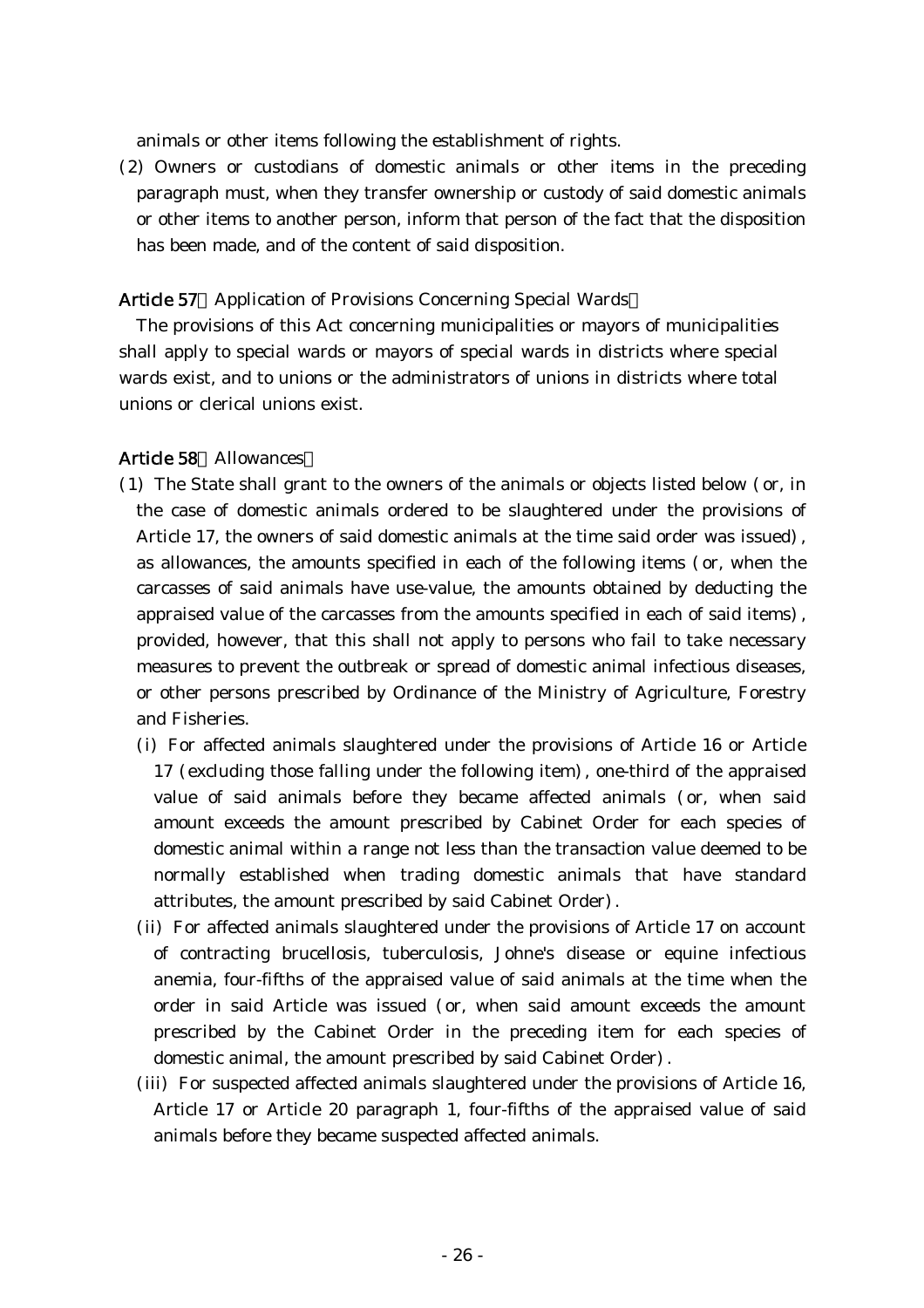- (iv) For animals that die, or the fetuses of animals that suffer still birth or abortion, as a result of inspection, injection, dipping or medication under the provisions of Article 4-2 paragraph 3 or paragraph 5, Article 5 paragraph 1, Article 6 paragraph 1, Article 31 paragraph 1 or Article 46 paragraph 2 or paragraph 3, the full amount of the appraised value of said animals at the time of said inspection, injection, dipping or medication, or of the appraised value of said fetuses before their still birth or abortion.
- ( $v$ ) For objects incinerated or buried under the provisions of Article 23 (excluding cases in the proviso to paragraph 1 of said Article), four-fifths of the appraised value of said objects before their incineration or burial.
- (2) The provisions of the preceding paragraph shall not apply to cases prescribed in Article 46 paragraph 1, except in cases concerning animals and their fetuses in item  $(4)$  of said paragraph.
- ( )3 The Minister of Agriculture, Forestry and Fisheries must consult the opinion of the governors of related prefectures before deciding the appraised value of animals, carcasses, fetuses or objects listed in paragraph 1.
- (4) Prefectural governors must consult the opinion of at least three appraisers selected in advance, in the manner prescribed by Ordinance of the Ministry of Agriculture, Forestry and Fisheries, before stating the opinion in the preceding paragraph to the Minister of Agriculture, Forestry and Fisheries.

## Article 59 Share of Expenses

The State shall grant one half of the expenses required for incineration or burial to the owners of carcasses of domestic animals or objects that have been incinerated or buried under the provisions of Article 21 paragraph 1 or Article 23 paragraph 1.

### Article 60

- ( )1 Of the expenses required by prefectural governors or prefectural animal health inspectors for the execution of this Act, the State shall bear those listed below.
	- (i) The full amount of traveling expenses incurred by prefectural animal health inspectors (or, of expenses incurred in preventing the outbreak of parasitic diseases other than domestic animal infectious diseases (including diseases designated under the provisions of Article 62 paragraph 1), one-half).
	- (ii) The full amount of allowances paid to and traveling expenses incurred by the appraisers in Article 58 paragraph 4.
	- (iii) One half of allowances paid to employed veterinarians.
	- (iv) The full amount of expenses incurred in purchasing or manufacturing vaccine against rinderpest.
	- $(v)$  One half of the expenses incurred in purchasing or manufacturing biological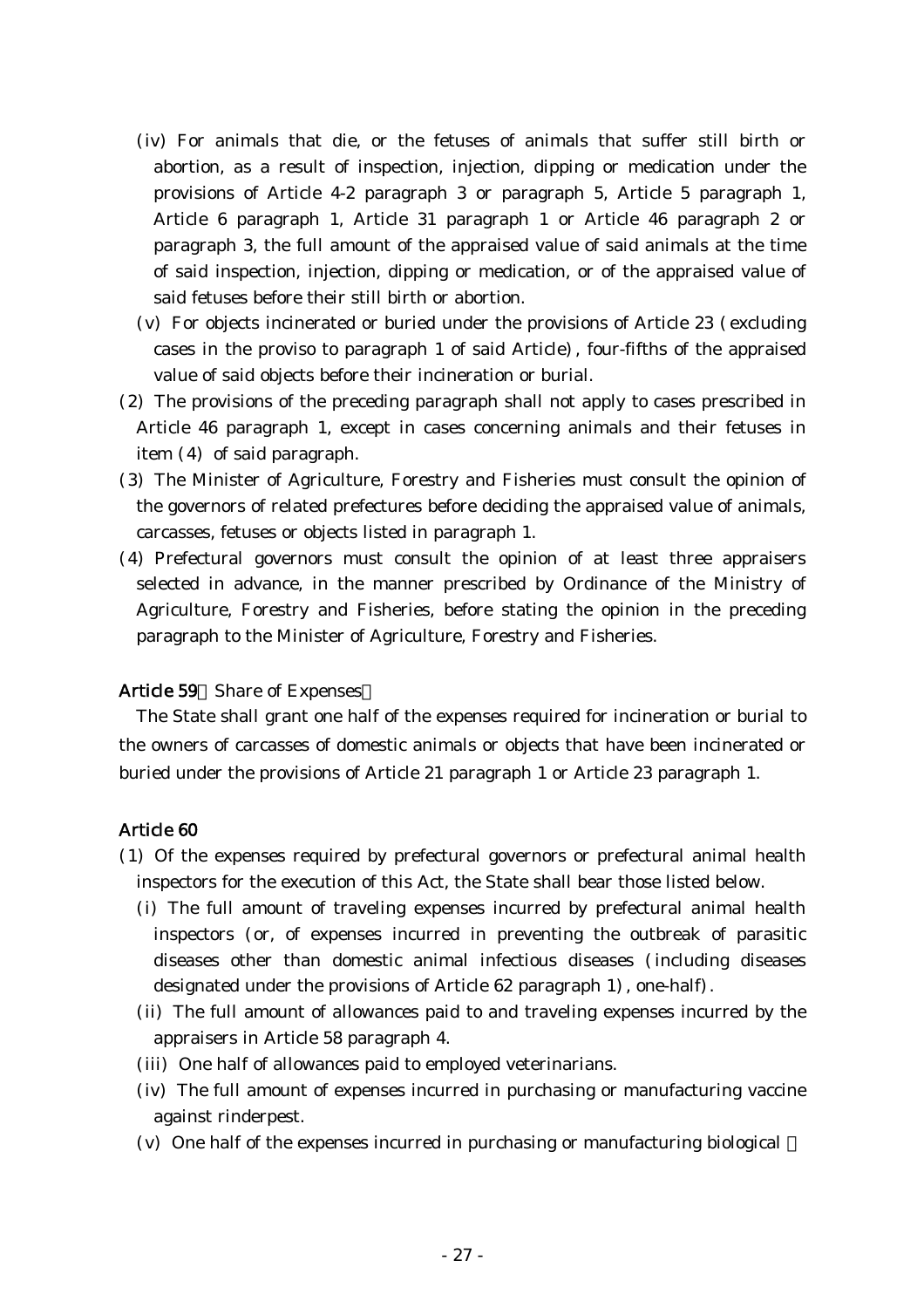preparations for animal use, with the exception of vaccine against rinderpest.

- (vi) The full amount of expenses incurred in purchasing medicines designated by the Minister of Agriculture, Forestry and Fisheries (or, for expenses incurred in preventing the outbreak of parasitic diseases other than domestic animal infectious diseases (including diseases designated under the provisions of Article 62 paragraph  $1)$ , one-half).
- (vii) One half of the expenses incurred in purchasing or leasing hygiene equipment designated by the Minister of Agriculture, Forestry and Fisheries.
- (viii) One half of the expenses required for incineration or burial designated by the Minister of Agriculture, Forestry and Fisheries.
- (2) The State shall bear one half of the amounts granted by prefectures to owners of specific domestic animals, etc. (meaning domestic animals, their carcasses or objects prescribed by Cabinet Order whose prohibition or restriction of movement or outward movement under the provisions of Article 32 exerts a grave influence on business in the livestock industry; the same shall apply hereafter in this paragraph) corresponding to an amount prescribed by Cabinet Order with respect to the amount of decrease in sales pertaining to specific domestic animals, etc., or the amount of increase in feed costs and other expenses required for storage, transportation or disposal, due to said prohibition or restriction.

Article 61 Delegation of Affairs to Directors of Livestock Hygiene Service Centers

Prefectural governors may delegate to the Directors of Livestock Hygiene Service Centers part of the affairs that come under their jurisdiction under the provisions of Article 4 paragraph 1, Article 4-2 paragraph 1 and paragraph 3, Article 7 (including cases in which these are applied mutatis mutandis in Article 31 paragraph 2), Article 8 (including cases in which these are applied mutatis mutandis in Article 31 paragraph 2), Article 9, Article 13 paragraph 1 and paragraph 2, Article 15, the proviso to Article 21 paragraph 1, the proviso to Article 24, Article 26 paragraph 1 and paragraph 3, Article 30, Article 31 paragraph 1, Article 50 and Article 52.

Article 62 Mutatis Mutandis Application of this Act to Diseases Other Than Monitored Infectious Diseases

( )1 When there are signs of the outbreak or spread of an infectious disease other than monitored infectious diseases among domestic animals and other animals, and this is likely to exert a grave influence on the maintenance of productivity or health of domestic animals, all or part of the provisions of Article 3-2, Article 5 through Article 9, Article 11 through Article  $12-2$  (excluding the provisions of Article 5 through Article 9 and Article 11 through Article 12-2 for animals other than domestic animals), and Chapter 3, provisions pertaining to these in this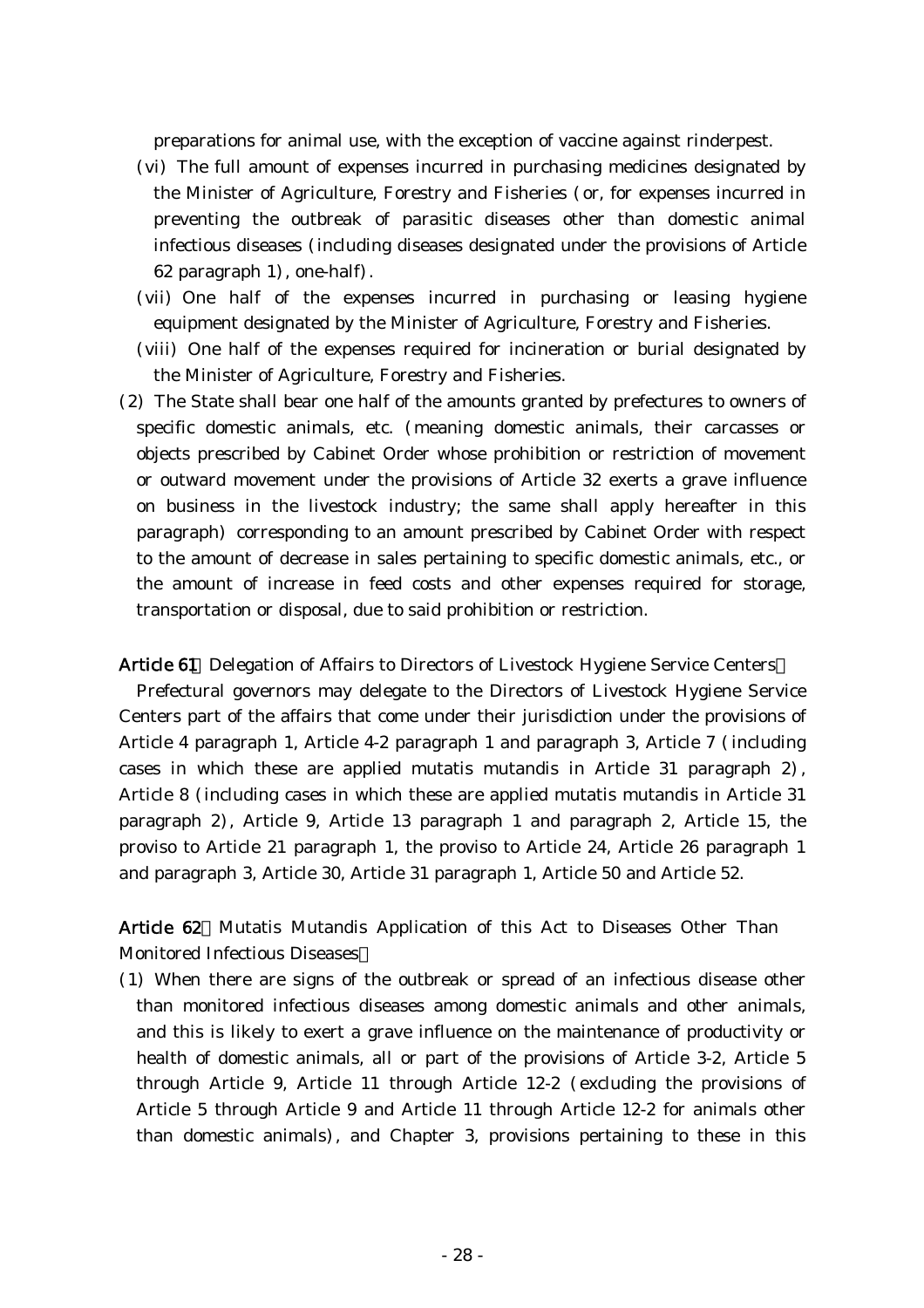Chapter, and the provisions of Chapter  $4$  (excluding the provisions of Article 36-2) may be applied mutatis mutandis, by designating the species of animal, the type of disease and the region by Cabinet Order and limiting to a period not exceeding one year.

(2) The Minister of Agriculture, Forestry and Fisheries must, when intending to propose the enactment, amendment or abolition of the Cabinet Order in the preceding paragraph, first consult the opinion of the Council of Food, Agriculture and Rural Area Policies.

## Article 62-2 Voluntary Measures for Prevention

- ( )1 Owners of domestic animals must make efforts to appropriately implement disinfection and other measures necessary for preventing domestic animal infectious diseases.
- (2) The national government and local governments shall make efforts to provide necessary advice and guidance to owners of domestic animals, or groups whereby they are organized, to encourage their voluntary measures aimed at preventing domestic animal infectious diseases.

### Article 62-3 Relationship with the Minister of Health, Labour and Welfare

- ( )1 The Minister of Agriculture, Forestry and Fisheries may, when intending to take measures to prevent the outbreak or spread of a domestic animal infectious disease under the provisions of this Act with respect to a domestic animal infectious disease that is deemed highly likely to be transmitted from domestic animals to human beings, besides those prescribed in Article 4 paragraph 2, and when deeming it necessary, seek the opinion of the Minister of Health, Labour and Welfare.
- (2) The Minister of Health, Labour and Welfare may, when deeming it likely that the outbreak or spread of a domestic animal infectious disease that is deemed highly likely to be transmitted from domestic animals to human beings will exert an impact on the health of the citizens, make a statement of opinion to the Ministry of Agriculture, Forestry and Fisheries concerning the implementation of measures aimed at preventing the outbreak or spread of domestic animal infectious diseases under the provisions of this Act.
- (3) The Minister of Agriculture, Forestry and Fisheries and the Minister of Health, Labour and Welfare shall furnish each other with information or data to assist the smooth implementation of the provisions of the preceding two paragraphs.

#### Article 62-4 Administrative Classification

Affairs to be processed by local governments under the provisions of Chapter 3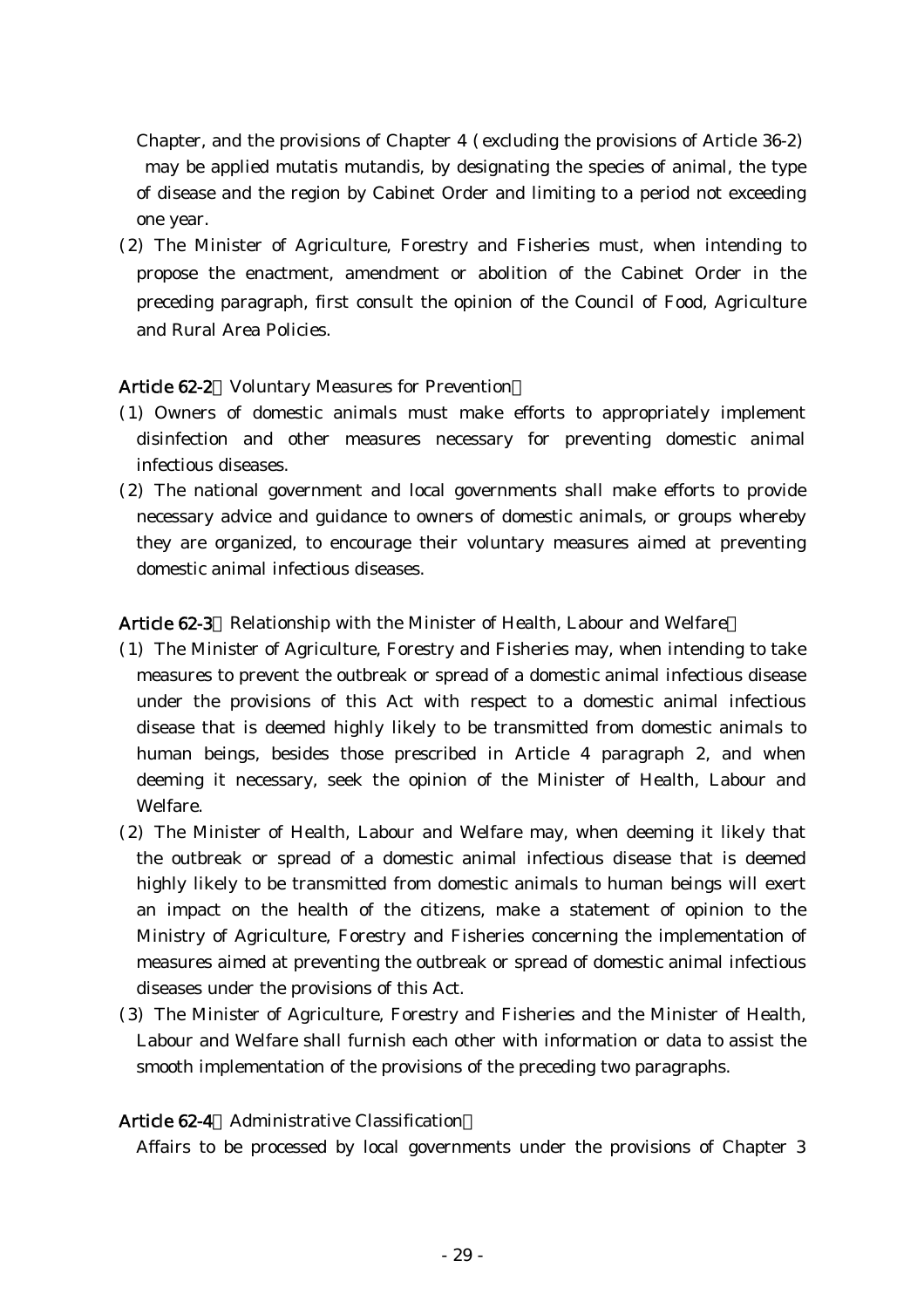(including cases in which these are applied mutatis mutandis in Article 62 paragraph 1) shall be Type 1 statutory entrusted functions as prescribed in Article 2 paragraph  $9(1)$  of the Local Autonomy Act (Act No. 67 of 1947).

### Article 62-5 Transitional Measures

When orders are enacted, amended or abolished based on the provisions of this Act, it shall be possible to specify requisite transitional measures (including transitional measures concerning penal provisions) through said orders, within a range that is judged reasonably necessary in conjunction with said enactment, amendment or abolition.

### Chapter 6 Penal Provisions

### Article 63

- ( )1 Persons who fall under any of the following items shall be punished with penal servitude for a term not exceeding three years or a fine not exceeding one million yen.
	- (i) A veterinarian or owner who violates the provisions of Article 13 paragraph  $1$ (including cases in which these are applied mutatis mutandis in Article 62  $paragraph 1$ .
	- (ii) A person who violates the provisions of Article 16 paragraph 1, Article 36 paragraph 1, Article 37 paragraph 1, Article 38 or Article 45 paragraph 1 (and, in the case of Article 36 paragraph 1 and Article 37 paragraph 1, including cases in which these are applied mutatis mutandis to Article 62 paragraph 1).
	- (iii) A person who violates an order under the provisions of Article 17.
	- $(iv)$  A person who violates conditions under the provisions of Article 36 paragraph 3 (including cases in which these are applied mutatis mutandis in Article 62 paragraph 1).
	- $(v)$  A person who fails to undergo inspection under the provisions of Article 40 paragraph 1 (including cases in which these are applied mutatis mutandis in Article 62 paragraph 1) or who commits unlawful acts when undergoing said inspection.

### Article 64

- ( )1 Persons who fall under any of the following items shall be punished with penal servitude for a term not exceeding one year or a fine not exceeding 500,000 yen.
	- (i) A person who violates the provisions of Article 11, Article 12, Article 14 paragraph 1, Article 16 paragraph 2, Article 21 paragraph 1 or paragraph 3, Article 50 or Article 56 paragraph 2 (and, in the case of Article 14 paragraph 1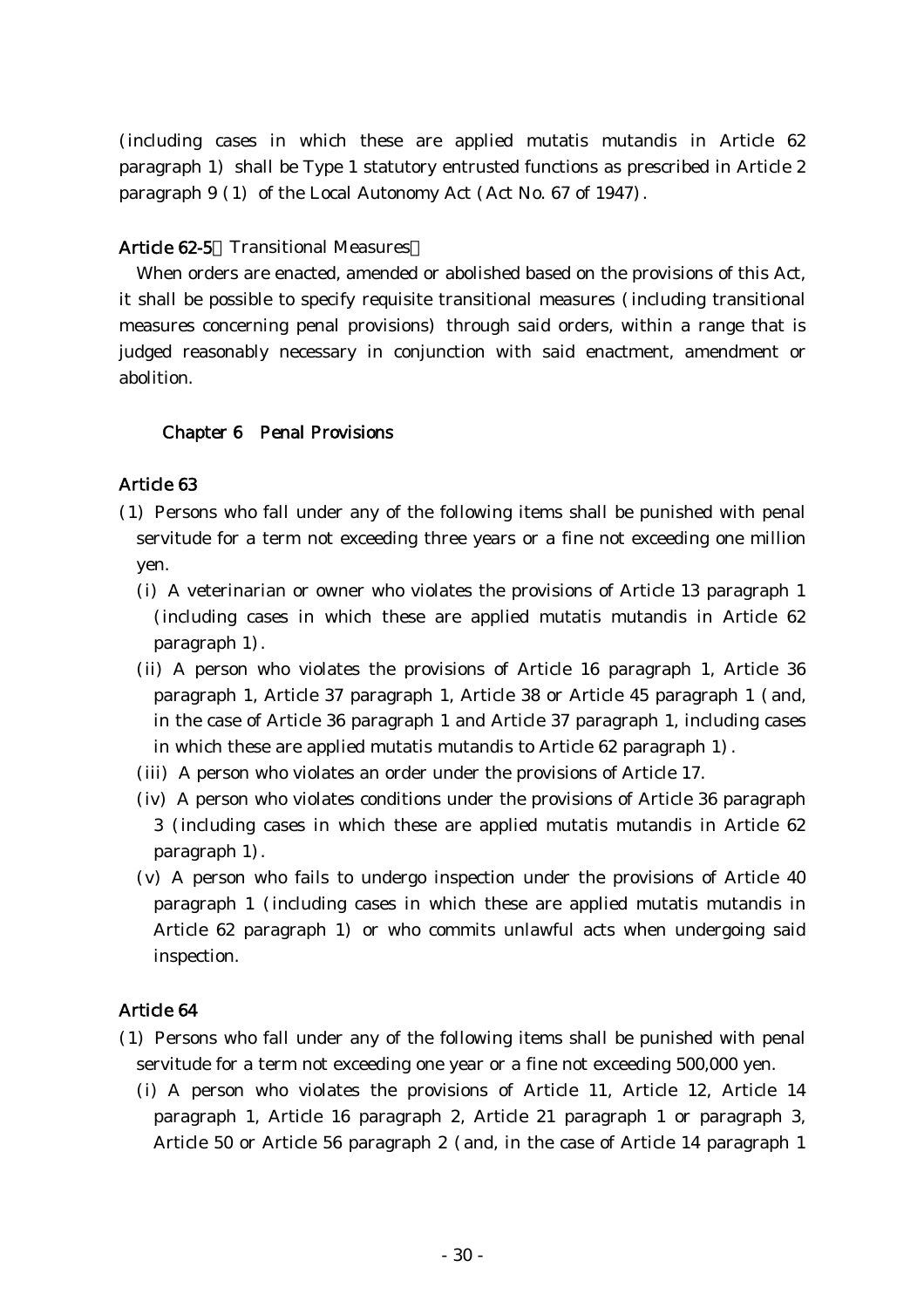and Article 56 paragraph 2, including cases in which these are applied mutatis mutandis in Article 62 paragraph 1).

- (ii) A person who violates prohibition, suspension or restriction under the provisions of Article 32 or Article 33 (and, in the case of Article 32 and Article 33, including cases in which these are applied mutatis mutandis in Article 62 paragraph 1).
- (iii) A person who violates the provisions of Article 36-2 paragraph 1.

## Article 65

- (1) Persons who fall under any of the following items shall be punished with a fine not exceeding 300,000 yen.
	- (i) A person who violates the provisions of Article 18, Article 21 paragraph 2, Article 23 paragraph 1, Article 24 or Article 25 paragraph 1 (and, in the case of Article 18, Article 23 paragraph 1, Article 24 and Article 25 paragraph 1, including cases in which these are applied mutatis mutandis in Article 62 paragraph 1).
	- $(i)$  A person who violates an order under the provisions of Article 4-2 paragraph 3 or paragraph 5, Article 5 paragraph 1, Article 6 paragraph 1, Article 9, Article 12-4 paragraph 2, Article 26 paragraph 1 and Article 30 (and, in the case of Article 5 paragraph 1, Article 6 paragraph 1, Article 9, Article 26 paragraph 1 and Article 30, including cases in which these are applied mutatis mutandis in Article 62 paragraph 1).
	- (iii) A person who violates an instruction under the provisions of the second part of Article 14 paragraph 2, Article 14 paragraph 3, Article 19, Article 26 paragraph 2 or Article 40 paragraph 4 (and, in the case of the second part of Article 14 paragraph 2, Article 14 paragraph 3, Article 19, Article 26 paragraph 2 and Article 40 paragraph 4, including cases in which these are applied mutatis mutandis in Article  $62$  paragraph  $1$ .
	- (iv) A person who violates the restriction or blocking of passage under the provisions of Article 15 (including cases in which these are applied mutatis mutandis in Article  $62$  paragraph  $1$ .
	- (v) A person who refuses, obstructs or evades a disposition for autopsy or slaughter under the provisions of Article 20 paragraph  $1$  (including cases in which these are applied mutatis mutandis in Article  $62$  paragraph  $1$ ).
	- (vi) A person who refuses, obstructs or evades the attachment of markings under the provisions of Article 29 (including cases in which these are applied mutatis mutandis in Article 62 paragraph 1).
	- (vii) A person who refuses, obstructs or evades inspection, injection, dipping or medication under the provisions of Article 31 paragraph  $1$  (including cases in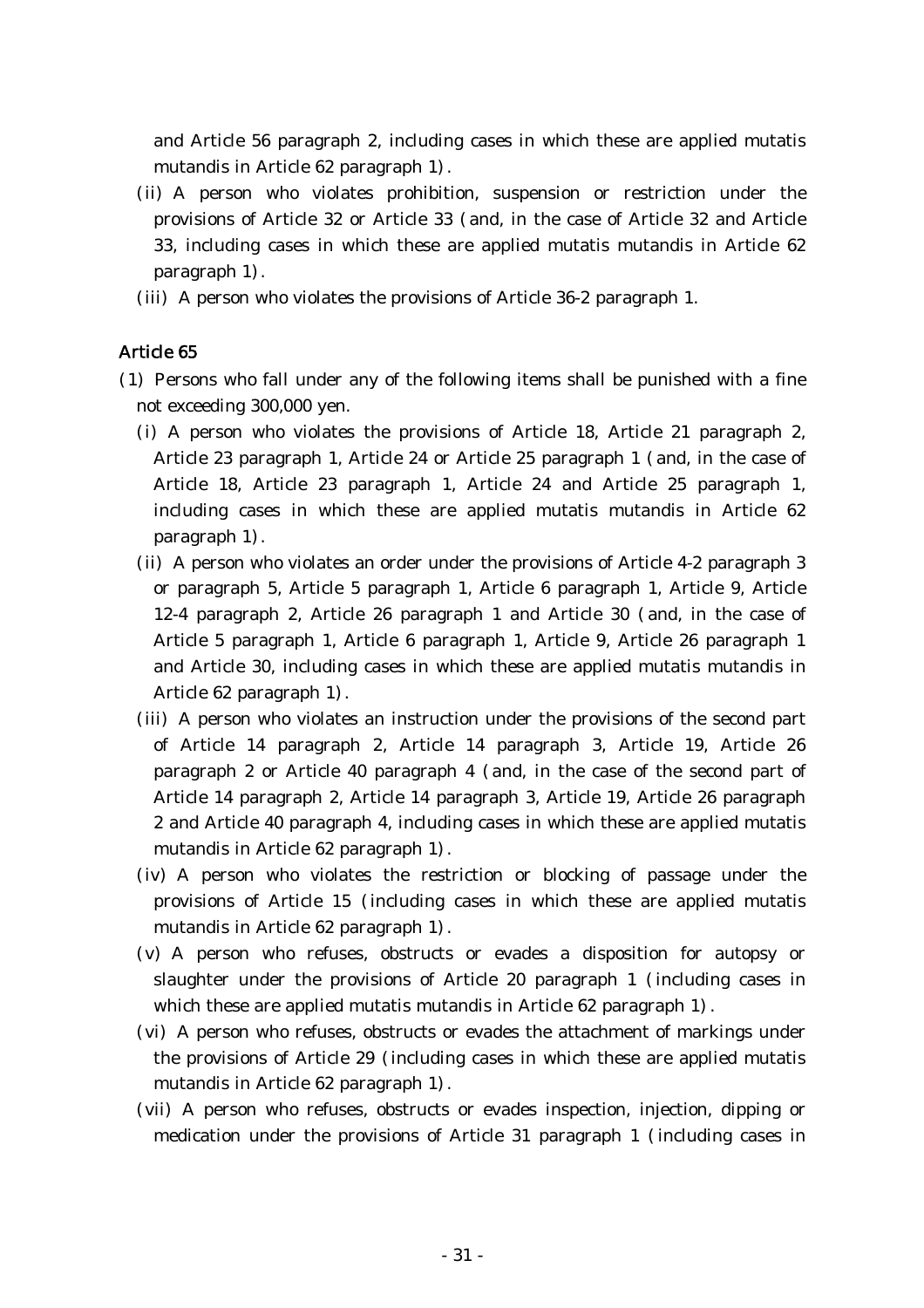which these are applied mutatis mutandis in Article  $62$  paragraph  $1$ ).

- (viii) A person who violates suspension or restriction under the provisions of Article 34 (including cases in which these are applied mutatis mutandis in Article 62 paragraph 1).
- (ix) A person who refuses, obstructs or evades inspection under the provisions of Article 40 paragraph 2 (including cases in which these are applied mutatis mutandis in Article 62 paragraph 1).
- $(x)$  A person who fails to undergo inspection under the provisions of Article 42 paragraph 2 or Article 43 paragraph  $5$  (and, in the case of Article 42 paragraph 2 and Article 43 paragraph 5, including cases in which these are applied mutatis mutandis in Article 62 paragraph 1) or who commits unlawful acts when undergoing said inspection.
- $(xi)$  A person who violates an order under the provisions of Article 46 paragraph 2 or paragraph 3, or refuses, obstructs or evades isolation, injection, dipping, medication or disinfection under these provisions.
- (xii) A person who refuses, obstructs or evades inspection or collecting or gathering of samples under the provisions of Article 51 paragraph 1, or who fails to make a statement or makes a false statement in response to questions under the provisions of said paragraph.
- (xiii) A person who fails to make a report under the provisions of Article 52, or makes a false report.

## Article 66

When the representative of a juridical person, or the agent, employee or other worker of a juridical person or natural person commits an act of violation in the preceding three Articles with regard to the business of said juridical person or natural person, not only shall the offender be punished, but said juridical person or natural person shall also be punished by the fine prescribed in the respective Article.

#### Supplementary Provisions Extract

- ( )1 This Act shall come into force as from June 1st, 1951.
- (2) The Domestic Animal Infectious Diseases Control Act (Act No. 29 of 1922; hereinafter referred to as "the Old Act") shall be abolished, provided, however, that when applying Penal Provisions to acts committed before the enforcement of this Act, the provisions then in force shall remain applicable.
- (4) The dispositions and other acts of government agencies, animal quarantine officers or prefectural animal health inspectors carried out under the provisions of the Old Act, or orders based on the same, shall be regarded as having been made by government agencies, animal quarantine officers or prefectural animal health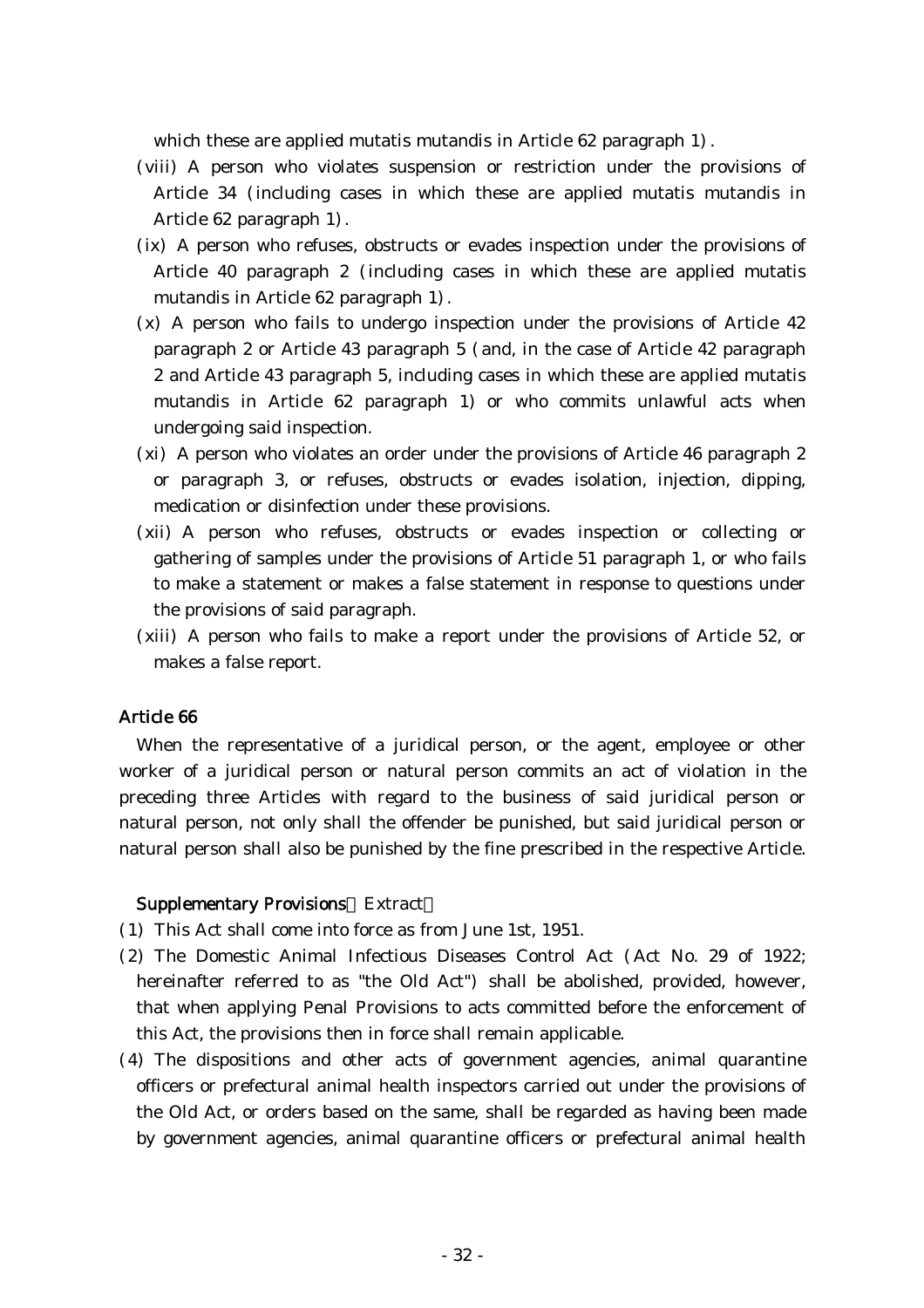inspectors, respectively, under the corresponding provisions of this Act or orders based on this Act.

Supplementary Provisions Act No. 39 of March 31st, 1952 Extract (1) This Act shall come into force as from April 1st, 1952.

Supplementary Provisions Act No. 114 of August 1st, 1953 Extract Date of Enforcement

(1) This Act shall come into force as from the date of promulgation.

Supplementary Provisions Act No. 213 of August 15th, 1953 Extract

- (1) This Act shall come into force as from September 1st, 1953.
- (2) Permissions, approvals and other dispositions, or applications, notifications and other procedures that were implemented under the provisions of precedent Acts and ordinances before the enforcement of this Act shall be regarded as dispositions or procedures, respectively, implemented on the basis of the corresponding provisions after the amendment.

Supplementary Provisions Act No. 180 of August 27th, 1955 Extract

( )1 The date of enforcement of this Act shall be prescribed by Cabinet Order, within a period not exceeding three months from the date of promulgation.

## Supplementary Provisions Act No. 28 of March 24th, 1956 Extract

- (1) This Act shall come into force as from April 1st, 1956.
- (4) When applying Penal Provisions to acts committed before the enforcement of this Act, the provisions then in force shall remain applicable after the enforcement of this Act.

Supplementary Provisions Act No. 131 of June 6th, 1956 Extract

Date of Enforcement

( )1 This Act shall come into force as from the date when 30 days have passed from the date of promulgation.

#### Supplementary Provisions Act No. 161 of September 15th, 1962 Extract

- ( )1 This Act shall come into force as from October 1st, 1962.
- (2) Provisions after amendment under this Act shall also apply to dispositions of government agencies made before the enforcement of this Act, inaction of government agencies pertaining to applications made before the enforcement of this Act, and other matters arising before the enforcement of this Act, except when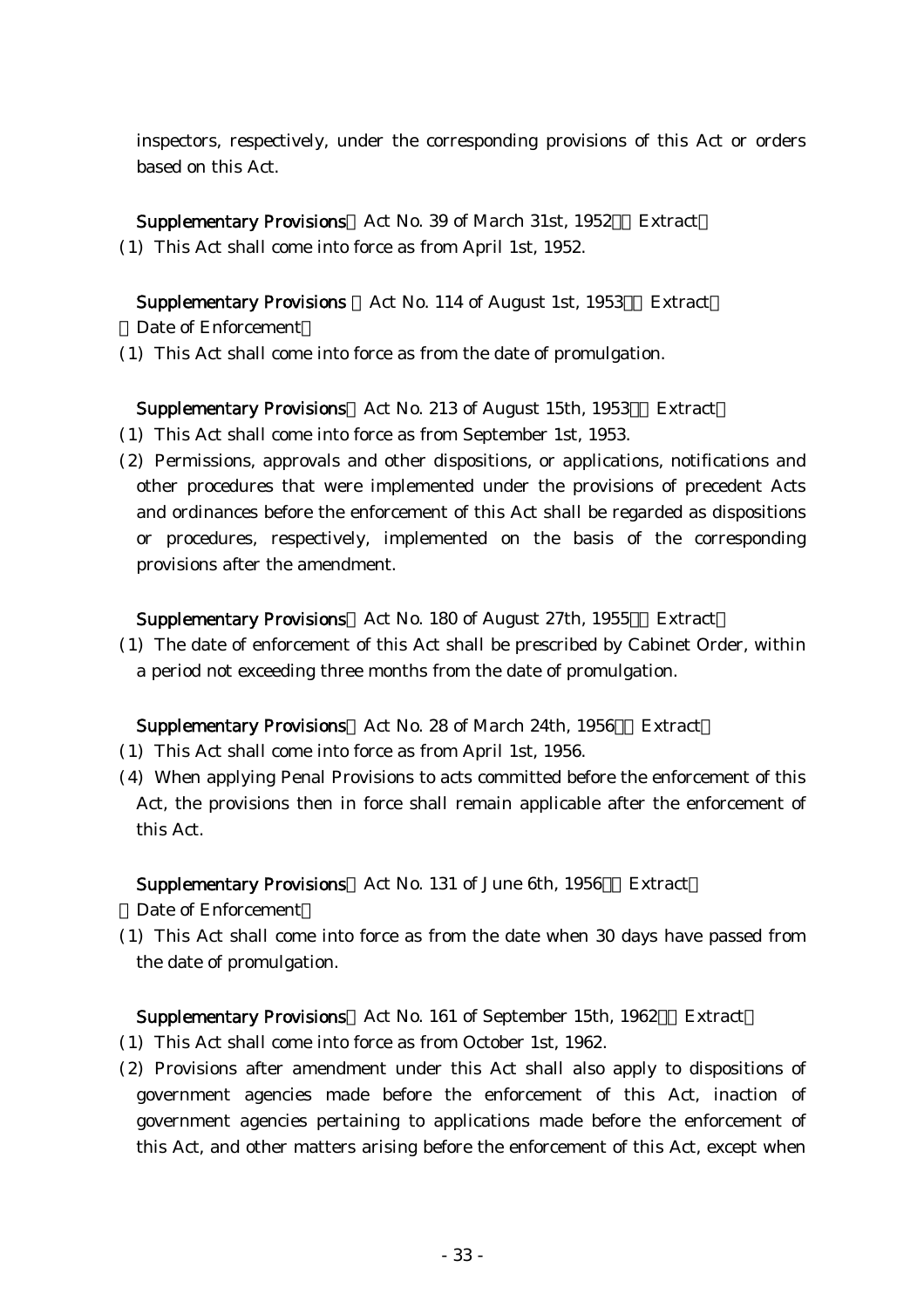otherwise provided in these Supplementary Provisions, provided, however, that validity arising under provisions before amendment under this Act shall not be precluded.

- (3) When petitions, applications for examination, filing of objections and other appeals have been filed before the enforcement of this Act (hereinafter referred to as "petitions and others"), the provisions then in force shall remain applicable after the enforcement of this Act. The same shall also apply to judgments, decisions and other dispositions (hereinafter referred to as "judgements and others") on petitions and others made before the enforcement of this Act, and to petitions and others in cases of further appeals against judgements and others passed after the enforcement of this Act concerning petitions and others filed before the enforcement of this Act.
- (4) Petitions and others prescribed in the preceding paragraph pertaining to dispositions that may be subject to appeals under the Administrative Appeals Act after the enforcement of this Act shall, with respect to the application of Acts other than said Act, be regarded as appeals under the Administrative Appeals Act.
- (5) Judgements and others on applications for examination, filing of objections and other appeals made after the enforcement of this Act under the provisions of paragraph 3 may not be subject to appeals under the Administrative Appeals Act.
- $(6)$  The period in which appeals under the Administrative Appeals Act may be made against dispositions of government agencies made before the enforcement of this Act, which are open to petitions and others under provisions before amendment under this Act and for which no period of filing has been specified, shall commence from the date of enforcement of this Act.
- (8) When applying Penal Provisions to acts committed before the enforcement of this Act, the provisions then in force shall remain applicable after the enforcement of this Act.
- (9) Besides those specified in the preceding eight paragraphs, necessary transitional measures concerning the enforcement of this Act shall be prescribed by Cabinet Order.

#### Supplementary Provisions Act No. 103 of June 5th, 1971

- ( )1 This Act shall come into force as from the date when three months have passed from the date of promulgation, provided, however, that the amended provisions of Article 58 paragraph 1 (excluding the part whereby ", Johne's disease" is added after "tuberculosis") and the provisions of the following paragraph shall come into force from the date of promulgation.
- (2) When allowances have been granted, before the date of enforcement of the amended provisions prescribed in the proviso to the preceding paragraph, to the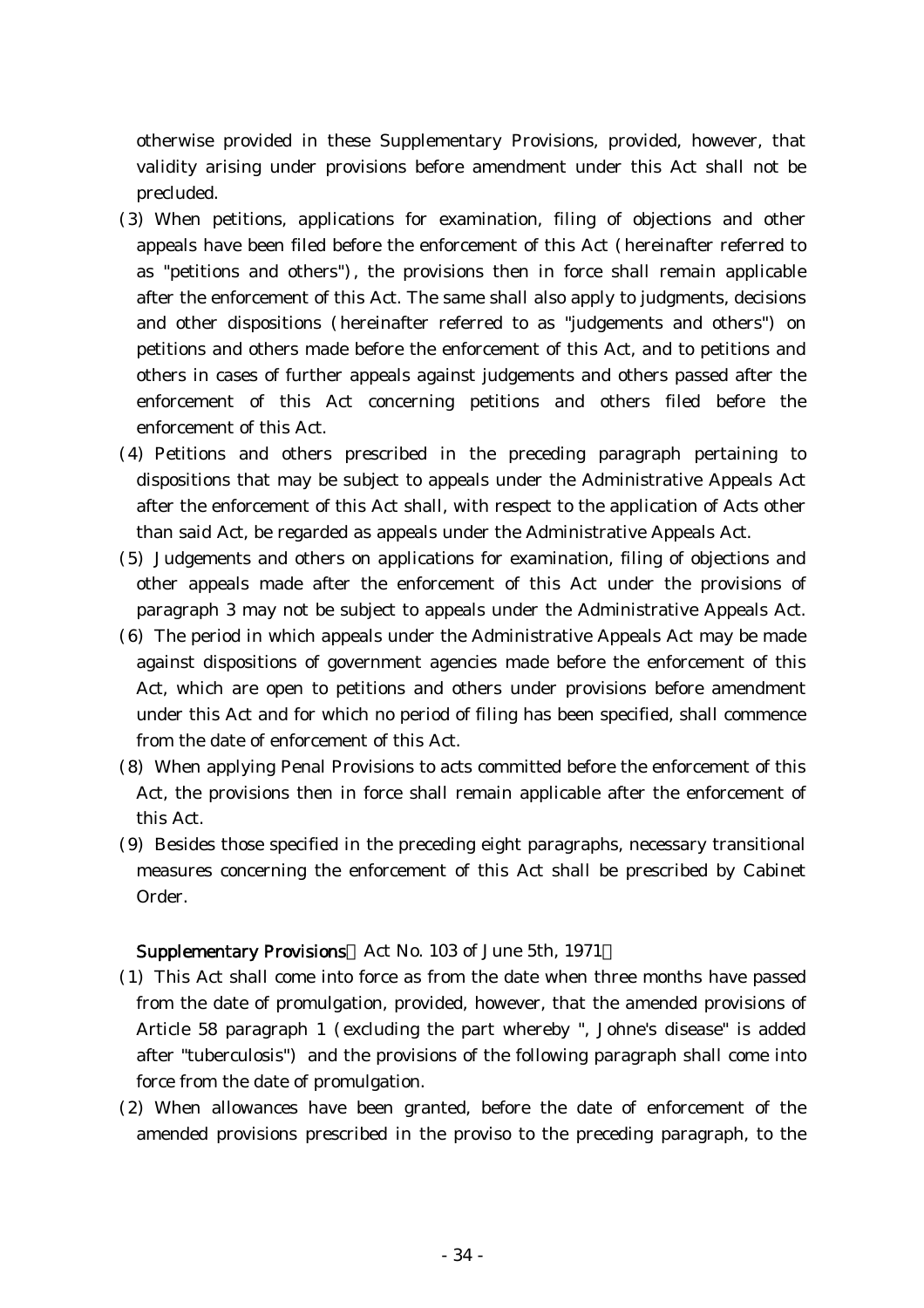owners of domestic animals falling under affected animals prescribed in Article 58 paragraph  $1$  (1) or (2) of the Domestic Animal Infectious Diseases Control Act before amendment, the provisions then in force shall remain applicable.

(3) When applying Penal Provisions to acts committed before the enforcement of this Act, the provisions then in force shall remain applicable.

Supplementary Provisions Act No. 130 of December 31st, 1971 Extract Date of Enforcement

(1) This Act shall come into force as from the date of effectuation of the Agreement between Japan and the United States of America Concerning the Ryukyu Islands and the Daito Islands.

Supplementary Provisions Act No. 29 of May 7th, 1975

This Act shall come into force as from the date of promulgation.

Supplementary Provisions Act No. 87 of July 5th, 1978 Extract

Article 1 Date of Enforcement

- ( )1 This Act shall come into force as from the date of promulgation, provided, however, that the provisions listed in each of the following items shall come into force from the date specified in each respective item.
	- (i) The amended provisions of Article 64-4 paragraph 1, Article 66, Article 67, Article 68 paragraph 1, paragraph 2 and paragraph 4, Article 69 and Article 69-2 paragraph 2, the amended provisions whereby one article is added after Article 69-3, the amended provisions of Article 70 paragraph 1 and paragraph 3, the amended provisions whereby said Article is changed to Article 71, and the amended provisions whereby Article 72 is deleted and Article 71 is changed to Article 72: January 1st, 1979.
	- (ii) The amended provisions of Article 18-8, Article 22 paragraph 2 and Article 22-3 paragraph 2, the amended provisions whereby Article  $78$  (6) is deleted, the amended provisions of Article  $80$  (1) and Article  $81$ , the amended provisions of the Table in Article 82 paragraph  $2$  (limited to the part whereby the row on the Freshwater Fisheries Research Laboratory is deleted), the amended provisions of Article 83, the amended provisions whereby one article is added after said Article and the amended provisions of Article 87: The date prescribed by Cabinet Order for each provision within the period ending March 31st, 1979.
	- (iii) The amended provisions of Article 18 paragraph 3, Article 18-3 paragraph 2 and Article 21 paragraph 2: The date prescribed by Cabinet Order for each provision within the period ending March 31st, 1980.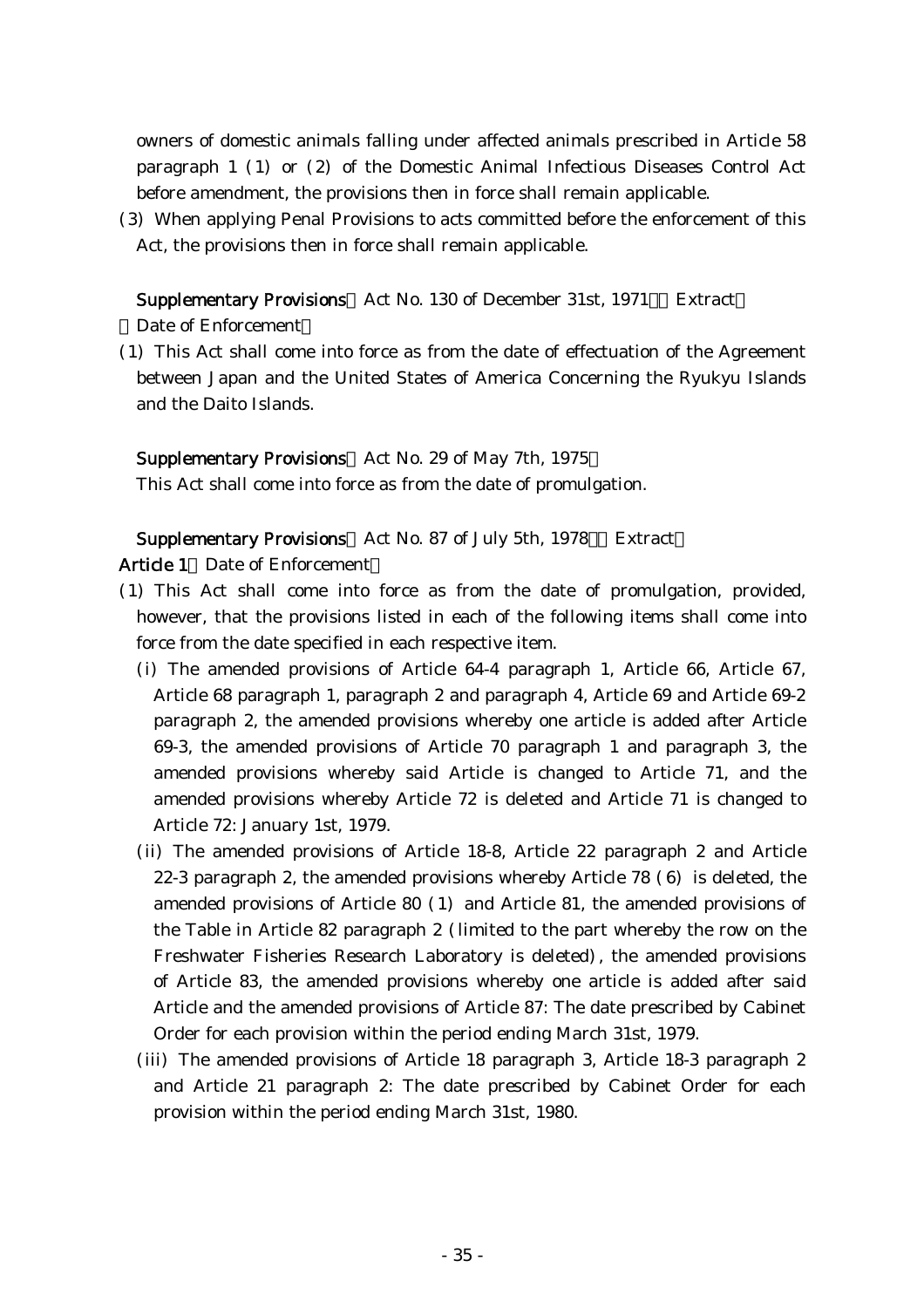Supplementary Provisions Act No. 37 of May 18th, 1985 Extract

Date of Enforcement, etc.

(1) This Act shall come into force as from the date of promulgation.

Supplementary Provisions Act No. 80 of December 19th, 1989 Extract Date of Enforcement

(1) This Act shall come into force as from a date prescribed by Cabinet Order within a range not exceeding six months from the date of promulgation.

**Transitional Measures Concerning Penal Provisions** 

(7) When applying Penal Provisions to acts committed before the enforcement of this Act, the provisions then in force shall remain applicable.

Supplementary Provisions (Act No. 34 of April 11th, 1997)

## Article 1 Date of Enforcement

This Act shall come into force as from a date prescribed by Cabinet Order within a range not exceeding one year from the date of promulgation, provided, however, that the provisions of Article 1 shall come into force from April 27th, 1997.

Article 2 Transitional Measures Accompanying Amendment under the Provisions of Article 2

- ( )1 In the case of notifications and reports under the provisions of Article 4 paragraph 3 of the Domestic Animal Infectious Diseases Control Act before amendment under the provisions of Article 2 (hereinafter referred to as "the old Act") pertaining to domestic animals for which notification under the provisions of paragraph 1 of said Article has been made before the date of enforcement of this Act (hereinafter referred to as "the date of enforcement"), the provisions then in force shall remain applicable.
- (2) When Article 7 and Article 8 of the Domestic Animal Infectious Diseases Control Act after amendment under the provisions of Article 2 (hereinafter referred to as "the new Act" are applied to domestic animals that have undergone inspection under the provisions of Article 6 paragraph 1 of the old Act before the date of enforcement, said domestic animals shall be regarded as having undergone inspection under the provisions of Article 5 paragraph 1 of the new Act.
- $(3)$  In the case of inspection in Article 6 paragraph 1 of the old Act for which public notice has been made before the date of enforcement under the provisions of paragraph 2 of said Article, the provisions then in force shall remain applicable.
- $(4)$  provisions of Article 13 paragraph 4 of the old Act pertaining to domestic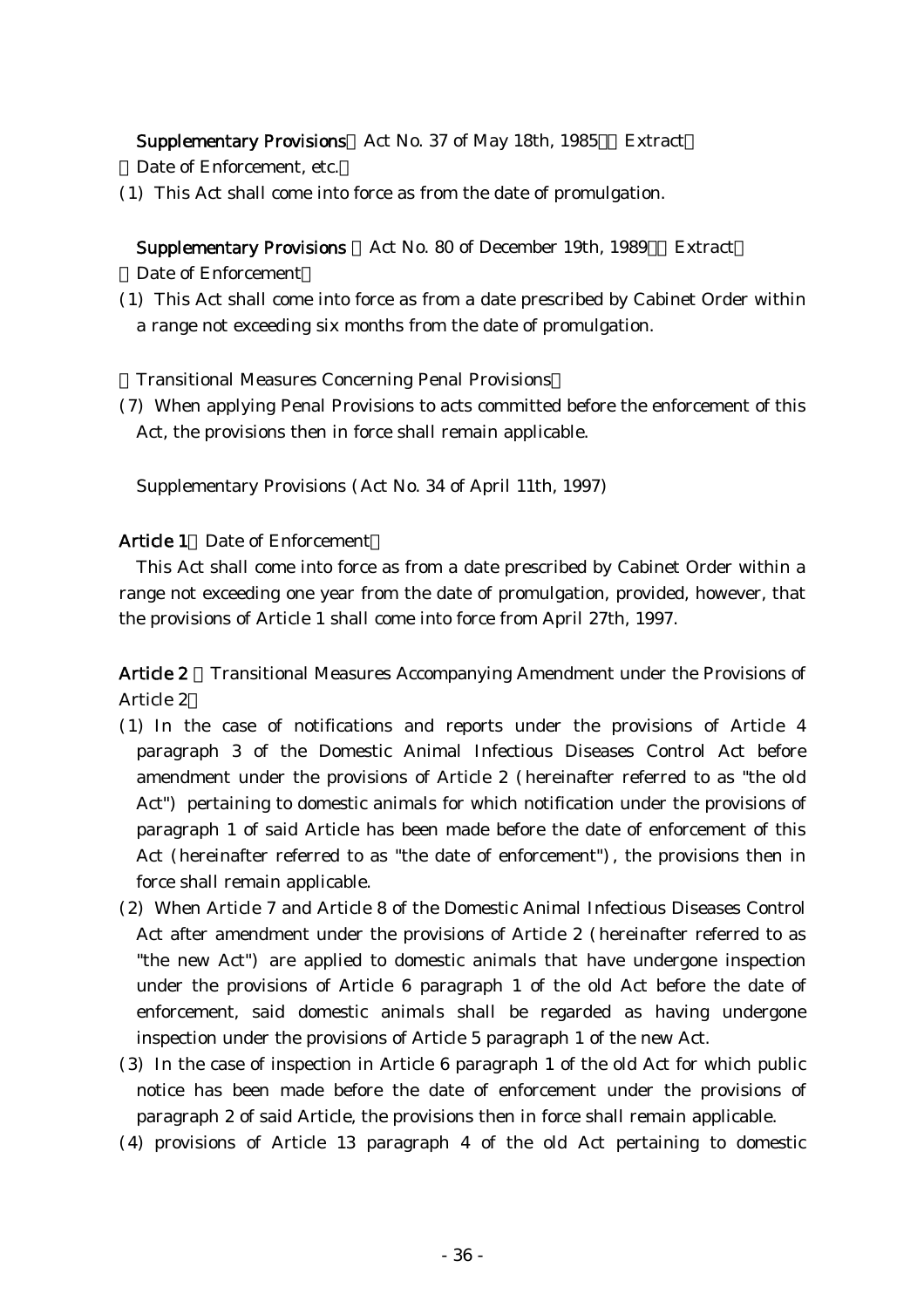animals for which notification under the provisions of paragraph 1 of said Article has been made before the date of enforcement, and public notice, reports and notification under the provisions of paragraph 5 of said Article, the provisions then in force shall remain applicable.

- (5) When the permission in the proviso to Article 36 paragraph 1 of the old Act has already been obtained for the import of pathogens of domestic animal infectious diseases upon enforcement of this Act, the provisions then in force shall remain applicable.
- $(6)$  Applications for the permission in the proviso to Article 36 paragraph 1 of the old Act that have already been made upon enforcement of this Act shall be regarded as applications for the permission in the proviso to Article 36 paragraph 1 of the new Act made under the provisions of said paragraph, in the case of those pertaining to pathogens of the domestic animal infectious diseases listed in item  $(2)$  of said paragraph, and as notification made under the provisions of Article 36-2 paragraph 1 of the new Act, in the case of those pertaining to pathogens of the domestic animal infectious diseases in said paragraph.
- (7) When inspection under the provisions of Article 40 paragraph 1, Article 42 paragraph 2, and Article 43 paragraph 2 or paragraph 5 of the old Act has not been carried out on designated quarantine items for which notification under the provisions of Article 40 paragraph 1 of the old Act, notification under the provisions of Article 42 paragraph 2 of the old Act, notification under the provisions of Article 43 paragraph 1 of the old Act or notification under the provisions of paragraph 5 of said Article ( referred to hereafter in this paragraph as "notification, etc.") has been made before the date of enforcement, said notification, etc., shall be regarded as notification under the provisions of Article 40 paragraph 1 of the new Act, notification under the provisions of Article 42 paragraph 2 the new Act, notification under the provisions of Article 43 paragraph 1 of the new Act, or notification under the provisions of paragraph 5 of said Article.
- (8) The provisions of Article 44 and Article 46 of the new Act shall apply to inspection carried out under the provisions of Article 40 paragraph 1 or paragraph 2, Article 41, Article 42 paragraph 2 or Article 43 paragraph 2 or paragraph 5 of the old Act before the date of enforcement, for which the issue of certificates of import quarantine inspection under the provisions of Article 44 of the old Act or measures under the provisions of Article 46 of the old Act have not been implemented before the date of enforcement.
- (9) In the case of allowances granted under the provisions of Article 58 of the old Act pertaining to affected animals that are slaughtered under the provisions of Article 17 of the old Act before the date of enforcement, suspected affected animals that are slaughtered under the provisions of Article 17 or Article 20 paragraph 1 of the old Act before the date of enforcement, animals that die or the fetuses of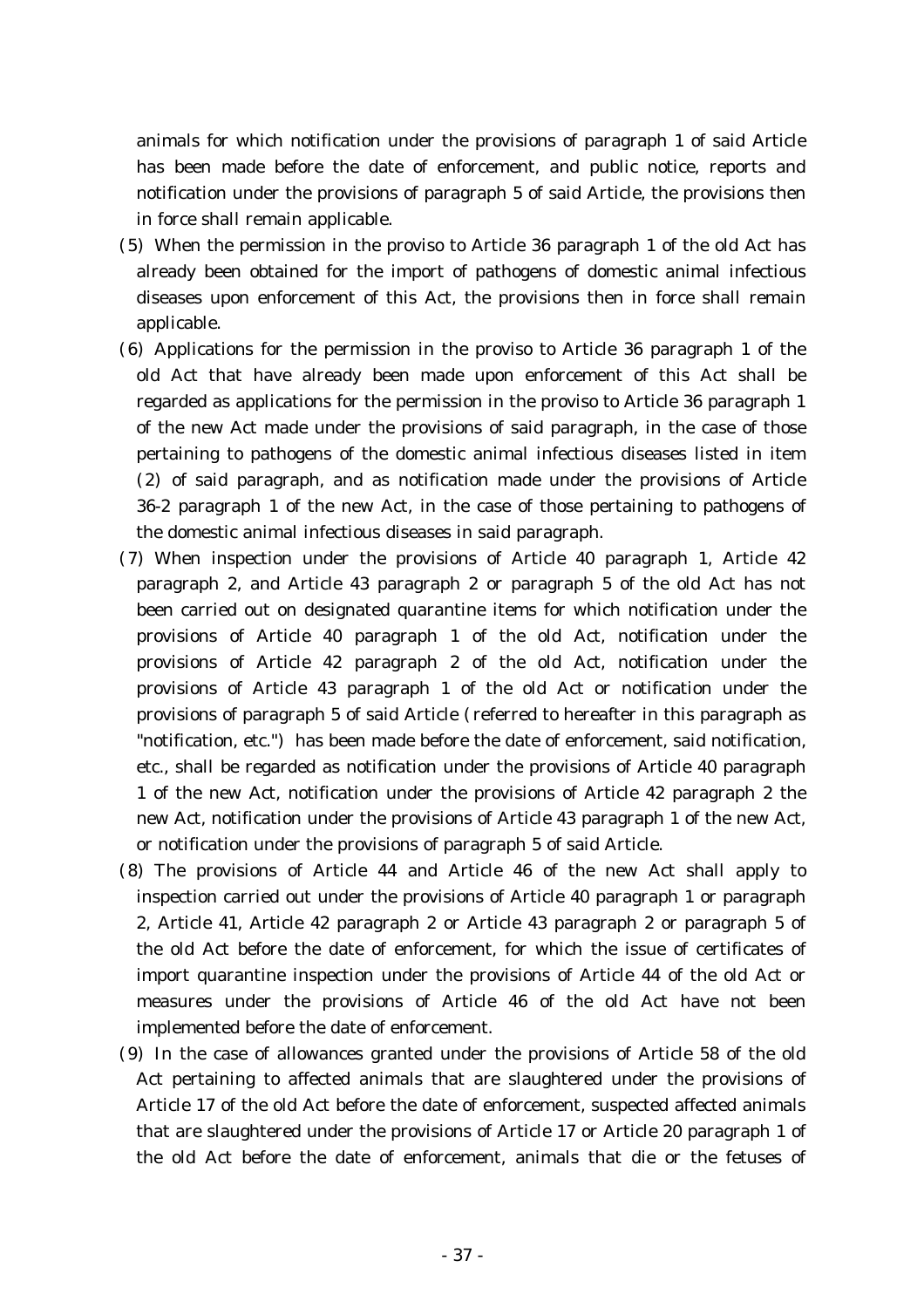animals that suffer still birth or abortion as a result of inspection, injection, dipping or medication under the provisions of Article 6 paragraph 1, Article 30 paragraph 1, Article 31 paragraph 1 or Article 46 paragraph 2 of the old Act before the date of enforcement, or objects that are incinerated or buried under the provisions of Article 23 of the old Act before the date of enforcement, sharing of expenses under the provisions of Article 59 of the old Act pertaining to the carcasses of domestic animals or objects that are incinerated or buried under the provisions of Article 21 paragraph 1 or Article 23 paragraph 1 of the old Act before the date of enforcement, or sharing of expenses listed in each item of Article 60 of the old Act considered necessary for prefectural governors or prefectural animal health inspectors to execute the old Act under the provisions of said Article before the date of enforcement, the provisions then in force shall remain applicable.

## Article 3 Transitional Measures Concerning Penal Provisions

When applying Penal Provisions to acts committed before the enforcement of this Act and acts committed after the enforcement of this Act for which the provisions then in force are to remain applicable under the provisions of Article 2 paragraph 3 of the Supplementary Provisions, the provisions then in force shall remain applicable.

Supplementary Provisions Act No. 87 of July 16th, 1999 Extract

## Article 1 Date of Enforcement

- ( )1 This Act shall come into force as from April 1st, 2000, provided, however, that the provisions listed in each of the following items shall come into force from the date specified in each respective item.
	- (i) The amended provisions whereby five articles, section headings, two subsections and subsection headings are added after Article 250 of the Local Autonomy Act in Article 1 (limited to the part pertaining to Article 250-9 paragraph 1 of said Act (limited to the part pertaining to obtaining the consent of both Houses of the Diet $)$ , the amended provisions of paragraph 9 and paragraph 10 of the Natural Parks Act Supplementary Provisions in Article 40 (limited to the part pertaining to paragraph 10 of said Supplementary Provisions), the provisions of Article 244 (excluding the part pertaining to the amended provisions of Article 14-3 of the Agricultural Improvement Promotion Act), the provisions of Article 472 (excluding the part pertaining to the amended provisions of Article 6, Article 8 and Article 17 of the Municipal Merger Act), and the provisions of Article 7, Article 10, Article 12, the proviso to Article 59, Article 60 paragraph 4 and paragraph 5, Article 73, Article 77, Article 157 paragraph 4 through paragraph 6, Article 160, Article 163, Article 164 and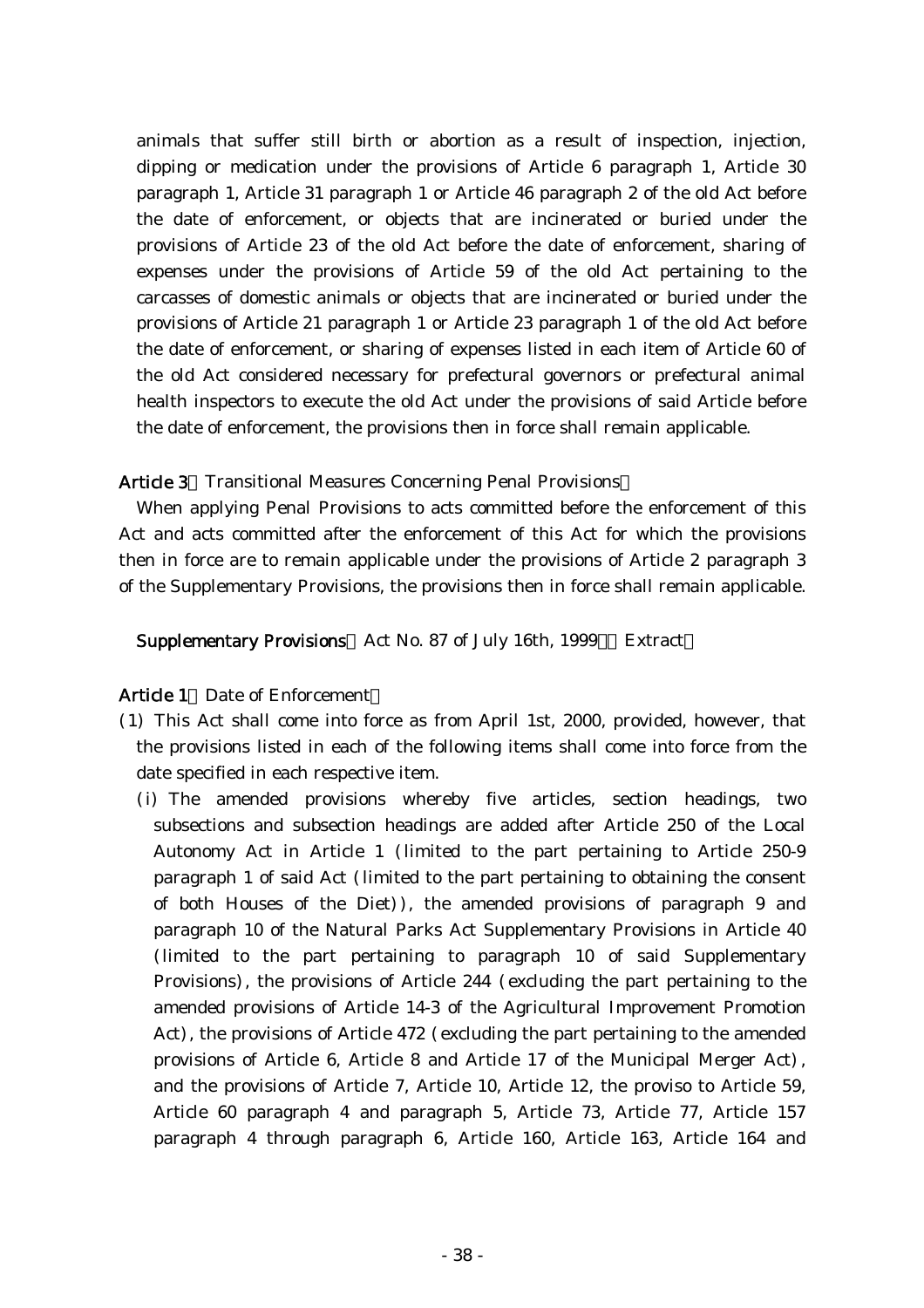Article 202 of the Supplementary Provisions: The date of promulgation

### Article 159 Affairs of the National Government

Besides those prescribed in various Acts before amendment under this Act, the affairs of the national government, other local governments and other public entities that were managed or executed by local government organs in accordance with Acts or Cabinet Orders based thereon before the enforcement of this Act (referred to in Article 161 of the Supplementary Provisions as "affairs of the national government") shall, after the enforcement of this Act, be processed by local governments as the affairs of said local governments in accordance with Acts or Cabinet Orders based thereon.

#### Article 160 Transitional Measures Concerning Dispositions, Applications

- ( )1 When applying various Acts after their amendment after the date of enforcement of this Act, excluding those specified in the provisions of Article 2 through the preceding Article of the Supplementary Provisions or in provisions concerning transitional measures in the respective Acts after their amendment (including orders based thereon), dispositions of permissions, and other acts implemented under the provisions of the respective Acts before their amendment before the enforcement of this Act (or, in the case of provisions listed in the various items of Article 1 of the Supplementary Provisions, said provisions; the same shall apply hereafter in this Article and in Article 163 of the Supplementary Provisions) (hereafter in this Article referred to as "dispositions and other acts") or applications for permissions, etc., and other acts already implemented under the provisions of the respective Acts before their amendment upon enforcement of this Act (hereafter in this Article referred to as "applications and other acts") for which the person who is to execute administrative affairs pertaining to these acts changes to a different person on the date of enforcement of this Act, shall be regarded as dispositions and other acts, or applications and other acts, implemented under the corresponding provisions of the respective Acts after their amendment.
- (2) Matters for which reports, notifications, submissions and other procedures were to be made vis-à-vis national or local government organs under the provisions of various Acts before their amendment before the enforcement of this Act, and for which said procedures have not been carried out before the date of enforcement of this Act, except as otherwise provided in this Act and Cabinet Orders based thereon, shall be regarded as matters for which reports, notification, submissions and other procedures that have to be made vis-à-vis the corresponding organs of national or local governments under the corresponding provisions of the respective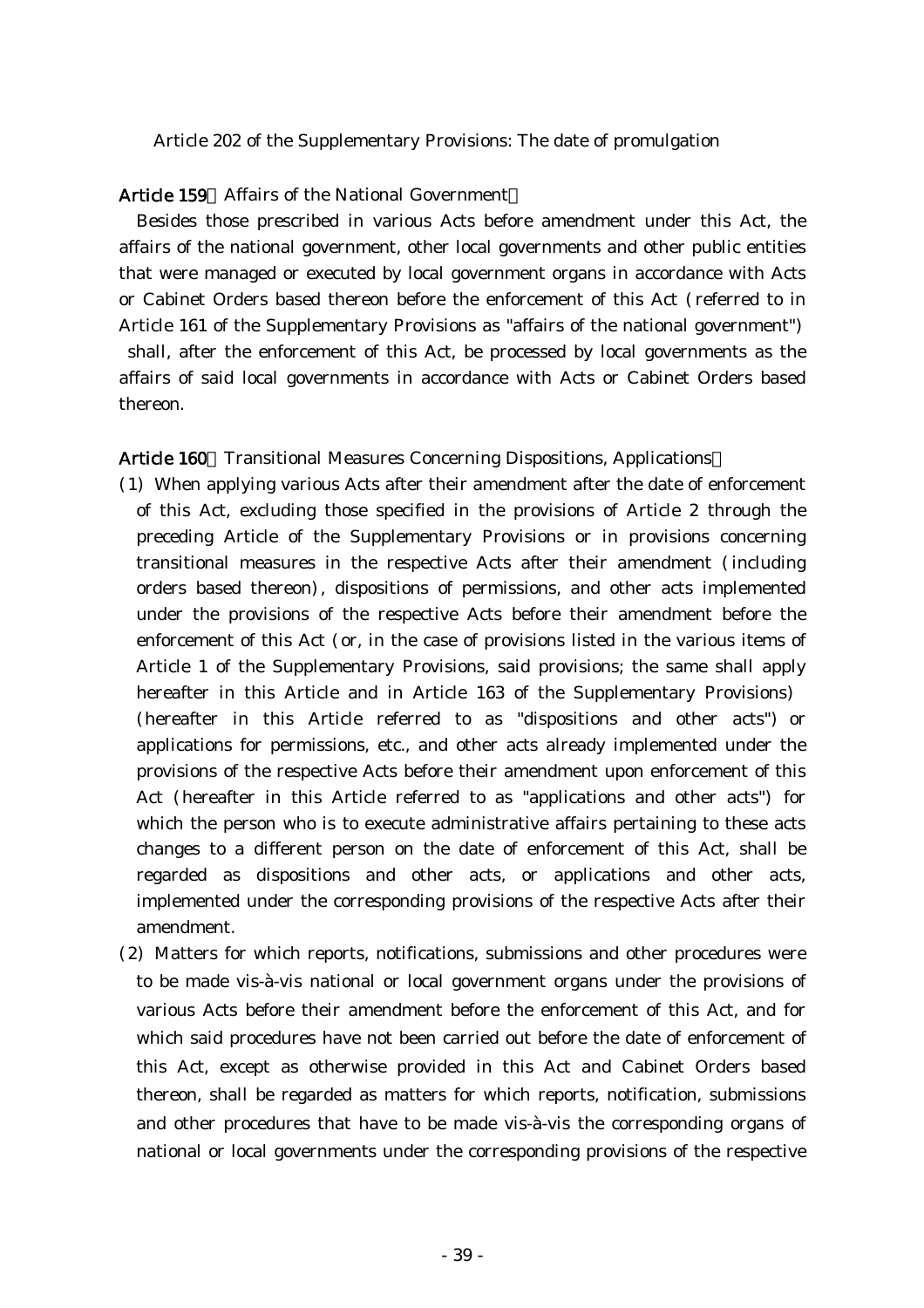Acts after their amendment have not been made, and the provisions of the respective Acts shall be applied after amendment under this Act.

## Article 161 Transitional Measures Concerning Appeals

- ( )1 Appeals under the Administrative Appeals Act concerning dispositions pertaining to affairs of the national government, etc., that were implemented before the date of enforcement, and for which there was a higher government agency as prescribed in said Act (hereafter in this Article referred to as "higher government agency") than the government agency that implemented said dispositions (hereafter in this Article referred to as "disposing agency") before the date of enforcement, shall still be regarded as having a higher government agency than said disposing agency even after the date of enforcement, and the provisions of the Administrative Appeals Act shall be applied. In this case, the government agency regarded as a higher government agency of said disposing agency shall be the government agency that was the higher government agency of said disposing agency before the date of enforcement.
- $(2)$  When, in cases in the preceding paragraph, the government agency regarded as the higher government agency is a local government organ, the affairs to be processed by said organ under the provisions of the Administrative Appeals Act shall be Type 1 statutory entrusted functions prescribed in Article 2 paragraph 9 (1) of the new Local Autonomy Act.

## Article 162 Transitional Measures Concerning Fees

When fees were to be paid under the provisions of various Acts (including orders based thereon) before their amendment under this Act before the date of enforcement, except as otherwise provided in this Act and Cabinet Orders based thereon, the provisions then in force shall remain applicable.

## Article 163 Transitional Measures Concerning Penal Provisions

When applying Penal Provisions to acts committed before the enforcement of this Act, the provisions then in force shall remain applicable.

## Article 164 Delegation of Other Transitional Measures to Cabinet Orders

- ( )1 Besides those prescribed in these Supplementary Provisions, necessary transitional measures accompanying the enforcement of this Act (including transitional measures concerning penal provisions) shall be prescribed by Cabinet Order.
- (2) Necessary matters concerning the application of the provisions of Article 18, Article 51 and Article 184 of the Supplementary Provisions shall be prescribed by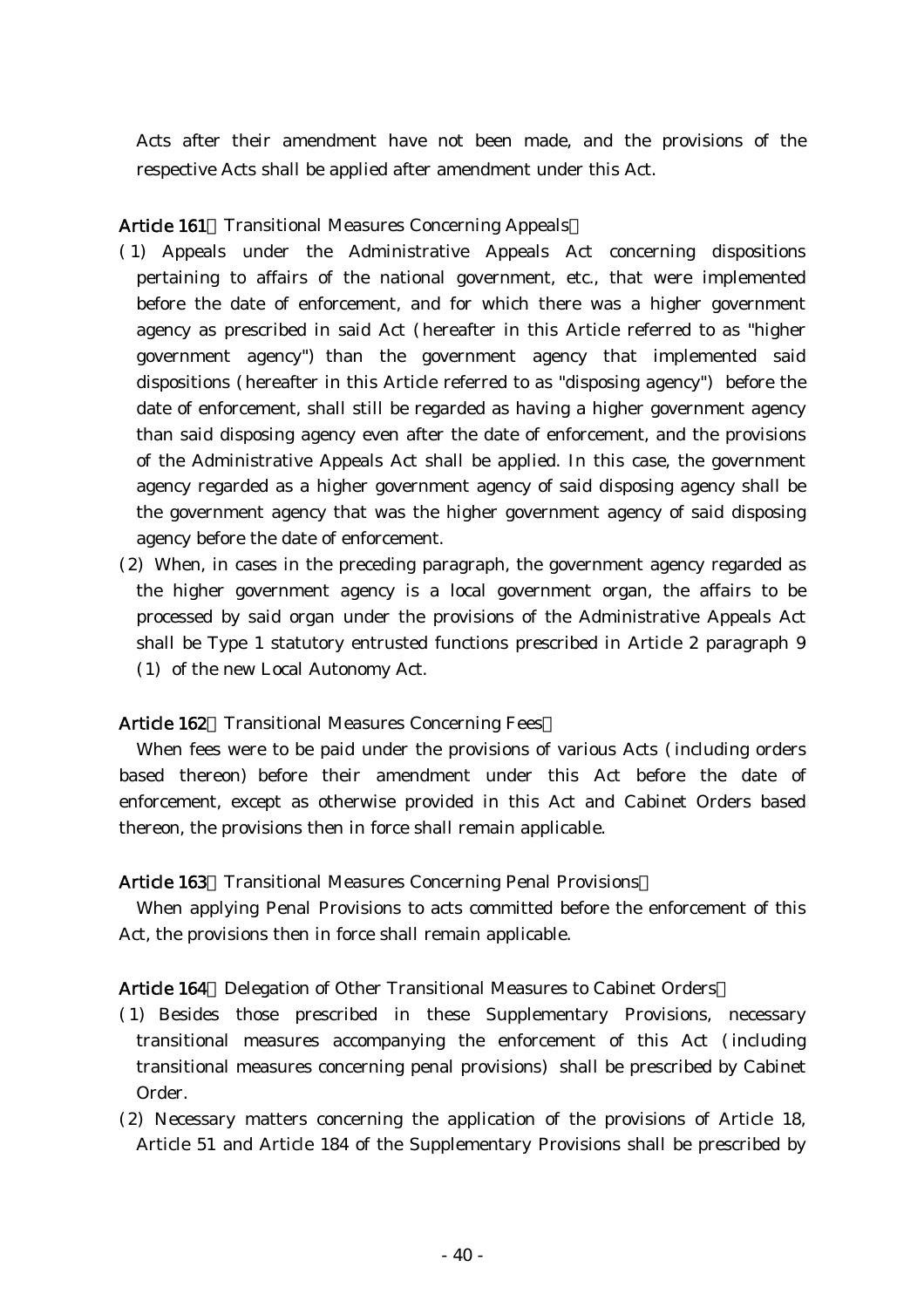### Cabinet Order.

#### Article 250 Review

As well as striving to ensure that, as far as possible, the Type 1 statutory entrusted functions prescribed in Article 2 paragraph  $9$  (1) of the new Local Autonomy Act are not newly established, those listed in Appended Table 1 of the new Local Autonomy Act and those indicated in Cabinet Orders based on said Act shall be subjected to review and appropriately revised at suitable times, from the viewpoint of promoting regional devolution.

#### Article 251

To enable local governments to execute their affairs and projects autonomously and independently, the government shall, while taking account of trends in financial circumstances, review means of enhancing and securing local tax revenues in accordance with the distribution of roles between the national and local governments, and shall take necessary measures based on the results thereof.

#### Article 252

The government shall, with a view to protecting the interests of insured persons and others, increasing the efficiency of administrative processing, and so on, review systems of administrative processing for social security, requirements of employees employed therein, and other matters, in line with reforms of the medical insurance system, pension system, and when deeming it necessary, shall take requisite measures based on the results thereof.

Supplementary Provisions Act No. 160 of December 22nd, 1999 Extract

#### Article 1 Date of Enforcement

This Act (excluding Article 2 and Article 3) shall come into force from January 6th, 2001.

#### Supplementary Provisions Act No. 123 of November 22nd, 2000

This Act shall come into force as from the date when 10 days have passed from the date of promulgation.

Supplementary Provisions Act No. 70 of June 14th, 2002 Extract

#### Article 1 Date of Enforcement

This Act shall come into force as from the date when 20 days have passed from the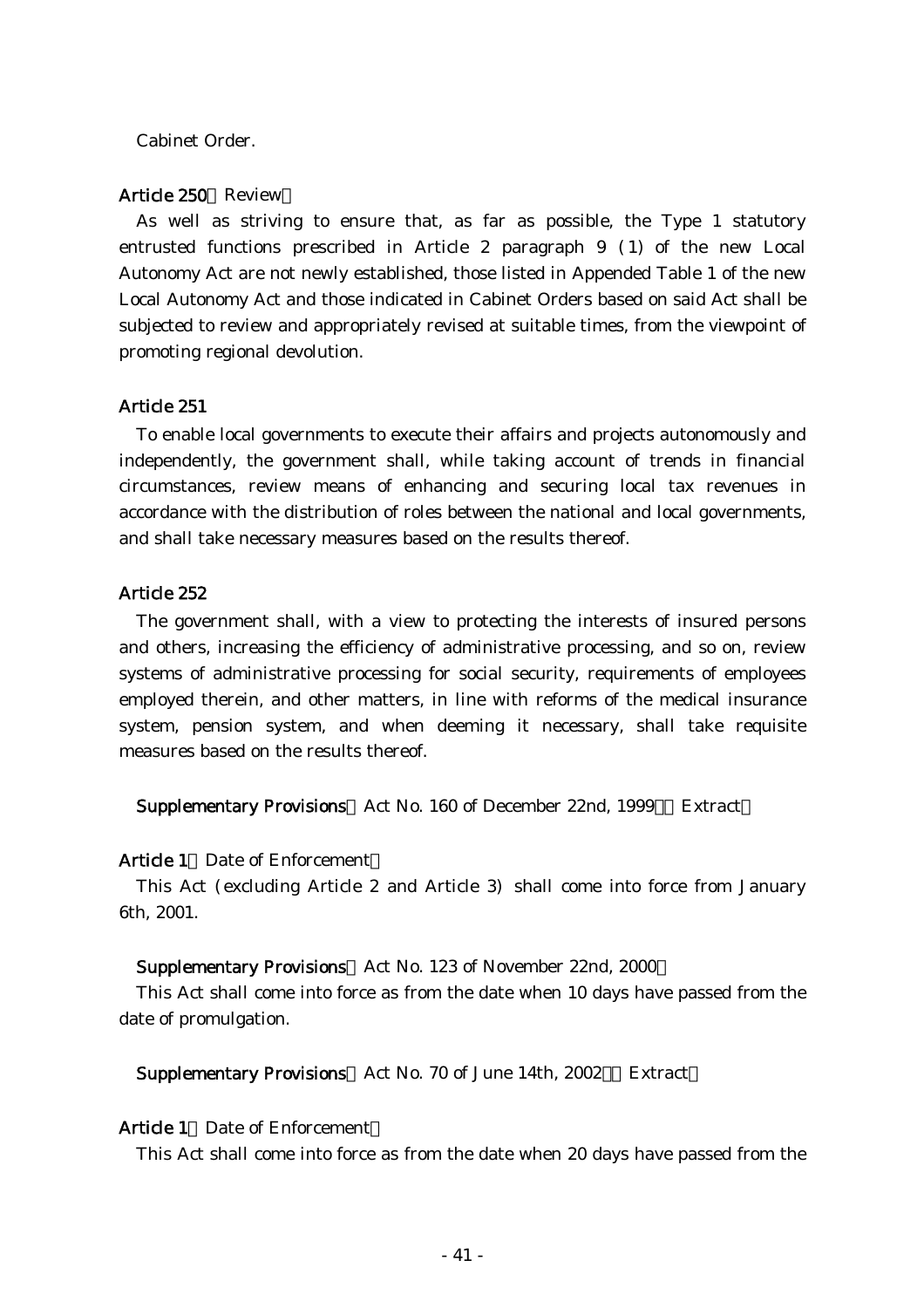date of promulgation.

#### Article 7 Transitional Measures Concerning Penal Provisions

When applying Penal Provisions to acts committed before the enforcement of this Act and acts committed after the enforcement of this Act in cases when the provisions then in force are to remain applicable under the provisions of Article 3 paragraph 4 and the preceding Article of the Supplementary Provisions, the provisions then in force shall remain applicable.

#### Article 8 Review of Administration Concerning Food Safety

In view of the fact that it was impossible to prevent an outbreak of bovine spongiform encephalopathy, the government shall consider a radical revision of the administration concerning the safety of food from production to consumption, with a view to strengthening collaboration between relevant ministries and agencies.

#### Supplementary Provisions Act No. 100 of July 31st, 2002

#### Article 1 Date of Enforcement

This Act shall come into force as from the date of enforcement of the Act Concerning Service of Correspondence by Private Proprietors (Act No. 99 of 2002).

#### Article 2 Transitional Measures Concerning Penal Provisions

When applying Penal Provisions to acts committed before the enforcement of this Act, the provisions then in force shall remain applicable.

#### Article 3 Delegation of Other Transitional Measures to Cabinet Orders

Besides those specified in the preceding Article, necessary transitional measures concerning the enforcement of this Act shall be prescribed by Cabinet Order.

#### Supplementary Provisions Act No. 152 of December 13th, 2002 Excerpt

#### Article 1 Date of Enforcement

This Act shall come into force as from the date of enforcement of the Act Concerning Utilization of Information Communication Technology in Administrative Procedures and Other Procedures (Act No. 151 of 2002).

### Article 4 Transitional Measures Concerning Penal Provisions

When applying Penal Provisions to acts committed before the enforcement of this Act, the provisions then in force shall remain applicable.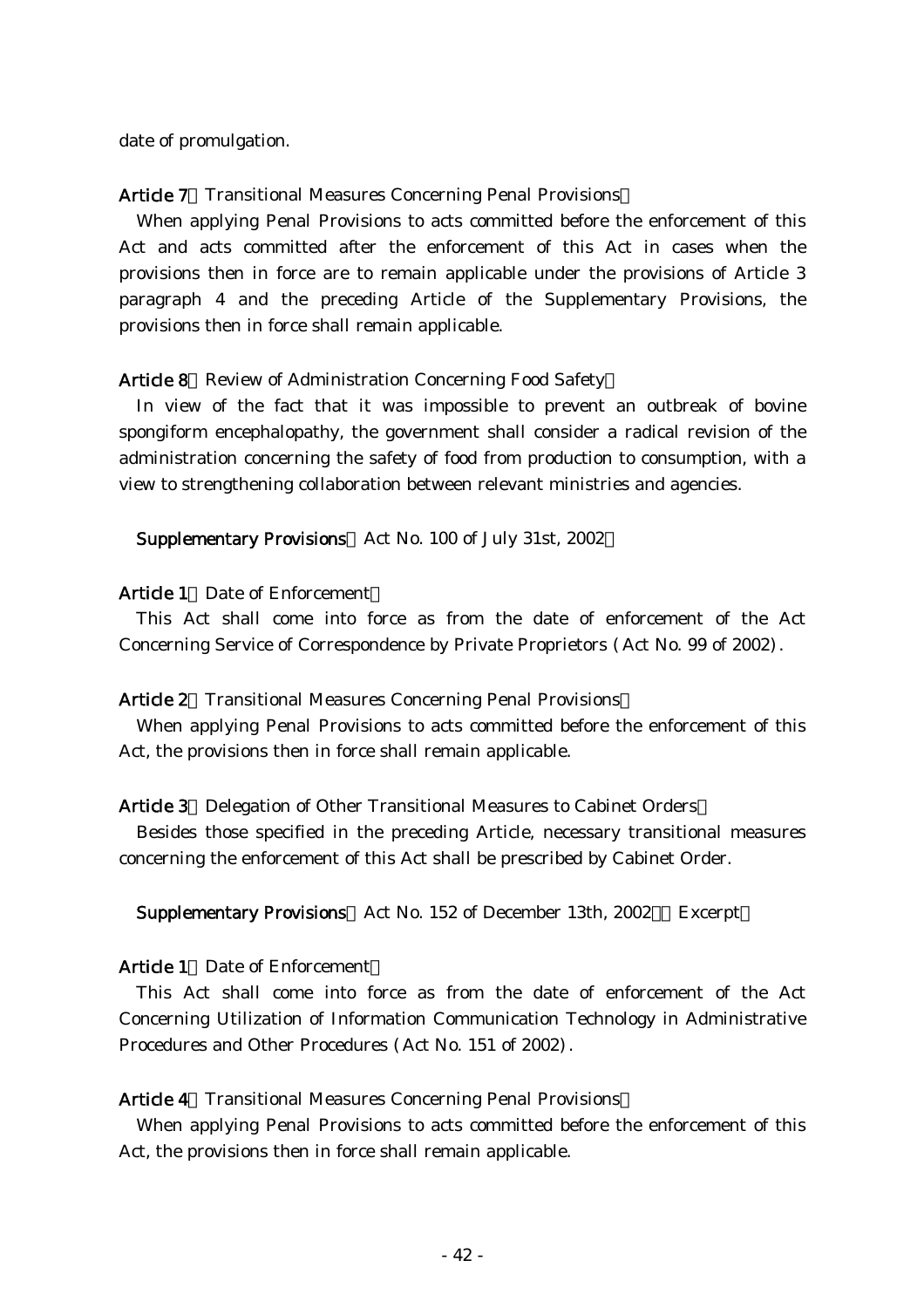#### Article 5 Delegation of Other Transitional Measures to Cabinet Orders

Besides those specified in the preceding three paragraphs, necessary transitional measures concerning the enforcement of this Act shall be prescribed by Cabinet Order.

Supplementary Provisions Act No. 73 of June 11th, 2003 Excerpt

### Article 1 Date of Enforcement

This Act shall come into force as from a date prescribed by Cabinet Order within a range not exceeding three months from the date of promulgation.

#### Article 2 Review

The government shall, when five years have passed after the enforcement of this Act, conduct a review of the state of enforcement of provisions after amendment under the provisions of Article 1 through Article 5, and other matters, and, when deeming it necessary, shall take requisite measures based on the results thereof.

Article 3 Transitional Measures Accompanying Partial Amendment of the Domestic Animal Infectious Diseases Control Act

Dispositions, procedures and other acts pertaining to fowl plague prescribed in row 23 of the Table in Article 2 paragraph 1 of the Domestic Animal Infectious Diseases Control Act before amendment under the provisions of Article 5 implemented before the enforcement of this Act shall be regarded as having been carried out as dispositions, procedures and other acts pertaining to highly pathogenic avian influenza prescribed in row 23 of the Table in Article 2 paragraph 1 of the Domestic Animal Infectious Diseases Control Act after amendment under the provisions of Article 5.

#### Article 4 Transitional Measures Concerning the Application of Penal Provisions

When applying Penal Provisions to acts committed before the enforcement of this Act, the provisions then in force shall remain applicable.

#### Article 5 Delegation to Cabinet Orders

Besides those prescribed in these Supplementary Provisions, necessary transitional measures concerning the enforcement of this Act shall be prescribed by Cabinet Order.

Supplementary Provisions Act No. 68 of June 2nd, 2004